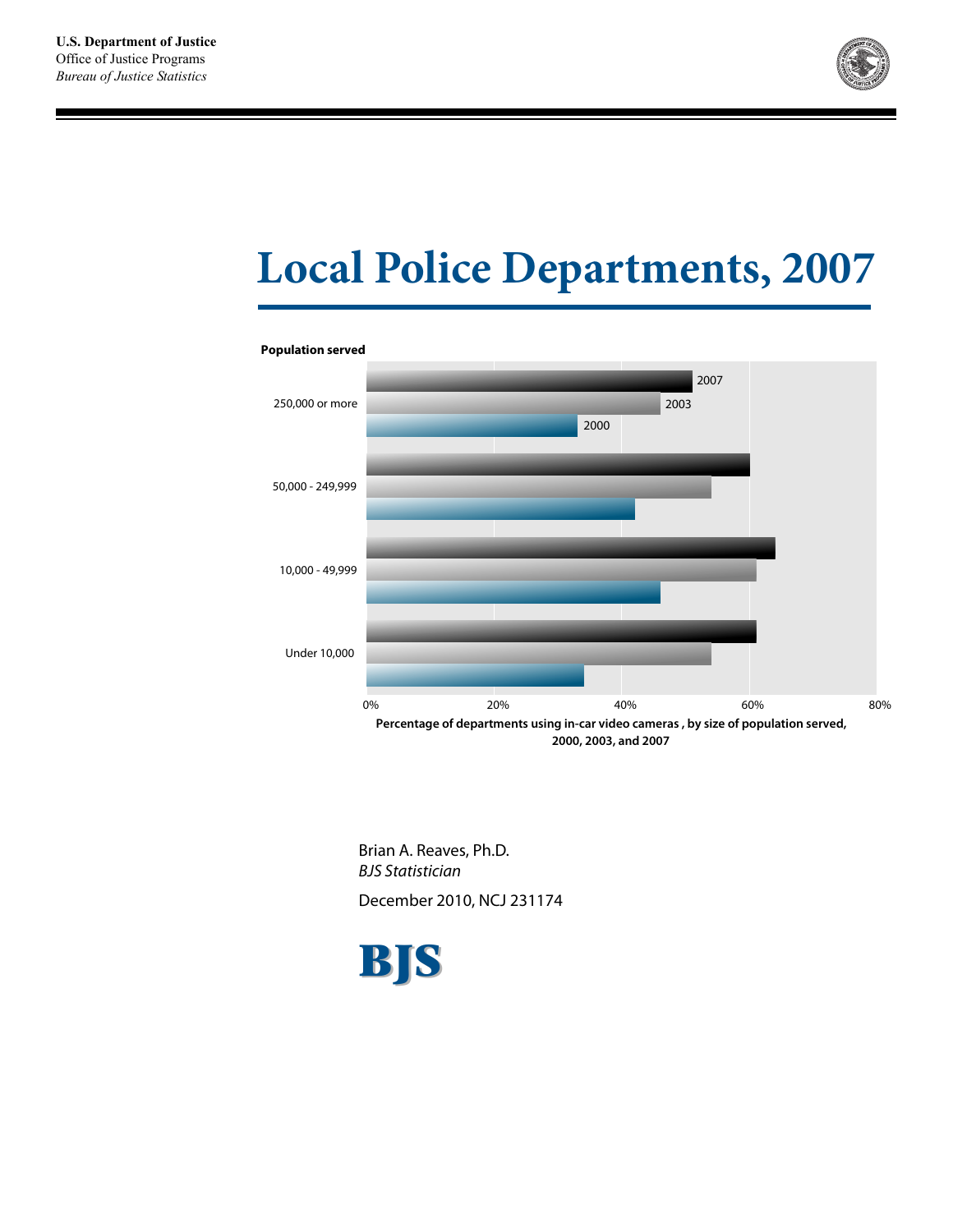U.S. Department of Justice Office of Justice Programs Bureau of Justice Statistics

Law Enforcement Management and Administrative Statistics

Local Police Departments, 2007 December 2010 NCJ 231174

Brian A. Reaves, Ph.D. *BJS Statistician* 

James P. Lynch, Director

Brian A. Reaves prepared this report.

Data were collected and processed by the Police Executive Research Forum (PERF) under the supervision of Bruce Taylor, Research Director. PERF project staff included Bruce Kubu, Project Director; Nathan Ballard; and Anthony Bellero. Additional information on PERF is available on the Internet at: <www.policeforum.org>.

Data presented in this report may be obtained from the National Archive of Criminal Justice Data at the University of Michigan, 1-800-999-0960. The report and data are available on the Internet at: <http://bjs.ojp.usdoj.gov/ index.cfm?ty=pbdetail&iid=1750>.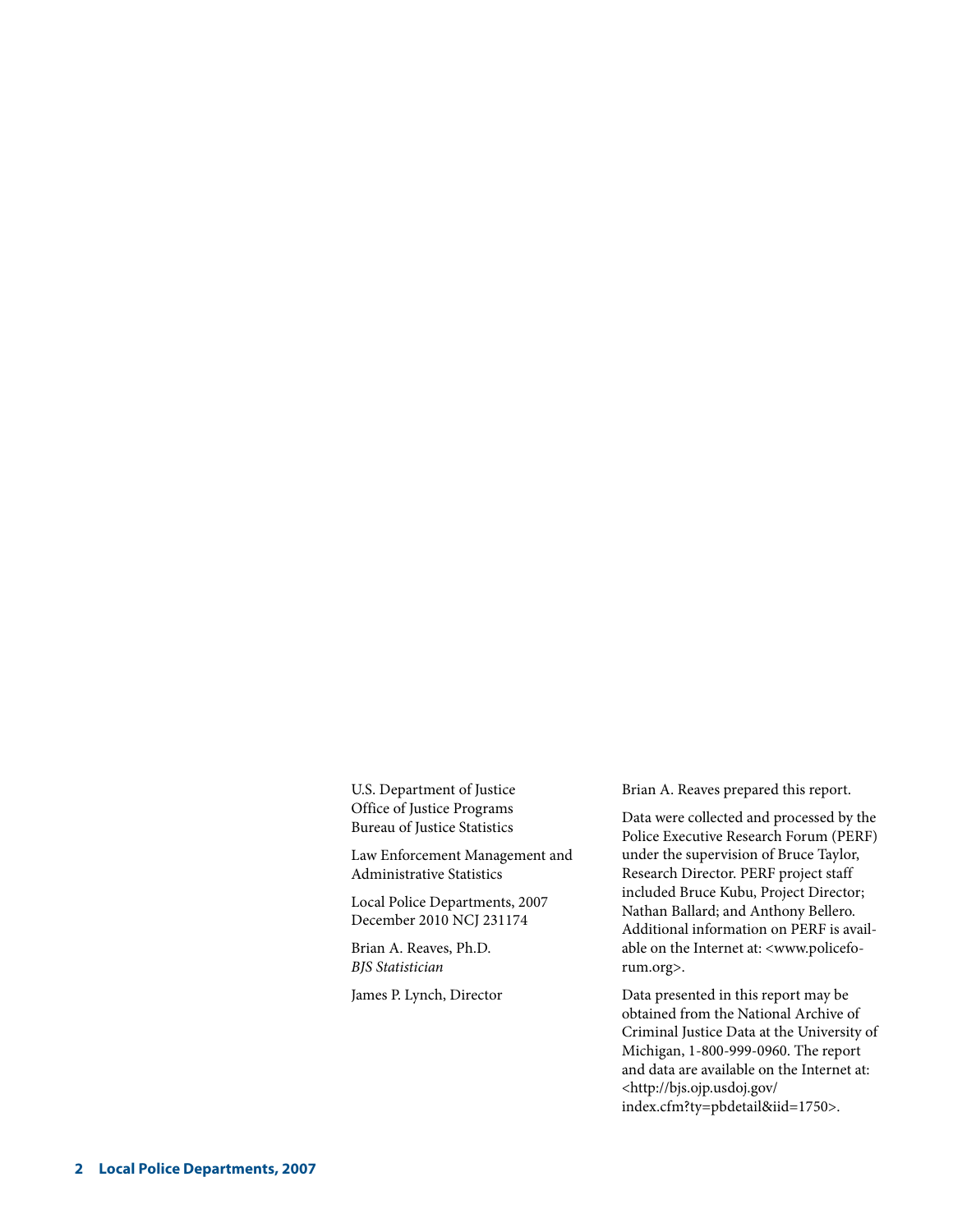# **Local Police Departments, 2007**



#### **Population served**

Brian A. Reaves, Ph.D. BJS Statistician

December 2010, NCJ 231174

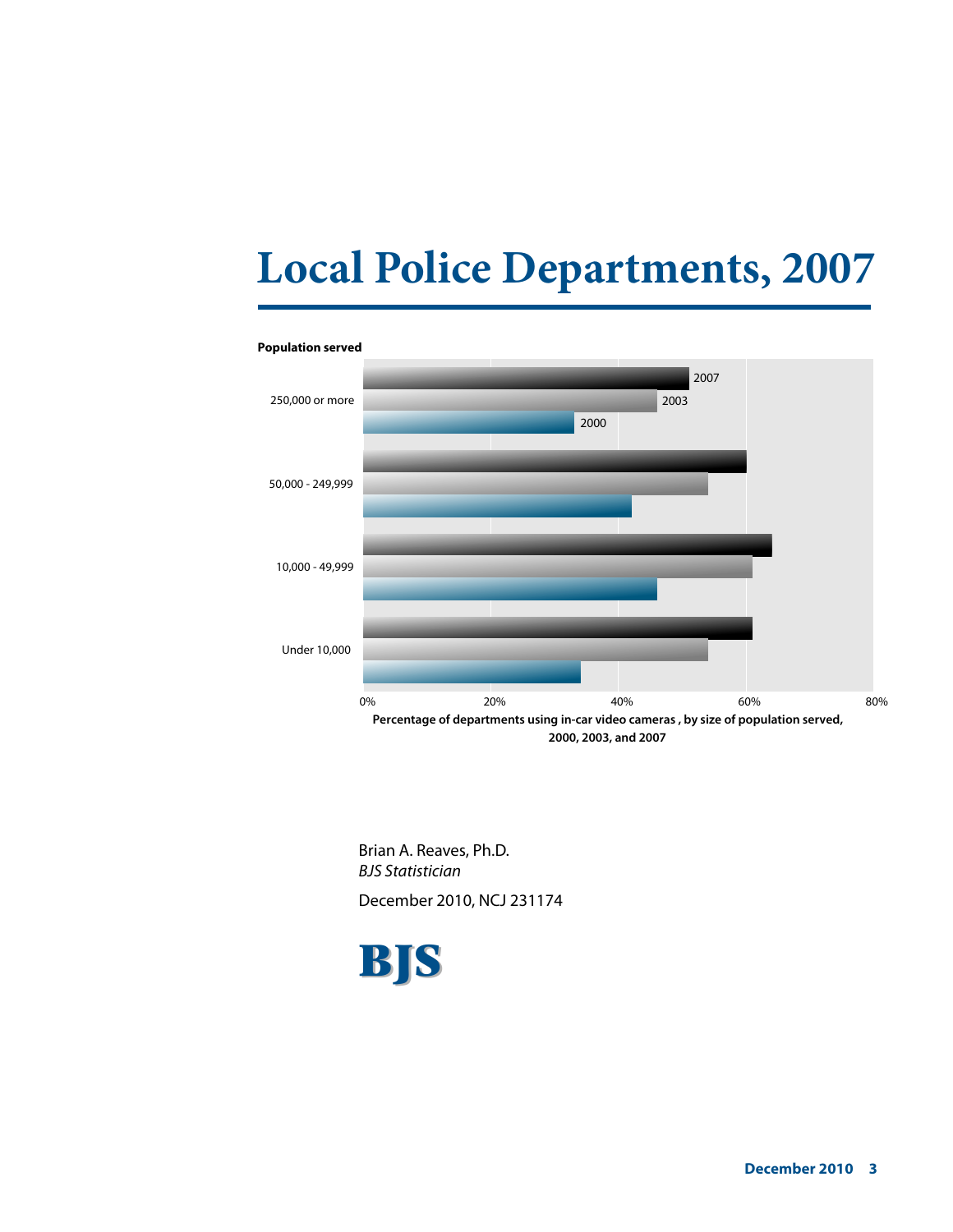# **Contents**

# **Tables**

| Table 1. General purpose state and local law enforcement agencies, 2007 -----------8                                                                                           |
|--------------------------------------------------------------------------------------------------------------------------------------------------------------------------------|
| Table 2. Local police departments and full-time employees, by number of sworn                                                                                                  |
| Table 3. Local police departments and full-time employees, by size of population served,                                                                                       |
| Table 4. Annual operating budget of local police departments, by size of population                                                                                            |
| Table 5. Education requirements for new officers in local police departments, by size of                                                                                       |
| Table 6. Training requirements for new officer recruits in local police departments,                                                                                           |
| Table 7. Average base annual salary for selected full-time positions in local police                                                                                           |
| Table 8. Workplace policies of local police departments, by size of population served,                                                                                         |
| Table 9. Race and ethnicity of full-time sworn personnel in local police departments, by                                                                                       |
| Table 10. Gender of full-time sworn personnel in local police departments, by size of                                                                                          |
| Table 11. Emergency 9-1-1 system participation of local police departments, by size of                                                                                         |
| Table 12. Types of regularly scheduled patrols other than automobile used by local police<br>departments, by size of population served, 2007 -------------------------------15 |
| Table 13. Special population/situation policies of local police departments, by size of                                                                                        |
| Table 14. Less-than-lethal weapons authorized for use by a majority of local police<br>departments, by size of population served, 2007 ------------------------------17        |
| Table 15. Use-of-force policies and procedures in local police departments, by size of                                                                                         |
| Table 16. Body armor requirements for field officers in local police departments, by size of                                                                                   |
| <b>Table 17.</b> Motorized vehicles operated by local police departments, by size of population                                                                                |
| Table 18. Off-land vehicles operated by local police departments, by size of population                                                                                        |
| Table 19. Use of animals by local police departments for law enforcement purposes, by size                                                                                     |

| Table 20. Use of video cameras by local police departments, by size of population                                                                                                         |
|-------------------------------------------------------------------------------------------------------------------------------------------------------------------------------------------|
| Table 21. General functions of computers in local police departments, by size of population                                                                                               |
| Table 22. Analytic functions of computers in local police departments, by size of                                                                                                         |
| Table 23. Use of in-field computers and terminals by local police departments, by size of                                                                                                 |
| Table 24. Use of in-field computers for reports and communications by local police<br>departments, by size of population served, 2007 -----------------------------23                     |
| Table 25. Types of computerized information accessible to in-field officers in local police                                                                                               |
| Table 26. Methods used by local police departments for transmitting criminal incident<br>reports to a central information system, by size of population served, 2007 - - - - - - - - - 25 |
| Table 27. Community policing policies of local police departments, by size of population                                                                                                  |
| Table 28. Community policing training for new officer recruits in local police departments,                                                                                               |
| Table 29. Community-oriented policies for patrol officers in local police departments, by                                                                                                 |
| Table 30. Community policing activities of local police departments, by size of population                                                                                                |
| Table 31. Full-time community policing officers and units in local police departments, by                                                                                                 |
| Table 32. Full-time school resource officers in local police departments, by size of                                                                                                      |
| Table 33. Drug task force participation of local police departments, by size of population                                                                                                |
| Table 34. Gang task force participation of local police departments, by size of population                                                                                                |
| Table 35. Human trafficking task force participation of local police departments, by size of                                                                                              |
| Table 36. Anti-terrorism task force participation of local police departments, by size of                                                                                                 |
| Table 37. Preparedness activities of local police departments, by size of population served,                                                                                              |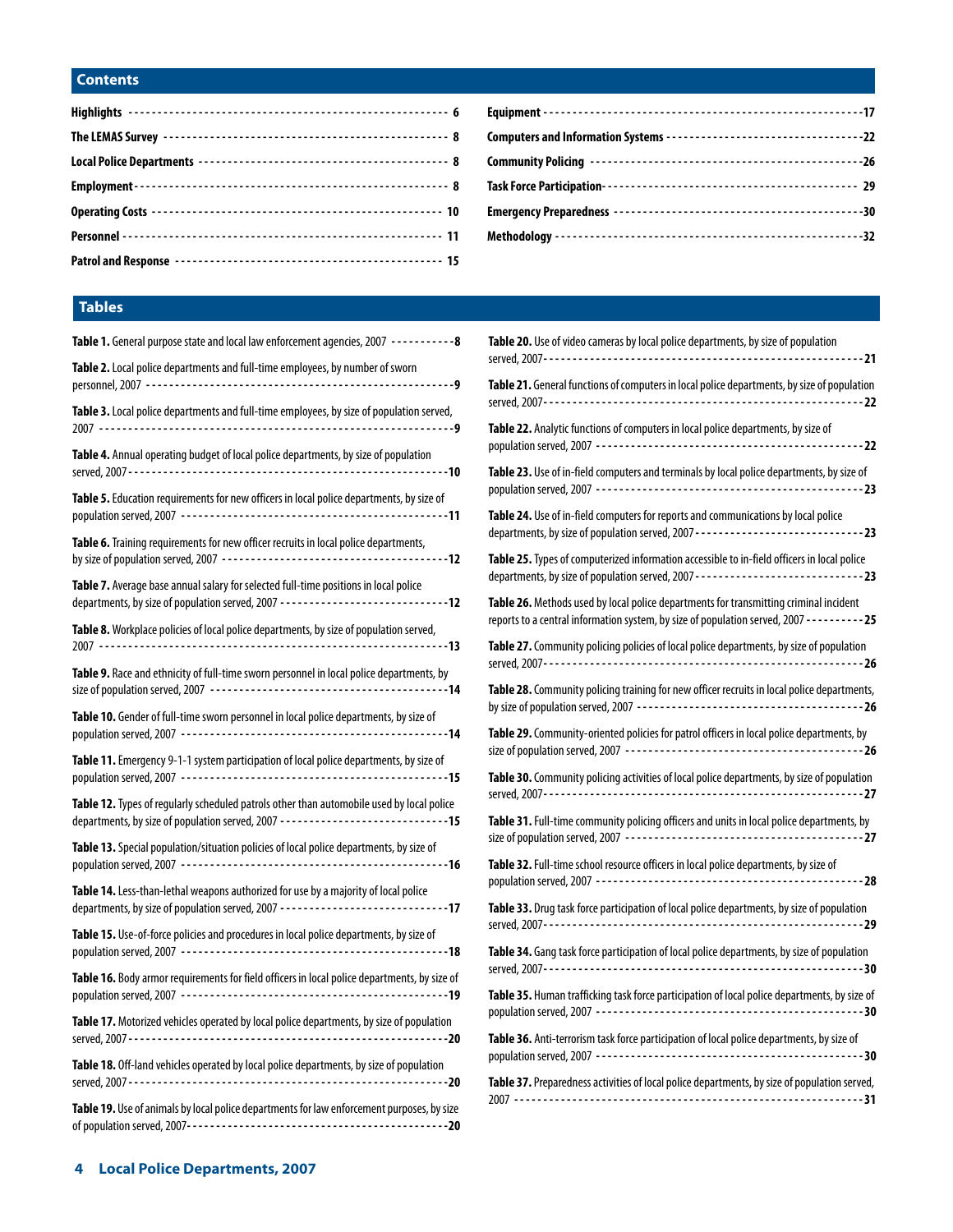# **Appendix Tables**

| <b>Appendix Table 1.</b> Fifty largest local police departments in the United States, by number                                                                                            |
|--------------------------------------------------------------------------------------------------------------------------------------------------------------------------------------------|
| Appendix Table 2. Drug asset forfeiture receipts of local police departments, by size of                                                                                                   |
| Appendix Table 3. Background and record check methods used in selection of new<br>officer recruits in local police departments, by size of population served, 2007 ------- 35              |
| Appendix Table 4. Personal attribute screening methods used in selection of new officer<br>recruits in local police departments, by size of population served, 2007 ------------ 35        |
| <b>Appendix Table 5.</b> Physical attribute screening methods used in selection of new officer<br>recruits in local police departments, by size of population served, 2007 ------------ 36 |
| Appendix Table 6. In-service training requirements for sworn personnel in local police<br>departments, by size of population served, 2007------------------------------ 36                 |
| Appendix Table 7. Special pay and benefits for full-time sworn personnel in local police                                                                                                   |
| Appendix Table 8. Local police officers assigned to respond to calls for service, by size of                                                                                               |
| Appendix Table 9. Wireless capabilities of emergency 9-1-1 systems in local police<br>departments, by size of population served, 2007------------------------------- 37                    |
| Appendix Table 10. Types of sidearms authorized for use by sworn personnel in local                                                                                                        |
| Appendix Table 11. Types of batons authorized for use by sworn personnel in local police<br>departments, by size of population served, 2007------------------------------- 37              |

| Appendix Table 12. Less-than-lethal weapons or actions authorized for use by fewer than<br>half of local police departments, by size of population served, 2007 - - - - - - - - - - - - - - - 38 |  |
|--------------------------------------------------------------------------------------------------------------------------------------------------------------------------------------------------|--|
| Appendix Table 13. Number of motorized land vehicles operated by local police<br>departments and percent unmarked, by size of population served, 2007 ---------- 38                              |  |
| Appendix Table 14. Vehicle use policies for sworn personnel in local police departments,                                                                                                         |  |
| Appendix Table 15. Automated fingerprint identification systems (AFIS) in local police<br>departments, by size of population served, 2007 ----------------------------- 39                       |  |
| Appendix Table 16. Types of in-field computers or terminals used by local police<br>departments, by size of population served, 2007 ----------------------------- 39                             |  |
| Appendix Table 17. Screening methods related to community policing used in selection<br>of new officer recruits for local police departments, by size of population served,                      |  |
| Appendix Table 18. Full-time intelligence personnel in local police departments with<br>primary duties related to terrorist activities, by size of population served, 2007 - - - - - - 40        |  |
| Appendix Table 19. Item non-response for local police department data in the 2007                                                                                                                |  |
| Appendix Table 20. Standard errors of the estimated percentages for local police<br>departments, by size of population served, 2007 ---------------------------- 41                              |  |
| Appendix Table 21. Standard errors of the estimated personnel counts for local police                                                                                                            |  |
| <b>Appendix table 22.</b> Standard errors for estimated operating budgets and starting<br>salaries for entry-level officers in local police departments, 2007 - - - - - - - - - - - - - - - - 41 |  |

# **Figures**

| Figure 1. Per resident operating costs for local police departments, by size of population                                                                                                 |
|--------------------------------------------------------------------------------------------------------------------------------------------------------------------------------------------|
| Figure 2. Local police officers employed by a department that used in-field computers,                                                                                                     |
| Figure 3. Full-time employees of local police departments, 1987-2007 - - - - - - - - - - - - 8                                                                                             |
| Figure 4. Per officer operating costs of local police departments, 2003 and 2007 - - - - - 10                                                                                              |
| <b>Figure 5.</b> Local police officers employed by a department using selected screening<br>methods in the hiring process, 2003 and 2007 --------------------------------- 11              |
| Figure 6. Training requirements for local police officer recruits, by size of population                                                                                                   |
| <b>Figure 7.</b> Starting salaries for entry-level officers in local police departments, by size of<br>population served and collective bargaining status, 2007 ----------------------- 13 |
| Figure 8. Local police officers employed by a department with selected workplace                                                                                                           |
| <b>Figure 9.</b> Minority representation among local police officers, 1987-2007 - - - - - - - - - 14                                                                                       |
| Figure 10. Local police officers employed by a department with selected special                                                                                                            |
| Figure 11. Local police departments using regularly scheduled foot or bicycle patrol, by                                                                                                   |
|                                                                                                                                                                                            |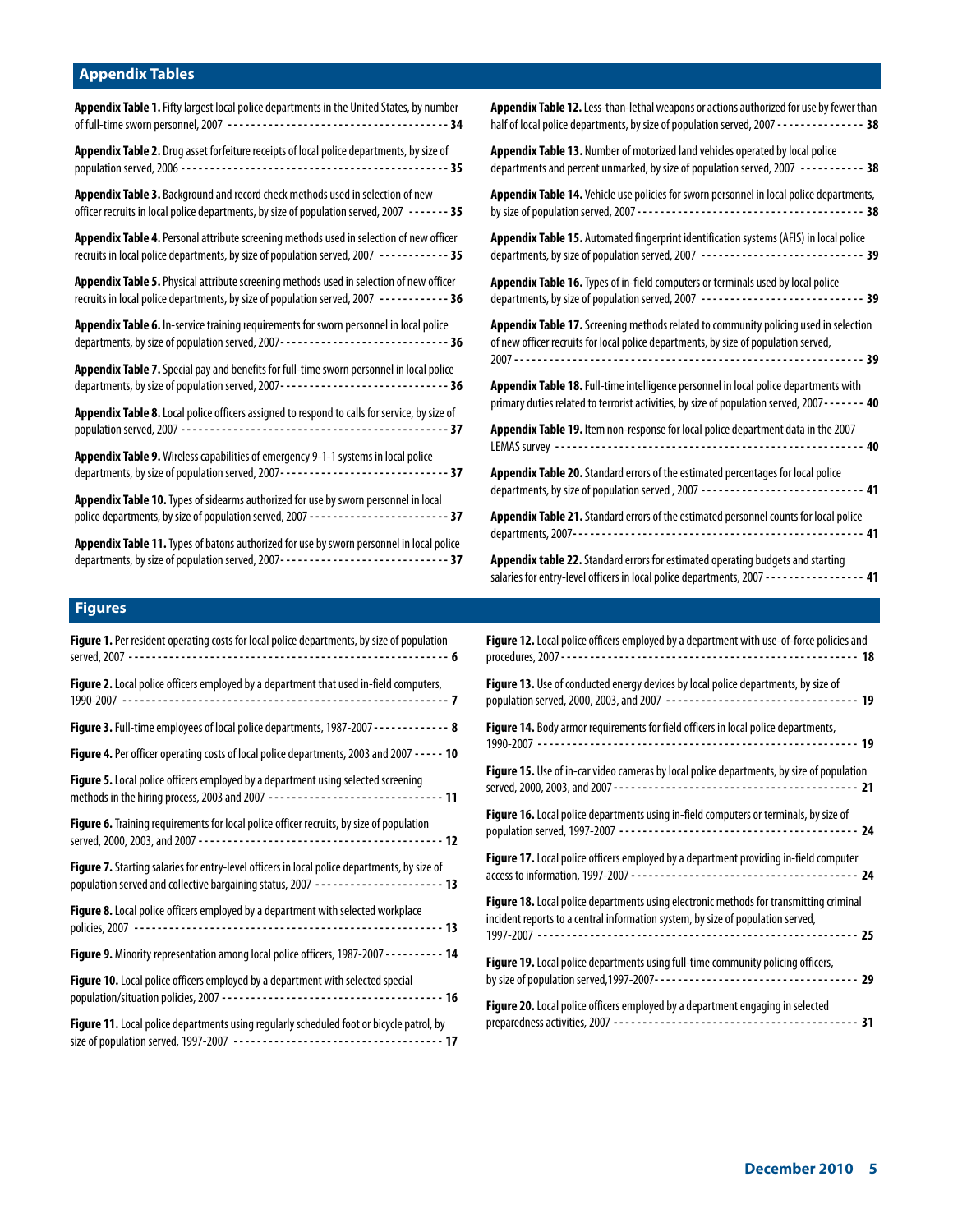# **Highlights**

## **Employment**

- The estimated 12,575 local police departments operating in the United States during 2007 employed approximately 463,000 full-time sworn personnel.
- $\blacksquare$  In 2007, the number of full-time civilian employees in local police departments was about 138,000.
- **Municipal and township police depart**ments employed an average of 2.3 fulltime officers per 1,000 residents in 2007. County police employed an average of 1.7 officers per 1,000 residents.

# **Operating Budgets**

- **Operating budgets of local police** departments totaled \$55.4 billion for fiscal year 2007—14% more than in 2003 after adjusting for inflation.
- Overall local police operating costs for fiscal year 2007 were \$116,500 per sworn officer, \$88,200 per employee, and \$260 per resident.
- During 2006, about 1 in 3 local police departments received money, goods, or property from a drug asset forfeiture program, with more than \$300 million in receipts overall.

## **Officer Characteristics**

- In 2007, 1 in 8 local police officers was a woman compared to 1 in 13 officers in 1987. About 1 in 4 officers was a member of a racial or ethnic minority in 2007, compared to 1 in 6 in 1987.
- From 2003 to 2007, the number of Hispanic or Latino local police officers increased by 16%. In 2007, about 1 in 10 officers was Hispanic or Latino.
- In 2007, local police departments employed about 55,000 female officers. About 117,000 officers were members of a racial or ethnic minority.

## **FIGURE 1.**

**Per resident operating costs for local police departments, by size of population served, 2007**

#### **Population served**



## **Officer Selection and Hiring**

- From 2003 to 2007, there was an increase in the percentage of officers employed by departments using personality inventories (47% to 66%), written aptitude tests (74% to 82%), and physical agility tests (80% to 86%) in the selection process.
- During 2007, about 3 in 10 local police officers worked for a department requiring new officers to have some college education. This was about the same proportion as in 2003.
- In 2007, local police recruits completed an average of 1,370 hours in required training. Compared to 2003, average training requirements were up by more than 100 hours in departments serving 250,000 or more residents.

## **Officer Pay**

- In 2007, average starting salaries for entry-level local police officers ranged from \$26,600 in the smallest jurisdictions to \$49,500 in the largest.
- Based on where officers were employed, the overall average starting salary for new local police officers in 2007 was an estimated \$40,500.
- **Average starting salaries for sworn offi**cers were \$10,900 (38%) higher in departments with collective bargaining than in those without it.
- A majority of departments serving 10,000 or more residents offered tuition reimbursement and education incentive pay to sworn personnel.

## **Patrol and Response**

- Nearly 7 in 10 local police officers had regular duties that included responding to calls for service, ranging from 6 in 10 officers in jurisdictions with 100,000 or more residents to 9 in 10 officers in jurisdictions with fewer than 10,000 residents.
- In addition to automobile patrol, more than half (55%) of local police departments used regularly scheduled foot patrol, and about a third (32%) used bicycle patrol.
- $\blacksquare$  In jurisdictions with fewer than 50,000 residents, the use of foot or bicycle patrols declined from 69% of departments in 2003 to 63% in 2007.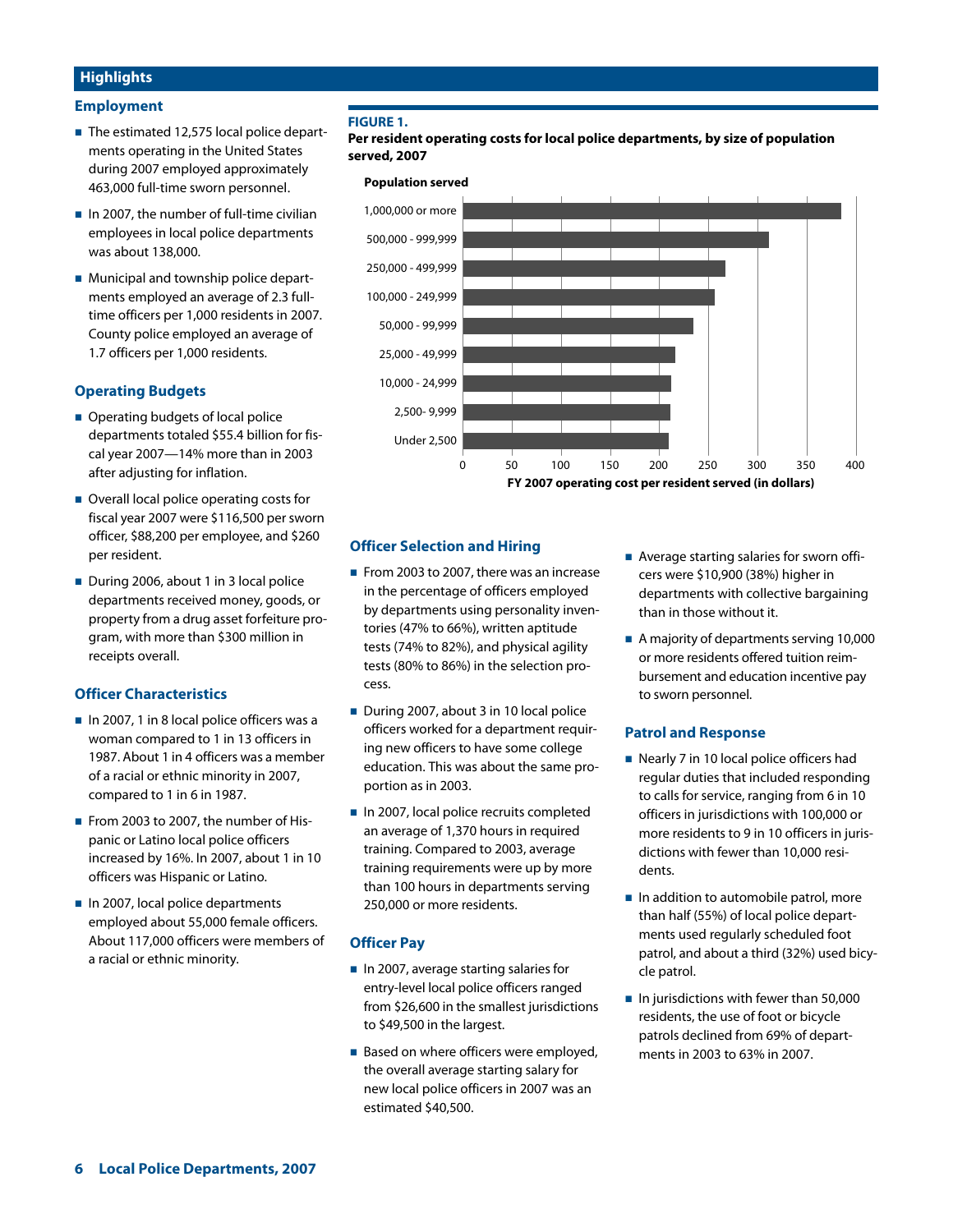# **Highlights (cont.)**

About 9 in 10 local police 9-1-1 systems were enhanced with the capability of displaying a caller's name, address, and special needs. Most could also display the phone number (84%) and general location (62%) of wireless callers.

## **Equipment**

- In 2007, 75% of local police officers were employed by departments that authorized the use of conducted energy devices such as Tasers, compared to 47% in 2003.
- Sixty-one percent of local police departments used video cameras in patrol cars during 2007, compared to 55% in 2003. About 71,000 in-car cameras were in use during 2007, compared to 49,000 used in 2003.
- In 2007, 67% of local police officers were employed by a department that required them to wear protective body armor at all times while in the field, up from 59% in 2003.

## **Computers and Information Systems**

- **More than 90% of local police depart**ments serving 25,000 or more residents were using in-field computers during 2007.
- In 2007 about 9 in 10 local police officers were employed by a department that used in-field computers, compared to 3 in 10 officers in 1990 (figure 2).
- From 2003 to 2007, there was an increase in the percentage of local police officers employed by a department with in-field computer access to vehicle records (78% to 86%), driving records (71% to 80%), calls-for-service histories (39% to 65%), and criminal histories (39% to 56%).
- In 2007, most local police departments serving 25,000 or more residents used computers for crime mapping. About 3 in 4 officers worked for a department with computerized crime mapping in 2007, compared to 3 in 5 during 2003.

## **FIGURE 2.**

**Local police officers employed by a department that used in-field computers, 1990–2007**

#### **Percentage of local police officers**



From 2003 to 2007, the percentage of local police departments using electronic methods to transmit incident reports from the field increased from 38% to 60%.

#### **Community Policing**

- From 2003 to 2007, the percentage of local police officers employed by a department that trained all new recruits in community policing increased from 73% to 81%.
- A majority of local police departments serving 50,000 or more residents operated a full-time specialized unit dedicated to community policing during 2007.
- During 2007, a majority of local police departments serving 50,000 or more residents supported community policing efforts by partnering with citizen groups, upgrading technology, and conducting a citizen police academy.
- An estimated 47,000 full-time local police officers were designated as community policing officers in 2007, about 8,000 fewer than in 2003. Most of this decline occurred among departments serving fewer than 50,000 residents.

## **Task Force Participation**

- About 13,400 local police officers were assigned full-time or part-time to a multiagency drug task force. A majority of local police departments serving 10,000 or more residents had officers assigned to a drug task force.
- About 4,600 local police officers were assigned full time or part time to a multiagency gang task force. Most departments serving 100,000 or more residents had officers assigned to a gang task force.

#### **Emergency Preparedness**

- During 2007, more than two-thirds of local police departments serving 10,000 or more residents had a written plan specifying actions to be taken in the event of a terrorist attack.
- As part of their efforts to prevent terrorist acts during 2007, a majority of local police departments serving 10,000 or more residents increased the presence of sworn officers in critical areas.
- During 2007, about 4,000 full-time sworn personnel in local police departments were employed in intelligence positions with primary duties related to terrorist activities.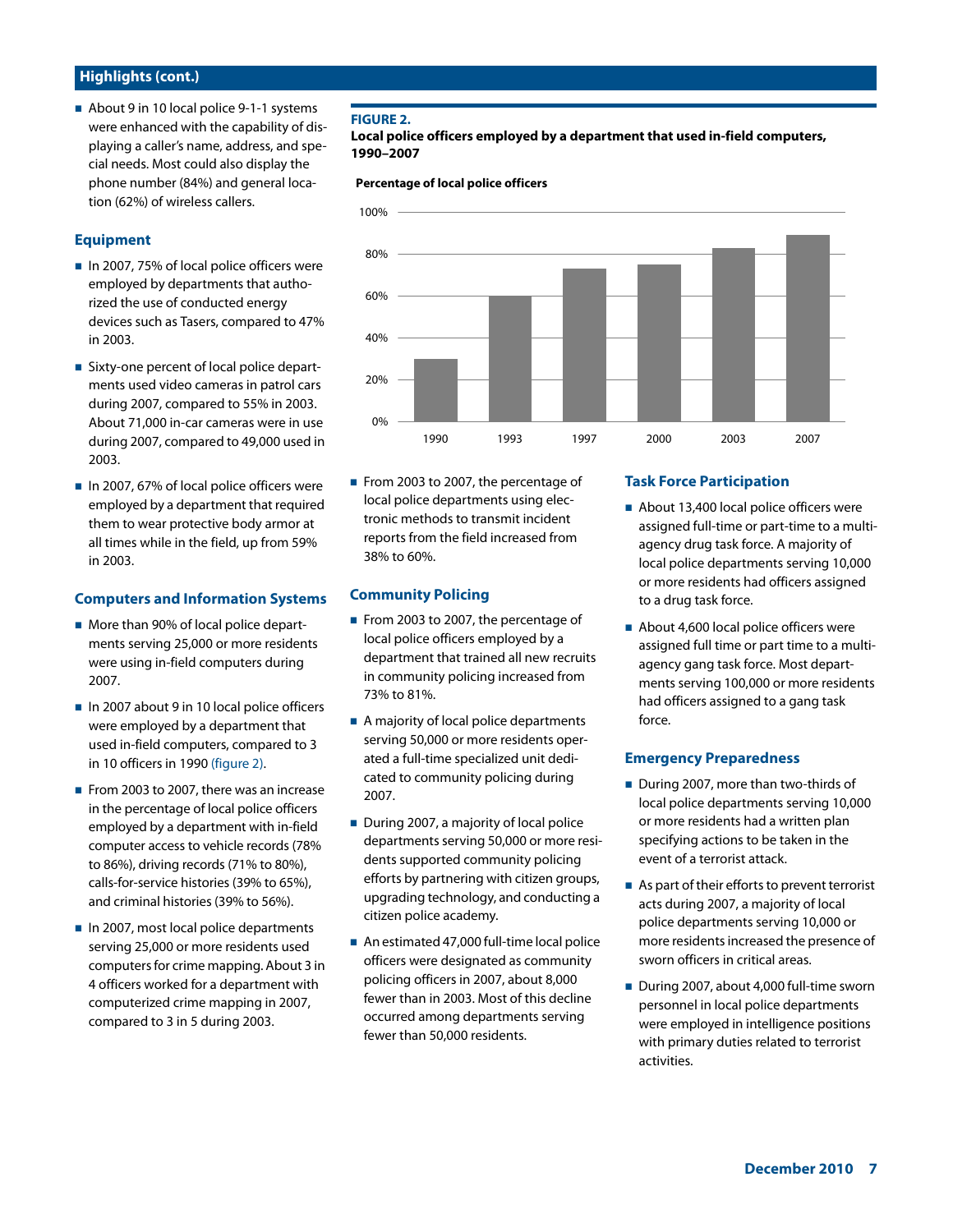## **The LEMAS Survey**

Every 3 to 4 years, the Bureau of Justice Statistics (BJS) surveys a nationally representative sample of state and local law enforcement agencies. The surveys are conducted as part of the Law Enforcement Management and Administrative Statistics (LEMAS) program.

This report presents data from the 2007 LEMAS survey describing local police departments in terms of their personnel, budgets, operations, policies and procedures, computers and information systems, and equipment. Comparisons are made with prior years where appropriate, and as data are available.

The selected local police sample includes all departments employing 100 or more full-time sworn personnel and a systematic random sample of smaller agencies stratified by size. (See *Methodology* for more information.) The sample was selected from a BJS census of law enforcement agencies (see *Census of State and Local Law Enforcement Agencies, 2004*, BJS Web, 28 June 2007). Because sampling was used for smaller agencies, some of the statistics presented in the report are subject to sampling error. Statements of comparison have been tested at the 95%-confidence level. (See standard error tables in appendix.)

In order to compare departments with others serving similar sized jurisdictions, the statistics in this report are presented mainly by categories of population served. Because most departments employ small numbers of officers and serve small populations, overall agencybased percentages tend to reflect smaller departments more than larger ones. To adjust for this effect, additional overall percentages weighted by the number of officers employed are presented in the text and selected figures. (See *Methodology*.)

## **Local Police Departments**

According to the 2004 BJS Census of State and Local Law Enforcement Agencies, nearly all local police departments were operated at the sub-county level by individual municipal (85%) or township (13%) governments. A total of 154 were operated by tribal governments, 63 by multiple local governments as regional or joint police departments, and 56 by county governments.

Local police departments perform a wide range of functions. Some of the law enforcement functions typically performed, regardless of jurisdiction size, include first response to criminal incidents, response to calls for service, patrol, crime investigation, arrest of criminal suspects, execution of warrants, traffic enforcement, traffic direction and control, accident investigation, drug enforcement, parking enforcement, and crime prevention education. For more information on functions performed by local police, see *Local Police Departments, 2003,* BJS Web, 1 April 2006*.*

## **Employment**

As of September 2007, the estimated 12,575 local police departments in the United States employed about 601,000 persons on a full-time basis (table 1).

#### **Local police departments employed about 463,000 full-time sworn personnel in 2007**

About 463,000 (77% of total) local police department employees were sworn personnel with full arrest powers. Departments employed about 54,000 persons on a part-time basis. Nearly half of these part-time employees were sworn officers.

From 1987 (the first year of the LEMAS survey) to 2007, the number of full-time local police employees increased by an estimated 152,000 (34%) or an average of 1.7% annually (figure 3). The number of full-time sworn officers increased by about 108,000 (30%) during this period. The number of full-time civilian employees increased by about 44,000 (47%) from 94,000 to 138,000.

#### **TABLE 1.**

#### **General purpose state and local law enforcement agencies, 2007**

|                      | Number of |           | <b>Full-time employees</b> |          | <b>Part-time employees</b> |        |          |
|----------------------|-----------|-----------|----------------------------|----------|----------------------------|--------|----------|
| Type of agency       | agencies  | Total     | Sworn                      | Civilian | Total                      | Sworn  | Civilian |
| <b>Total</b>         | 15,636    | 1,040,728 | 696,346                    | 344,382  | 75,581                     | 34,124 | 44,457   |
| Local police         | 12,575    | 601.027   | 463,147                    | 137,880  | 54,310                     | 25,202 | 29,108   |
| Sheriff's office*    | 3,012     | 346,337   | 172,241                    | 174,096  | 22,747                     | 8,831  | 13,916   |
| <b>Primary State</b> | 49        | 93,364    | 60,958                     | 32,406   | 1,524                      | 91     | 1.433    |

Note: Figures are estimates based on the 2007 LEMAS survey. Table excludes agencies not employing the equivalent of at least 1 full-time employee. Detail may not sum to total because of rounding.

\*Excludes agencies not performing law enforcement functions.

#### **FIGURE 3.**

#### **Full-time employees of local police departments, 1987–2007**

#### **Number of full-time local police employees**

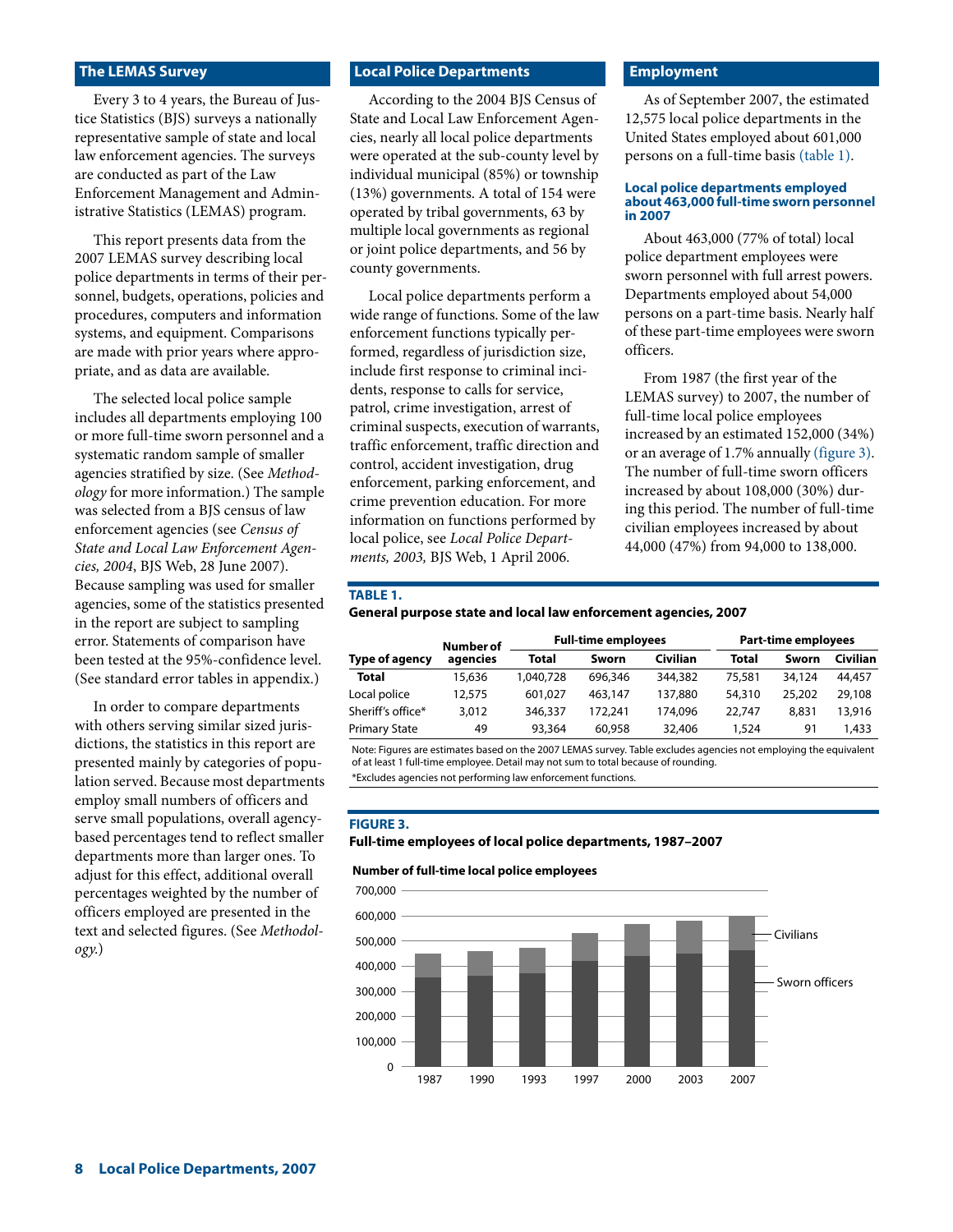From 2003 to 2007, the total number of full-time local police employees increased by about 20,300 (3.5%). During this period, local police employment of sworn personnel increased by about 11,400 (2.5%) and employment of civilians rose by about 8,900 (7%). (These changes were not statistically significant at the 95%-confidence level.)

#### **Municipal and township police departments employed an average of 2.3 officers per 1,000 residents**

County police departments employed an average of 1.7 full-time officers for every 1,000 residents served. Municipal and township police departments, which comprise 98% of local police departments, employed an average of 2.3 fulltime officers per 1,000 residents in 2007, down from 2.5 per 1,000 in 2003. As in 2003, departments serving 25,000 to 99,999 residents had the lowest average ratio in 2007 (1.8 per 1,000).

#### **Text table 1**

**Average officer-to- resident ratio for municipal and township police departments, 2007**

| <b>Population served</b> | Average number of<br>full-time officers per<br>1,000 residents |
|--------------------------|----------------------------------------------------------------|
| All sizes                | 2.3                                                            |
| 250,000 or more          | 2.2                                                            |
| 100,000-249,999          | 1.9                                                            |
| 50,000-99,999            | 1.8                                                            |
| 25,000-49,999            | 1.8                                                            |
| 10,000-24,999            | 2.0                                                            |
| 2,500-9,999              | 2.3                                                            |
| 1,000-2,499              | 2.7                                                            |

#### **Half of local police departments employed fewer than 10 full-time officers**

Nationwide, 624 (5% of total) local police departments employed at least 100 sworn personnel (table 2). The New York City Police Department was the largest, with 35,216 officers. (See appendix table 1 for a list of the 50 largest local police departments.) Half of all departments employed fewer than 10 officers, including 652 departments (5%) with the equivalent of just 1 officer.

While departments with fewer than 10 officers accounted for 50% of departments, they employed just 5% of officers. The majority of full-time local police

officers (61%) were employed by departments with at least 100 sworn personnel, and a third of officers were employed by departments with at least 1,000 sworn personnel.

#### **Three-fourths of local police departments served fewer than 10,000 residents**

A similar pattern is observed when departments are grouped by population size. About three-fourths (73%) of departments served fewer than 10,000 residents, but these departments employed just 14% of all officers (table 3). About half (51%) of local police officers were employed in jurisdictions with 100,000 or more residents.

## **TABLE 2.**

**Local police departments and full-time employees, by number of sworn personnel, 2007**

|                               | <b>Departments</b> |         | <b>Full-time sworn</b><br>personnel |         | <b>Full-time civilian</b><br>personnel |         |
|-------------------------------|--------------------|---------|-------------------------------------|---------|----------------------------------------|---------|
| Number of sworn<br>personnel* | Number             | Percent | <b>Number</b>                       | Percent | <b>Number</b>                          | Percent |
| <b>All sizes</b>              | 12,575             | 100%    | 463,147                             | 100.0%  | 137,880                                | 100%    |
| 1,000 or more                 | 48                 | 0.4%    | 153,020                             | 33.0%   | 49,774                                 | 36.1%   |
| 500-999                       | 46                 | 0.4     | 32,540                              | 7.0     | 10,915                                 | 7.9     |
| 250-499                       | 106                | 0.8     | 36,963                              | 8.0     | 12,198                                 | 8.8     |
| $100 - 249$                   | 424                | 3.4     | 61,438                              | 13.3    | 19,697                                 | 14.3    |
| $50 - 99$                     | 841                | 6.7     | 57,010                              | 12.3    | 16,638                                 | 12.1    |
| $25 - 49$                     | 1,573              | 12.5    | 53,490                              | 11.5    | 14,686                                 | 10.7    |
| $10 - 24$                     | 3,307              | 26.3    | 46,344                              | 10.0    | 10,599                                 | 7.7     |
| $5 - 9$                       | 3,358              | 26.7    | 17,419                              | 3.8     | 2.933                                  | 2.1     |
| $2 - 4$                       | 2.219              | 17.6    | 4,544                               | 1.0     | 319                                    | 0.2     |
|                               | 652                | 5.2     | 381                                 | 0.1     | 120                                    | 0.1     |

Note: Detail may not sum to total because of rounding.

\*Includes both full-time and part-time employees with part-time employees weighted by 0.5.

#### **TABLE 3.**

#### **Local police departments and full-time employees, by size of population served, 2007**

|                          | <b>Departments</b> |         | <b>Full-time sworn</b><br>personnel |         | <b>Full-time civilian</b><br>personnel |         |
|--------------------------|--------------------|---------|-------------------------------------|---------|----------------------------------------|---------|
| <b>Population served</b> | <b>Number</b>      | Percent | <b>Number</b>                       | Percent | <b>Number</b>                          | Percent |
| All sizes                | 12,575             | 100%    | 463,147                             | 100%    | 137,880                                | 100%    |
| 1,000,000 or more        | 14                 | 0.1%    | 95,053                              | 20.5%   | 34,304                                 | 24.9%   |
| 500,000-999,999          | 33                 | 0.3     | 51,973                              | 11.2    | 13,726                                 | 10.0    |
| 250.000-499.999          | 48                 | 0.4     | 34,207                              | 7.4     | 12,086                                 | 8.8     |
| 100.000-249.999          | 189                | $1.5\,$ | 54,556                              | 11.8    | 18,591                                 | 13.5    |
| 50,000-99,999            | 427                | 3.4     | 52,148                              | 11.3    | 16,153                                 | 11.7    |
| 25,000-49,999            | 855                | 6.8     | 53,513                              | 11.6    | 14,278                                 | 10.4    |
| 10,000-24,999            | 1,792              | 14.3    | 55,507                              | 12.0    | 15,073                                 | 10.9    |
| 2.500-9.999              | 4.111              | 32.7    | 48,681                              | 10.5    | 11,120                                 | 8.1     |
| <b>Under 2,500</b>       | 5.107              | 40.6    | 17,510                              | 3.8     | 2,549                                  | 1.8     |

Note: The median population served was 3,555. Detail may not sum to total because of rounding.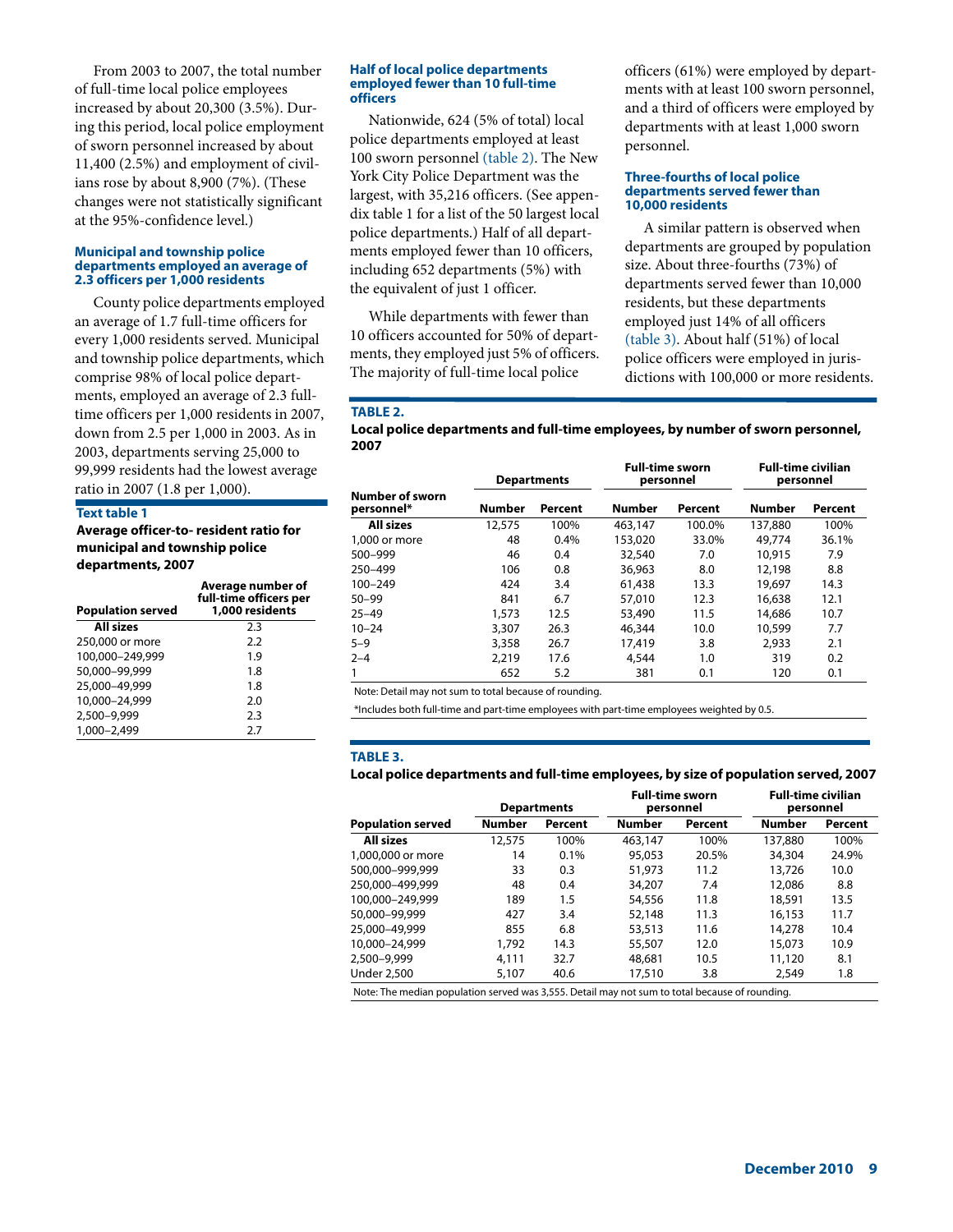## **Operating Costs**

Collectively, local police departments cost about \$55.4 billion to operate during fiscal 2007 (table 4). This was 14% more than in 2003 after adjusting for inflation (see *Methodology*). (These figures do not include capital expenditures such as major equipment purchases or construction projects.)

#### **Local police departments cost \$260 per resident to operate during 2007**

Compared to the overall annual operating cost per resident of \$260, departments serving a population of 1 million or more cost nearly 50% more to operate—\$385 per resident. Departments serving a population of fewer than 50,000 had the lowest per resident cost—less than \$220.

Overall, operating budgets averaged about \$4.4 million per department for 2007, ranging from about \$849 million for departments serving a population of 1 million or more, to \$263,000 for departments serving fewer than 2,500 residents.

#### **Local police departments cost \$116,500 per officer to operate during 2007**

When both sworn and nonsworn personnel are included, the average annual operating budget for local police departments was about \$88,000 per employee. Operating costs ranged from near \$100,000 per employee in jurisdictions with 50,000 to 999,999 residents to \$49,400 per employee in jurisdictions with fewer than 2,500 residents.

When nonsworn personnel are excluded, local police departments cost \$116,500 per officer to operate for 2007. Per officer costs ranged from more than \$130,000 per officer for departments serving 50,000 to 999,999 residents, to \$56,400 per officer in jurisdictions with a population under 2,500.

After controlling for inflation, per officer operating costs for 2007 were \$10,900 (10%) higher than in 2003 (figure 4). (This difference was not statistically significant at the 95%-confidence level.) The smallest increase—both in terms of dollars and percentage occurred in jurisdictions with 10,000 to 49,999 residents, where costs rose by \$6,800 (7%). The largest dollar increase, about \$14,700, occurred in jurisdictions with 50,000 to 249,999 residents. The largest percentage increase, 15%, was observed in jurisdictions with fewer than 10,000 residents.

#### **A majority of local police departments serving 10,000 or more residents had drug asset forfeiture receipts during 2006**

During 2006, an estimated 33% of local police departments, employing 78% of officers, supplemented their operating budget with proceeds from a drug asset forfeiture program (appendix table 2). Overall, departments received money, goods, or property worth \$307.5 million. Average total receipts ranged from nearly \$3 million among departments serving 1 million or more residents to less than \$40,000 for departments serving fewer than 25,000 residents.

#### **TABLE 4.**

**Annual operating budget of local police departments, by size of population served, 2007**

|                          | <b>Operating budget, 2007</b> |                   |                      |                 |                 |  |  |  |  |
|--------------------------|-------------------------------|-------------------|----------------------|-----------------|-----------------|--|--|--|--|
| <b>Population served</b> | <b>Total</b>                  | Per<br>department | Per sworn<br>officer | Per<br>employee | Per<br>resident |  |  |  |  |
| All sizes                | \$55,403,566,000              | \$4,406,000       | \$116,500            | \$88,200        | \$260           |  |  |  |  |
| 1,000,000 or more        | \$11,583,126,000              | \$848,799,000     | \$121,900            | \$88,900        | \$385           |  |  |  |  |
| 500,000-999,999          | 6,898,548,000                 | 211,991,000       | 132,700              | 103,100         | 311             |  |  |  |  |
| 250,000-499,999          | 4,510,713,000                 | 93,414,000        | 131,700              | 94,800          | 267             |  |  |  |  |
| 100.000-249.999          | 7,343,910,000                 | 38,844,000        | 134,500              | 98,400          | 256             |  |  |  |  |
| 50,000-99,999            | 6,861,906,000                 | 16,068,000        | 131,000              | 97,300          | 234             |  |  |  |  |
| 25,000-49,999            | 6,388,175,000                 | 7,474,000         | 118,700              | 91,300          | 216             |  |  |  |  |
| 10,000-24,999            | 5,842,750,000                 | 3,260,000         | 103,100              | 78,700          | 212             |  |  |  |  |
| 2,500-9,999              | 4,632,791,000                 | 1,127,000         | 87,200               | 69,400          | 211             |  |  |  |  |
| <b>Under 2,500</b>       | 1,341,647,000                 | 263,000           | 56,400               | 49,400          | 209             |  |  |  |  |

Note: Data are for the fiscal year ending September 30, 2007, or the most recent fiscal year completed prior to that date. Figures do not include capital expenditures such as major equipment purchases or construction projects. Per<br>officer and per employee averages include both full-time and part-time employees, with a weight of 0.5 assig part-time employees. Total and per agency figures are rounded to the nearest \$1,000. Per officer and per employee figures are rounded to the nearest \$100.

#### **FIGURE 4.**

#### **Per officer operating costs of local police departments, 2003 and 2007**



Note: All figures are in 2007 dollars.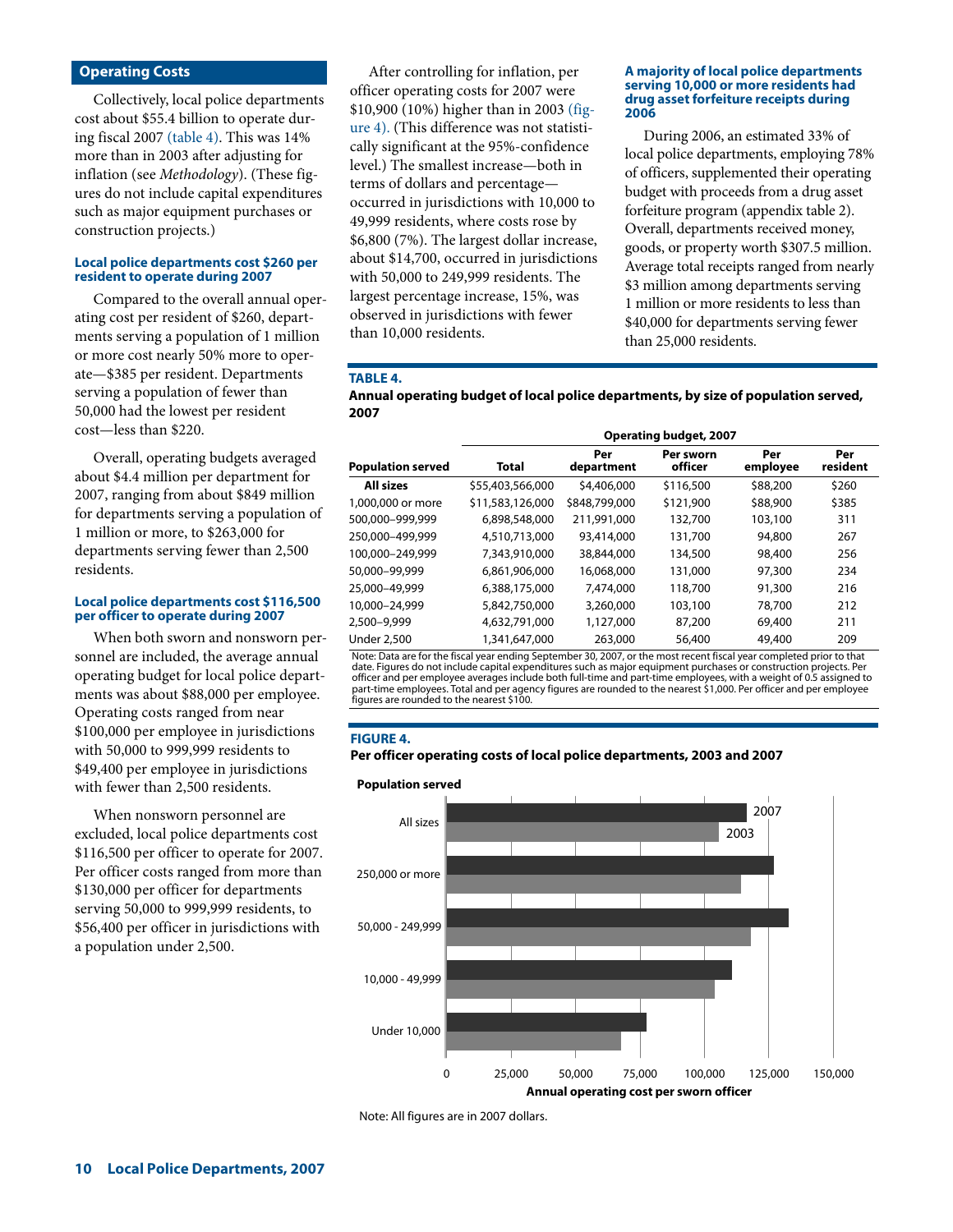## **Personnel**

Nearly all (98%) local police departments had a minimum education requirement for new officers (table 5). The most common requirement (82% of departments) was a high school diploma.

#### **About 3 in 10 local police officers worked for a department that required new hires to have some college education**

An estimated 16% of departments had some type of college requirement, including 9% with a 2-year degree requirement. In 2007 the percentage of officers employed by a department with a college requirement for new officers (29%) was about the same as in 2003 (33%), and about 3 times as high as in 1990 (10%).

All departments used criminal record checks, and about 99% used background investigations and driving record checks during the officer hiring process (appendix table 3). Credit history checks were used by 61% of departments, including more than 90% of those serving 25,000 or more residents.

#### **Nearly all departments serving 25,000 or more residents used psychological evaluations to screen applicants for sworn positions**

Personal interviews (99%) were used almost universally by departments in the officer hiring process (appendix table 4). Interviews were supplemented by a psychological evaluation in 72% of departments, including more than 98% of those serving 25,000 or more residents.

Nearly half of departments used written aptitude tests (48%) and personality inventories (46%) to screen applicants. Among departments serving 25,000 or more residents, more than 80% used written aptitude tests, and more than 60% used personality inventories.

Screening methods related to physical attributes were also common (appendix table 5). Medical exams were used by 89% of departments, including all serving 25,000 or more residents. Drug tests were used by 83% of departments including more than 95% of those serving 25,000 or more residents. Physical agility tests were used by 60% of departments, including about 90% of those serving 25,000 or more residents.

#### **Local police officers hired in 2007 were subjected to more screening methods than those hired in 2003**

In 2007, nearly all local police officers were employed by a department that used criminal record checks (100%), background investigations (99.8%), driving record checks (99.8%), medical exams (98.3%), personal interviews (98.2%), drug tests (95.4%), and psychological evaluations (94.8%) in the selection process.

For each screening method included in the LEMAS survey, the percentage of officers employed by a department using that method remained stable or increased between 2003 and 2007 (figure 5). The largest increases were for personality inventories (from 47% of officers in 2003 to 66% of officers in 2007), credit history checks (70% to 83%), written aptitude tests (74% to 82%), and physical agility tests (80% to 86%).

## **TABLE 5.**

**Education requirements for new officers in local police departments, by size of population served, 2007**

|                          |                           | Percent of departments requiring a minimum of- |                  |                          |                          |  |  |  |
|--------------------------|---------------------------|------------------------------------------------|------------------|--------------------------|--------------------------|--|--|--|
| <b>Population served</b> | Total with<br>reauirement | <b>High school</b><br>diploma                  | Some<br>college* | 2-year college<br>degree | 4-year college<br>degree |  |  |  |
| <b>All sizes</b>         | 98%                       | 82%                                            | 6%               | 9%                       | 1%                       |  |  |  |
| 1,000,000 or more        | 100%                      | 62%                                            | 38%              | 0%                       | 0%                       |  |  |  |
| 500,000–999,999          | 100                       | 68                                             | 16               | 16                       | 0                        |  |  |  |
| 250.000-499.999          | 98                        | 65                                             | 9                | 17                       |                          |  |  |  |
| 100.000-249.999          | 99                        | 72                                             | 16               |                          | 4                        |  |  |  |
| 50,000-99,999            | 99                        | 68                                             | 14               | 14                       | 3                        |  |  |  |
| 25,000-49,999            | 99                        | 68                                             | 15               | 14                       |                          |  |  |  |
| 10,000-24,999            | 99                        | 83                                             |                  | 9                        |                          |  |  |  |
| 2,500–9,999              | 98                        | 80                                             |                  | 13                       |                          |  |  |  |
| Under 2,500              | 97                        | 87                                             |                  |                          |                          |  |  |  |

Note: Detail may not sum to total because of rounding.

--Less than 0.5%.

\*Non-degree requirements.

#### **FIGURE 5.**

**Local police officers employed by a department using selected screening methods in the hiring process, 2003 and 2007**

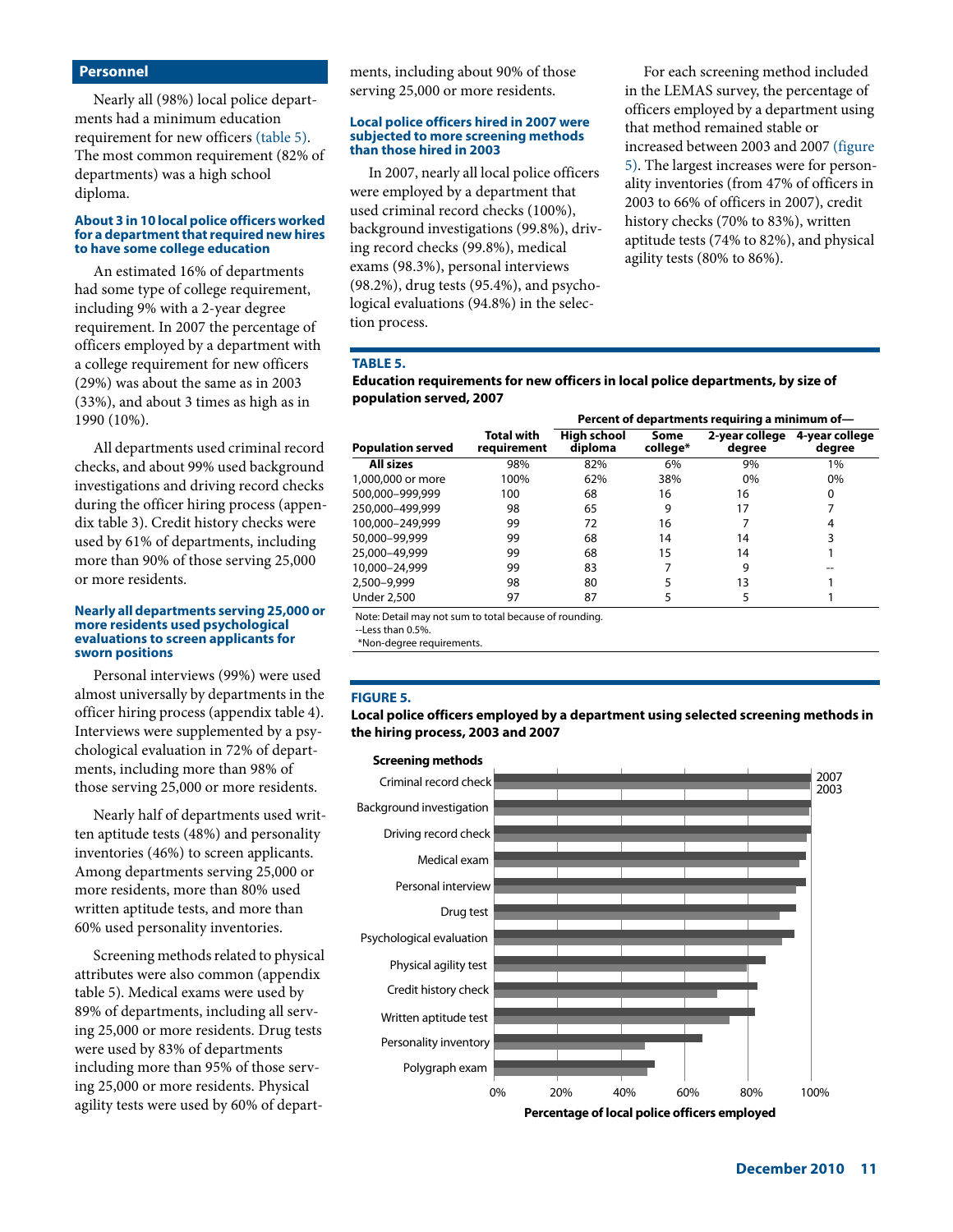#### **In the largest jurisdictions, local police recruits were required to complete more than 1,700 hours of training**

Upon selection, new local police recruits were typically required to complete extensive classroom and field training. In jurisdictions with 500,000 or more residents, average requirements exceeded 1,700 hours compared to about 700 hours in the smallest jurisdictions (table 6). (For greater detail on basic law enforcement training, see *State and Local Law Enforcement Training Academies, 2006*, BJS Web, 26 February 2009.) Based on where officers were employed, the average training requirement for local police recruits was 1,370 hours.

Ninety-two percent of local police departments had an annual in-service training requirement for non-probationary officers, including all of those serving a population of 250,000 or more. Overall, the average annual in-service requirement was 35 hours (appendix table 6).

## **TABLE 6.**

**Training requirements for new officer recruits in local police departments, by size of population served, 2007**

|                          | Average number of<br>hours required |         |       |  |  |
|--------------------------|-------------------------------------|---------|-------|--|--|
| <b>Population served</b> | Total                               | Academy | Field |  |  |
| All sizes                | 922                                 | 613     | 309   |  |  |
| 1,000,000 or more        | 1,700                               | 1,033   | 667   |  |  |
| 500,000-999,999          | 1,783                               | 1,063   | 720   |  |  |
| 250,000-499,999          | 1,542                               | 906     | 636   |  |  |
| 100,000-249,999          | 1,463                               | 809     | 654   |  |  |
| 50,000-99,999            | 1,341                               | 731     | 610   |  |  |
| 25,000-49,999            | 1,241                               | 698     | 543   |  |  |
| 10,000-24,999            | 1,101                               | 666     | 434   |  |  |
| 2,500-9,999              | 979                                 | 634     | 345   |  |  |
| <b>Under 2,500</b>       | 691                                 | 538     | 153   |  |  |

Note: Average number of training hours excludes departments not requiring training.

#### **From 2003 to 2007, average training requirements increased by about 100 hours in larger jurisdictions**

From 2003 to 2007 average training requirements for local police recruits in jurisdictions with 250,000 or more residents increased by 105 hours, from 1,543 to 1,648 hours (figure 6). In jurisdictions with fewer than 250,000 residents, the average number of training hours required was about the same in 2007 as in 2003.

#### **Average starting salaries for entry-level officers were 1.2% higher in 2007 than in 2003 after adjusting for inflation**

Minimum starting salaries for entrylevel local police officers averaged \$49,500 in the largest jurisdictions, compared to \$26,600 in the smallest (table 7). When weighted by size of department, starting salaries for entrylevel officers averaged about \$40,500 in 2007. This was \$5,000 (14%) more than in 2003. The inflation-adjusted 4-year increase was 1.2%. (See *Methodology* for information about the calculation to adjust dollars for inflation.)

The average base starting salary for local police chiefs was \$58,200, ranging from \$164,000 in jurisdictions with 1 million or more residents to \$38,300 in those with a population under 2,500. Minimum starting salaries for first-line supervisors (sergeant or equivalent) averaged \$78,800 in jurisdictions with 1 million or more residents, and at least \$60,000 in all other population categories of 25,000 or more.

#### **FIGURE 6.**

**Training requirements for local police officer recruits, by size of population served, 2000, 2003, and 2007**



## **TABLE 7.**

## **Average base annual salary for selected full-time positions in local police departments, by size of population served, 2007**

|                                                              | Average base annual salary |                |                |                              |           |                |  |  |  |
|--------------------------------------------------------------|----------------------------|----------------|----------------|------------------------------|-----------|----------------|--|--|--|
|                                                              | <b>Entry-level officer</b> |                |                | <b>First-line supervisor</b> |           | Chief          |  |  |  |
| <b>Population served</b>                                     | Minimum                    | <b>Maximum</b> | <b>Minimum</b> | <b>Maximum</b>               | Minimum   | <b>Maximum</b> |  |  |  |
| <b>All sizes</b>                                             | \$32,900                   | \$41,400       | \$46,000       | \$53,500                     | \$58,200  | \$68,800       |  |  |  |
| 1,000,000 or more                                            | \$49,500                   | \$73,900       | \$78,800       | \$96,100                     | \$164,000 | \$212,700      |  |  |  |
| 500.000-999.999                                              | 43,700                     | 62,200         | 62,900         | 76,000                       | 132,900   | 164,100        |  |  |  |
| 250.000-499.999                                              | 44,700                     | 64,700         | 63,200         | 79,700                       | 111,900   | 156,900        |  |  |  |
| 100.000-249.999                                              | 45,700                     | 61,900         | 64,200         | 78,900                       | 113,000   | 143,600        |  |  |  |
| 50,000-99,999                                                | 43,000                     | 59,100         | 63,400         | 75,100                       | 101,000   | 125,900        |  |  |  |
| 25,000-49,999                                                | 41,800                     | 55,500         | 60,500         | 70,700                       | 89,000    | 108,300        |  |  |  |
| 10.000-24.999                                                | 37,700                     | 50,100         | 52,700         | 61,900                       | 74,500    | 90,100         |  |  |  |
| 2,500-9,999                                                  | 33,000                     | 41,200         | 44,400         | 51,800                       | 57,200    | 66,800         |  |  |  |
| <b>Under 2,500</b>                                           | 26,600                     | 30,500         | 33,100         | 36,500                       | 38,300    | 42,800         |  |  |  |
| Note: Salary figures have been rounded to the nearest \$100. |                            |                |                |                              |           |                |  |  |  |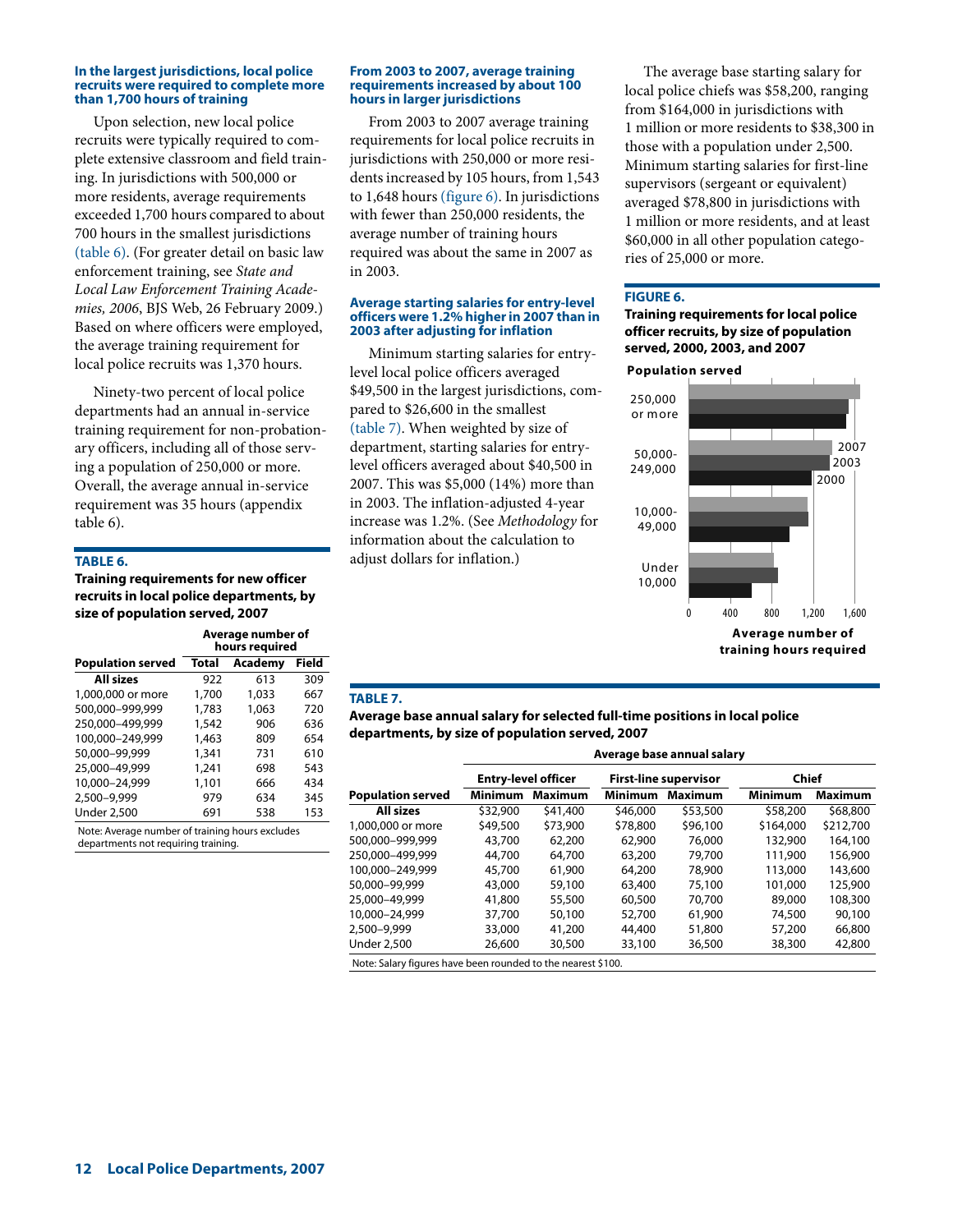#### **Officer starting salaries were 38% higher in departments with collective bargaining**

The average starting salary for entrylevel officers was higher in departments with collective bargaining (\$39,263) than in those without it (\$28,376). This pattern existed in all population categories, ranging from a difference of about \$6,000 in the largest jurisdictions to \$9,000 in the smallest (figure 7).

## **FIGURE 7.**

## **Starting salaries for entry-level officers in local police departments, by sizeofpopulation served and collective bargaining status, 2007**



Nationwide, 38% of local police departments, employing 66% of all officers, authorized collective bargaining for officers (appendix table 7). This included at least 62% of the departments in each population category of 10,000 or more.

#### **About 7 in 10 local police officers worked for a department that offered tuition reimbursement**

The base salaries earned by local police officers were sometimes supplemented by special pay and other financial benefits (appendix table 7). For example, 37% of departments, employing 72% of all officers, offered tuition reimbursement to officers, and 32% of departments, employing 55% of officers, offered education incentive pay. A majority of departments serving 10,000 or more residents offered these two types of benefits.

Other types of special pay offered by local police departments included merit pay (23% of departments, employing 31% of all officers), shift differential pay

(21%, 56%), special skills pay (16%, 36%), military service pay (13%, 41%), hazardous duty pay (6%, 27%) and bilingual ability pay (6%, 27%).

## **Workplace policies for sworn personnel**

Local police departments typically maintained a variety of written policies and procedures pertaining to workplace issues during 2007. For example, all departments serving a population of 10,000 or more had a written code of conduct and appearance for officers (table 8). More than 95% of these departments also had an off-duty conduct policy.

At least 98% of the departments in each population category of 10,000 or more had policies on off-duty employment, and at least 70% of the departments in each of these categories had a policy on the maximum number of work hours allowed for officers.

Overall, nearly all local police officers were employed by a department with a code of conduct and appearance (99%), and policies pertaining to off-duty employment (97%) and conduct (97%) (figure 8). About 9 in 10 officers were employed by a department with a policy on employee counseling (91%). About 3 in 4 officers were employed by a department with a policy on maximum work hours (75%).

#### **TABLE 8.**

**Workplace policies of local police departments, by size of population served, 2007**

|                      | Percent of departments with written policy for officers on- |                     |                        |                                             |                                         |  |  |  |  |
|----------------------|-------------------------------------------------------------|---------------------|------------------------|---------------------------------------------|-----------------------------------------|--|--|--|--|
| Population<br>served | Code of<br>conduct and<br>appearance                        | Off-duty<br>conduct | Off-duty<br>employment | <b>Employee</b><br>counseling<br>assistance | <b>Maximum</b><br>work hours<br>allowed |  |  |  |  |
| <b>All sizes</b>     | 96%                                                         | 90%                 | 83%                    | 63%                                         | 54%                                     |  |  |  |  |
| 1,000,000 or more    | 100%                                                        | 100%                | 100%                   | 100%                                        | 54%                                     |  |  |  |  |
| 500.000-999.999      | 100                                                         | 97                  | 100                    | 100                                         | 77                                      |  |  |  |  |
| 250.000-499.999      | 100                                                         | 100                 | 100                    | 98                                          | 78                                      |  |  |  |  |
| 100.000-249.999      | 100                                                         | 99                  | 99                     | 94                                          | 75                                      |  |  |  |  |
| 50.000-99.999        | 100                                                         | 97                  | 99                     | 94                                          | 74                                      |  |  |  |  |
| 25.000-49.999        | 100                                                         | 99                  | 98                     | 91                                          | 71                                      |  |  |  |  |
| 10,000-24,999        | 100                                                         | 95                  | 98                     | 82                                          | 70                                      |  |  |  |  |
| 2,500–9,999          | 98                                                          | 91                  | 89                     | 68                                          | 55                                      |  |  |  |  |
| Under 2.500          | 92                                                          | 84                  | 68                     | 43                                          | 42                                      |  |  |  |  |
|                      |                                                             |                     |                        |                                             |                                         |  |  |  |  |

#### **FIGURE 8.**

**Local police officers employed by a department with selected workplace policies, 2007**

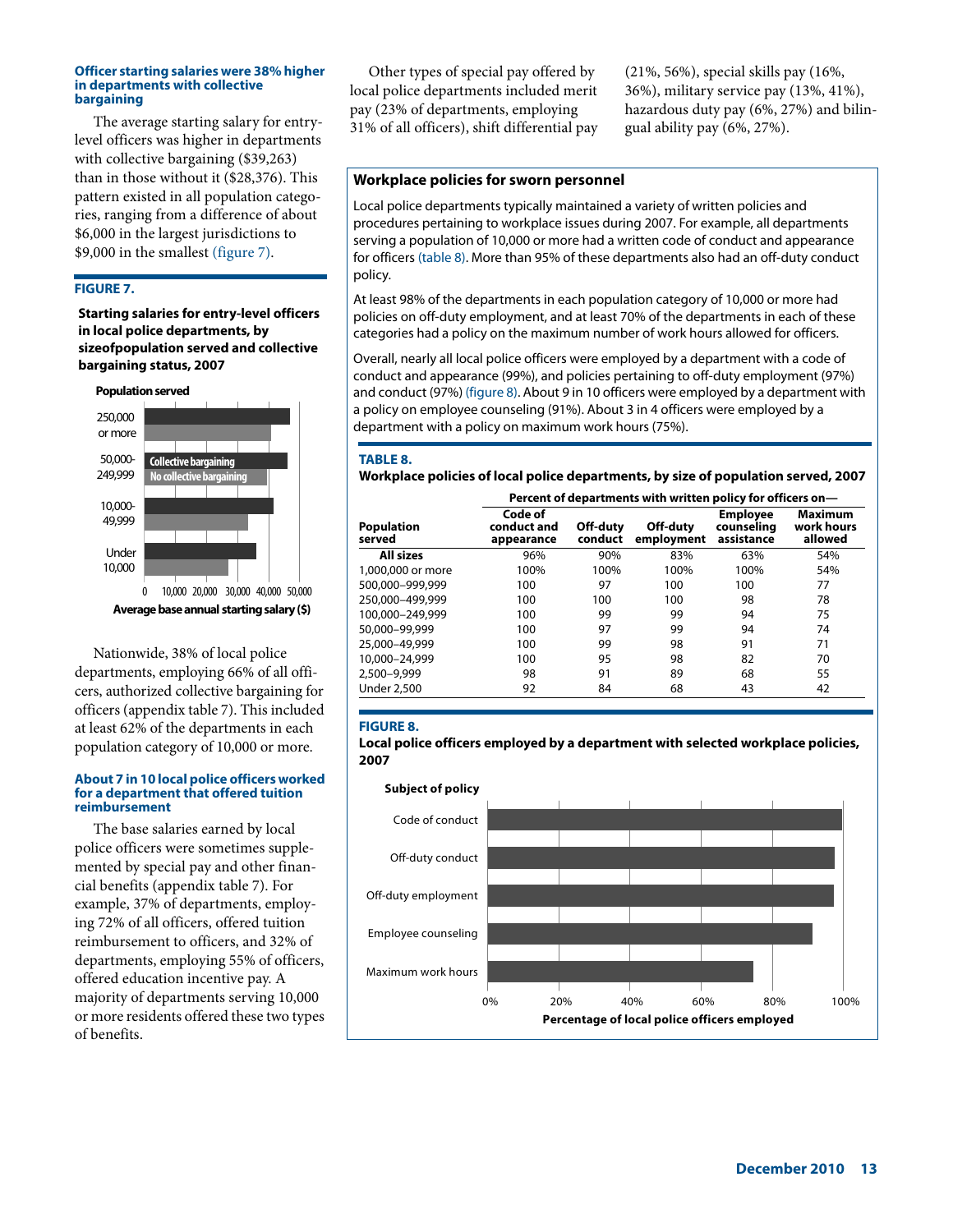## **About 1 in 4 local police officers were members of a racial or ethnic minority**

In 2007, about 1 in 4 full-time local police officers were members of a racial or ethnic minority (table 9). The estimated 117,113 minority officers employed in 2007 represented an increase of about 10,500 (10%) over 2003. From 2003 to 2007, minority representation among local police officers increased from 23.6% to 25.3%. In 1987, minorities comprised 14.6% of officers (figure 9).

An estimated 55,267 black or African American officers were employed by local police departments in 2007. This was about 2,400 (5%) more than in 2003. In 2007, the percentage of officers who were black (11.9%) was about the same as in 2003 (11.7%). In 1987, blacks comprised 9.3% of officers.

## **From 2003 to 2007, the number of Hispanic local police officers rose 16%**

An estimated 47,678 Hispanic or Latino officers were employed by local police departments in 2007. This was about 6,600 (16%) more than in 2003. From 2003 to 2007, the percentage of officers who were Hispanic rose from 9.1% to 10.3%. In 1987, 4.5% of officers were Hispanic.

In 2007, an estimated 12,564 officers were members of other minority groups including Asians, Pacific Islanders, and American Indians—about the same number as in 2003. These groups comprised 2.7% of local police officers in 2007, about the same percentage as in 2003 (2.8%), but more than in 1987 (0.8%).

## **About 1 in 8 local police officers was a woman**

In 2007, about 1 in 8 full-time sworn personnel in local police departments were women (table 10). The estimated 55,305 female officers employed in 2007 represented an increase of about 4,300 (8%) from 2003. During this time, female representation increased from 11.3% to 11.9%. By comparison, women comprised 7.6% of officers in 1987.

With the exception of Hispanic or Latino officers, changes from 2003 to 2007 in the percentage or number of officers by race and gender were not significant at the 95%-confidence level.

## **TABLE 9.**

**Race and ethnicity of full-time sworn personnel in local police departments, by size of population served, 2007**

|                          | Percent of full-time sworn personnel who are- |                               |        |                                     |                                      |            |  |
|--------------------------|-----------------------------------------------|-------------------------------|--------|-------------------------------------|--------------------------------------|------------|--|
| <b>Population served</b> | White                                         | Black/<br>African<br>American | Latino | Hispanic/ Asian/Pacific<br>Islander | American<br>Indian/<br>Alaska Native | Multi-race |  |
| <b>All sizes</b>         | 74.7%                                         | 11.9%                         | 10.3%  | 2.0%                                | 0.7%                                 | 0.3%       |  |
| 1,000,000 or more        | 56.0%                                         | 17.6%                         | 22.9%  | 3.2%                                | 0.3%                                 | 0.0%       |  |
| 500.000-999.999          | 60.6                                          | 24.1                          | 9.3    | 4.1                                 | 0.4                                  | 1.6        |  |
| 250.000-499.999          | 69.5                                          | 16.5                          | 11.2   | 2.0                                 | 0.6                                  | 0.1        |  |
| 100.000-249.999          | 73.7                                          | 13.4                          | 9.1    | 2.6                                 | 0.9                                  | 0.3        |  |
| 50,000-99,999            | 83.6                                          | 7.0                           | 7.5    | 1.4                                 | 0.3                                  | 0.3        |  |
| 25,000-49,999            | 88.2                                          | 5.0                           | 5.1    | 0.9                                 | 0.6                                  | 0.2        |  |
| 10,000-24,999            | 87.5                                          | 5.6                           | 5.1    | 0.6                                 | 1.0                                  | 0.2        |  |
| 2,500-9,999              | 87.9                                          | 5.1                           | 4.4    | 0.6                                 | 1.8                                  | 0.1        |  |
| <b>Under 2.500</b>       | 88.3                                          | 5.8                           | 3.0    | 0.1                                 | 2.3                                  | 0.5        |  |

# **TABLE 10.**

**Gender of full-time sworn personnel in local police departments, by size of population served, 2007**

|                          | <b>Percent of full-time</b><br>sworn personnel |               |  |  |
|--------------------------|------------------------------------------------|---------------|--|--|
| <b>Population served</b> | Male                                           | <b>Female</b> |  |  |
| All sizes                | 88.1%                                          | 11.9%         |  |  |
| 1,000,000 or more        | 82.1%                                          | 17.9%         |  |  |
| 500,000-999,999          | 84.5                                           | 15.5          |  |  |
| 250,000-499,999          | 85.7                                           | 14.3          |  |  |
| 100,000-249,999          | 87.2                                           | 12.8          |  |  |
| 50,000-99,999            | 90.6                                           | 9.4           |  |  |
| 25,000-49,999            | 91.8                                           | 8.2           |  |  |
| 10,000-24,999            | 92.1                                           | 7.9           |  |  |
| 2,500-9,999              | 92.5                                           | 7.5           |  |  |
| <b>Under 2,500</b>       | 94.4                                           | 5.6           |  |  |

## **FIGURE 9.**

**Minority representation among local police officers, 1987–2007**

# **Percentage of full-time**

**sworn personnel**



Note: Includes blacks or African Americans, Hispanics or Latinos, Asians, Native Hawaiians or other Pacific Islanders, American Indians, Alaska Natives, and persons identifying two or more races.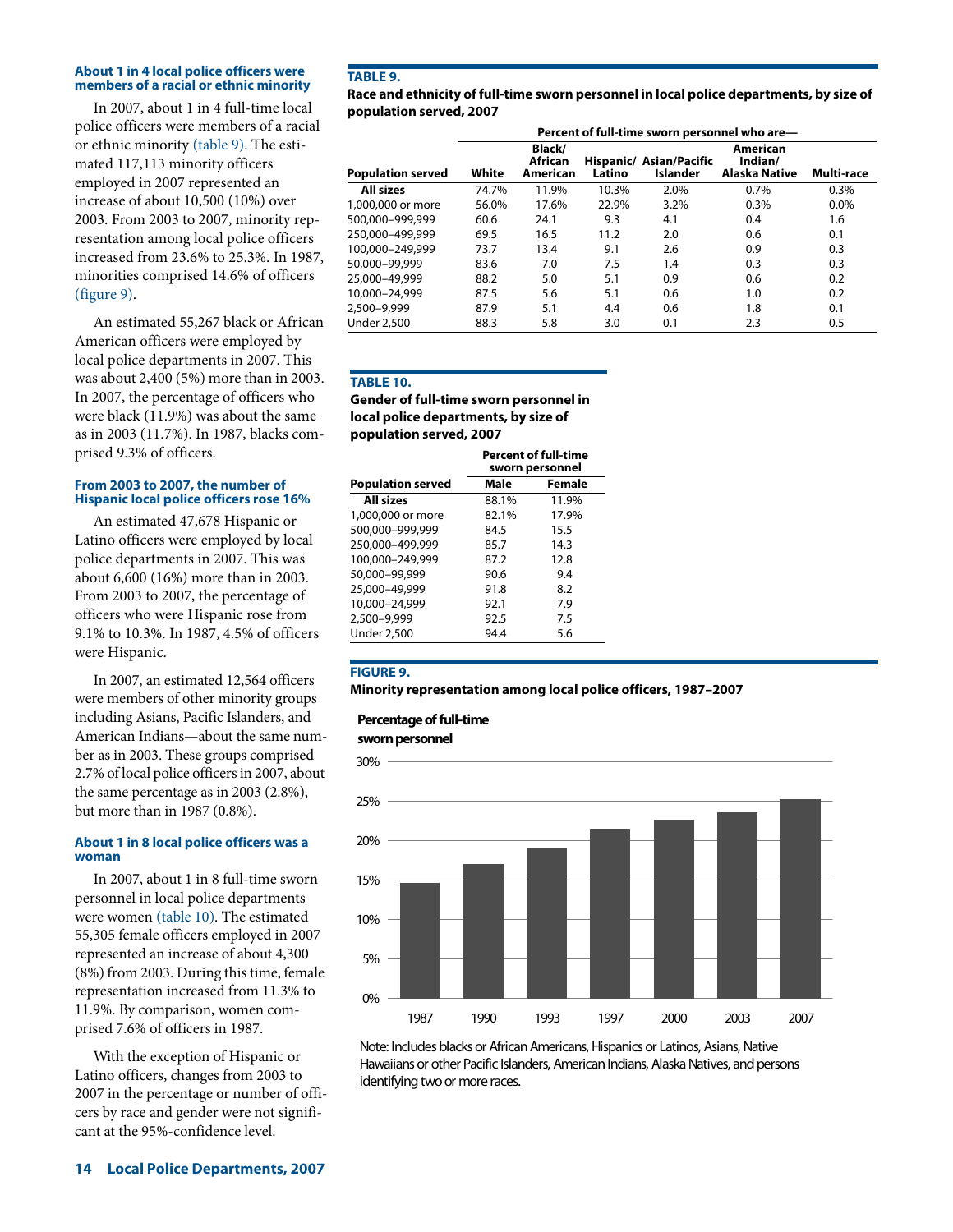## **Patrol and Response**

#### **About 2 in 3 local police officers had regularly assigned duties that included responding to calls for service**

In 2007, two-thirds of full-time local police officers had regularly assigned duties that included responding to calls for service (appendix table 8). The proportion of officers assigned to respond to calls ranged from about 6 in 10 among departments serving 100,000 or more residents, to about 9 in 10 among departments serving fewer than 10,000 residents.

#### **About 9 in 10 local police officers worked for a department with an enhanced 9-1-1 system**

An estimated 91% of local police departments participated in an emergency 9-1-1 system during 2007 (table 11). At least 96% of the departments in each population category of 10,000 or more were 9-1-1 participants, including all serving 250,000 or more residents.

About 3 in 4 departments used enhanced 9-1-1 systems, capable of displaying information such as a caller's phone number, address, and special needs. This included 90% or more in each population category of 25,000 or more. In 2007, most local police 9-1-1 systems could display the phone number (84%) and general location (62%) of wireless callers (appendix table 9).

An estimated 97% of local police officers worked for a department with some type of 9-1-1 system during 2007, and 90% were employed by a department with an enhanced 9-1-1 system. Both percentages were about the same as in 2003.

#### **A majority of departments serving 25,000 or more residents had regularly scheduled foot and/or bicycle patrols**

All but a few local police departments used regularly scheduled automobile patrols during 2007. A majority (55%) also used routine foot patrols, including about 9 in 10 departments serving a population of 1 million or more, and about 8 in 10 departments serving a population of 250,000 to 999,999 (table 12).

About a third (32%) of departments used regularly scheduled bicycle patrols. A majority of departments serving 25,000 or more residents used bicycle patrols, including all of those serving 500,000 or more residents.

Motorcycle patrols were the next most common type of regularly scheduled patrol, used by about 1 in 6 departments. More than 90% of the departments serving 100,000 or more residents used motorcycle patrols on a regular basis.

Other types of routine patrol included marine (4% of departments), transporter (such as a Segway) (2%), horse (1%), and air (1%). A majority of the departments serving 500,000 or more residents used marine patrol on a routine basis, and a majority of those serving 250,000 or more residents used horse and air patrols regularly.

## **TABLE 11.**

| Emergency 9-1-1 system participation of local police departments, by size of |  |
|------------------------------------------------------------------------------|--|
| population served, 2007                                                      |  |

|                          | Percent of departments participating in a 9-1-1 system |                 |              |  |  |  |  |
|--------------------------|--------------------------------------------------------|-----------------|--------------|--|--|--|--|
| <b>Population served</b> | Total                                                  | <b>Enhanced</b> | <b>Basic</b> |  |  |  |  |
| All sizes                | 91%                                                    | 74%             | 16%          |  |  |  |  |
| 1,000,000 or more        | 100%                                                   | 100%            | $0\%$        |  |  |  |  |
| 500.000-999.999          | 100%                                                   | 100%            | 0%           |  |  |  |  |
| 250.000-499.999          | 100%                                                   | 91%             | 9%           |  |  |  |  |
| 100.000-249.999          | 99%                                                    | 94%             | 5%           |  |  |  |  |
| 50,000-99,999            | 99%                                                    | 91%             | 8%           |  |  |  |  |
| 25,000-49,999            | 97%                                                    | 90%             | 6%           |  |  |  |  |
| 10,000-24,999            | 96%                                                    | 84%             | 12%          |  |  |  |  |
| 2,500-9,999              | 91%                                                    | 75%             | 17%          |  |  |  |  |
| <b>Under 2,500</b>       | 86%                                                    | 65%             | 21%          |  |  |  |  |

Note: Participating agencies are those whose units can be dispatched as the result of a call to 9-1-1. Detail may not sum to total because of rounding.

#### **TABLE 12.**

**Types of regularly scheduled patrols other than automobile used by local police departments, by size of population served, 2007**

|                          | Percent of departments using each type of patrol regularly |                |                   |     |                          |     |      |  |  |
|--------------------------|------------------------------------------------------------|----------------|-------------------|-----|--------------------------|-----|------|--|--|
| <b>Population served</b> | Foot                                                       | <b>Bicycle</b> | <b>Motorcycle</b> |     | Marine Transporter Horse |     | Air  |  |  |
| <b>All sizes</b>         | 55%                                                        | 32%            | 16%               | 4%  | 2%                       | 1%  | 1%   |  |  |
| 1,000,000 or more        | 92%                                                        | 100%           | 100%              | 69% | 31%                      | 77% | 100% |  |  |
| 500.000-999.999          | 81                                                         | 100            | 94                | 52  | 29                       | 61  | 71   |  |  |
| 250,000-499,999          | 78                                                         | 89             | 91                | 26  | 24                       | 50  | 57   |  |  |
| 100.000-249.999          | 59                                                         | 71             | 90                | 12  | 15                       | 17  | 14   |  |  |
| 50,000-99,999            | 56                                                         | 69             | 74                | 12  | 6                        | 5   | 5    |  |  |
| 25,000-49,999            | 52                                                         | 58             | 55                | 6   | 4                        |     |      |  |  |
| 10.000-24.999            | 50                                                         | 44             | 25                | 5   | 2                        |     |      |  |  |
| 2,500-9,999              | 58                                                         | 36             | 8                 | 4   |                          |     | 0    |  |  |
| <b>Under 2,500</b>       | 54                                                         | 15             | 4                 |     |                          | 0   |      |  |  |
| $1$ occ than 0.504       |                                                            |                |                   |     |                          |     |      |  |  |

--Less than 0.5%.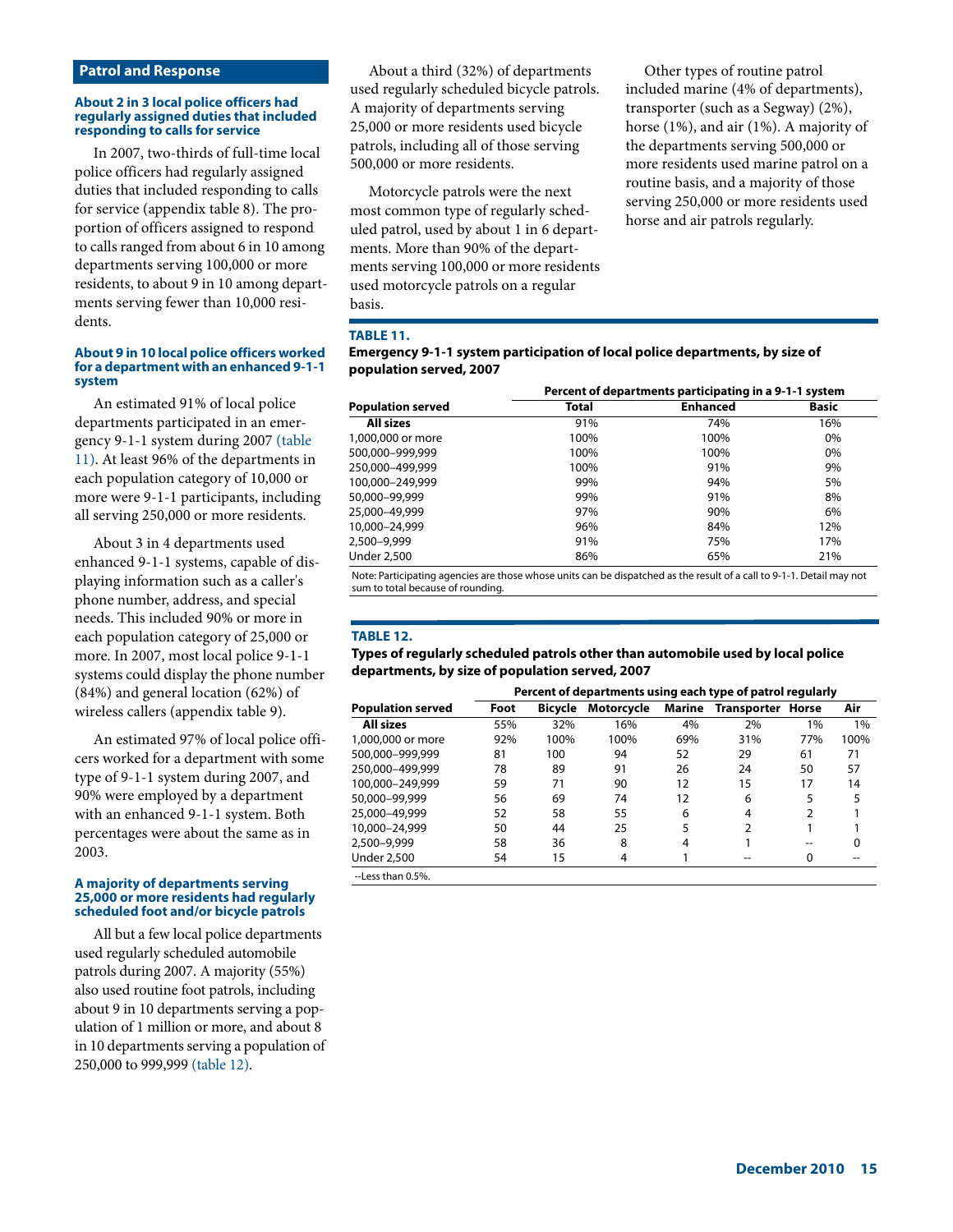## **Policies and procedures pertaining to special populations or situations**

An estimated 91% of local police departments, employing 98% of all officers, had written policies and procedures for dealing with domestic disputes (table 13, figure 10).

Many departments also had written policies pertaining to specific sub-groups of the community. Most common were policies on dealing with juveniles (90% of departments, employing 98% of officers). Many departments also had policies on dealing with mentally ill persons (69% employing 89%). About a third of departments, employing just over half of all officers, had policies on dealing with homeless persons (34% employing 51%) and persons with limited Englishspeaking ability (32% employing 58%).

An estimated 67% of departments, employing 85% of officers, had a written racial profiling policy. Nearly all departments serving 250,000 or more residents and about 8 in 10 departments serving 25,000 to 249,999 residents had such a policy.

#### **FIGURE 10.**

**Local police officers employed by a department with selected special population/situation policies, 2007**



## **TABLE 13.**

**Special population/situation policies of local police departments, by size of population served, 2007** 

|                          | Percent of departments with written policy on- |                  |                         |                     |                            |                                                |                                   |
|--------------------------|------------------------------------------------|------------------|-------------------------|---------------------|----------------------------|------------------------------------------------|-----------------------------------|
| <b>Population served</b> | <b>Domestic</b><br>disputes                    | <b>Juveniles</b> | Mentally ill<br>persons | Racial<br>profiling | <b>Homeless</b><br>persons | Persons with<br>limited Enalish<br>proficiency | Checkina<br>immigration<br>status |
| All sizes                | 91%                                            | 90%              | 69%                     | 67%                 | 34%                        | 32%                                            | 20%                               |
| 1,000,000 or more        | 100%                                           | 100%             | 100%                    | 100%                | 69%                        | 85%                                            | 69%                               |
| 500.000-999.999          | 100                                            | 100              | 97                      | 97                  | 57                         | 73                                             | 65                                |
| 250.000-499.999          | 100                                            | 98               | 96                      | 98                  | 50                         | 67                                             | 57                                |
| 100.000-249.999          | 98                                             | 98               | 93                      | 82                  | 38                         | 47                                             | 32                                |
| 50,000-99,999            | 97                                             | 99               | 88                      | 80                  | 40                         | 45                                             | 30                                |
| 25,000-49,999            | 98                                             | 98               | 85                      | 78                  | 39                         | 43                                             | 28                                |
| 10,000-24,999            | 95                                             | 96               | 82                      | 70                  | 40                         | 40                                             | 30                                |
| 2,500-9,999              | 96                                             | 93               | 72                      | 69                  | 34                         | 31                                             | 22                                |
| <b>Under 2,500</b>       | 83                                             | 84               | 57                      | 59                  | 29                         | 25                                             | 13                                |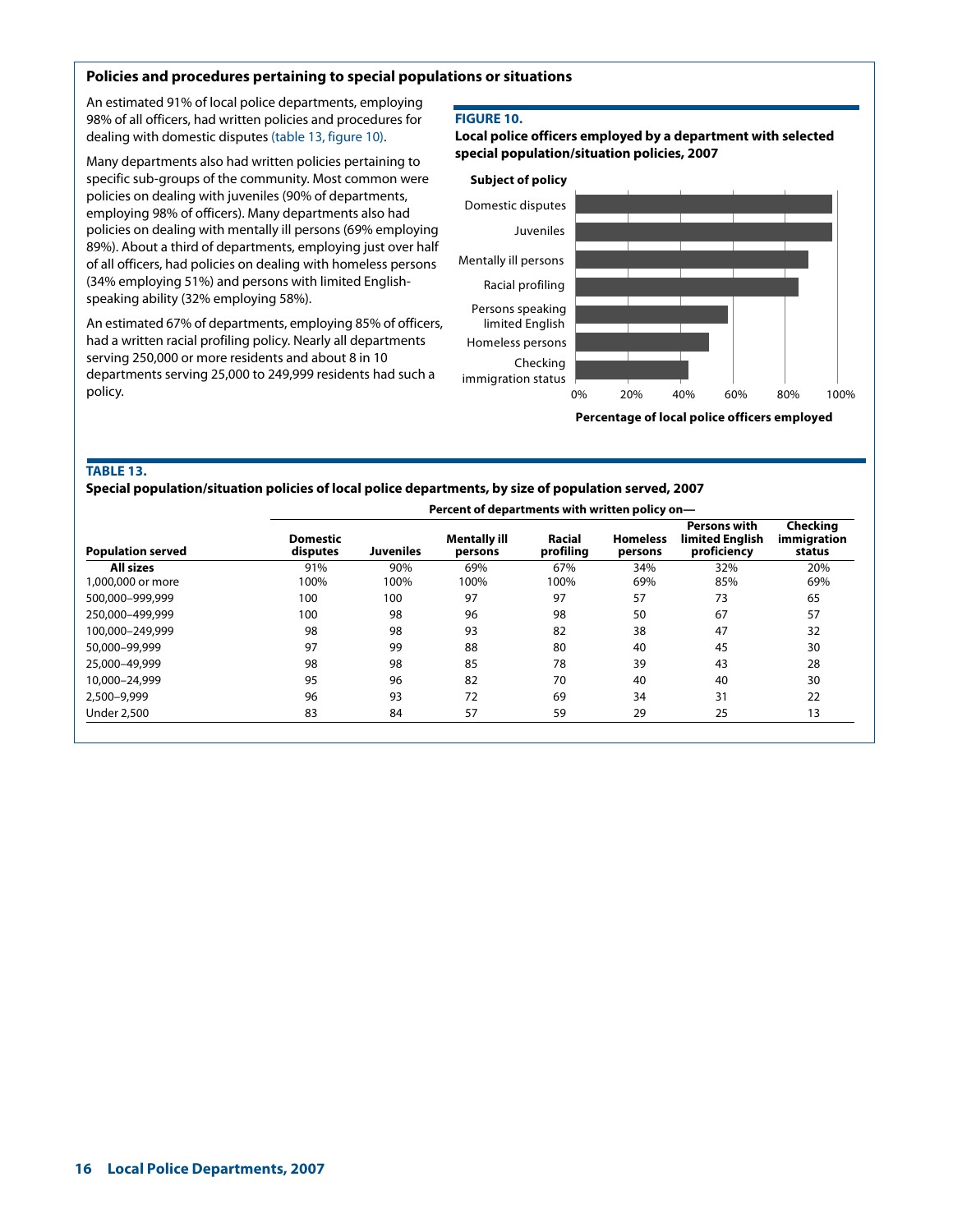#### **From 2003 to 2007, use of foot and bicycle patrols declined in jurisdictions with fewer than 50,000 residents**

A smaller percentage of departments used regularly scheduled foot or bicycle patrols in 2007 (63%) than in 2003 (69%). The percentage of local police officers employed by a department using these types of patrol declined slightly, from 86% to 83%.

The overall decline from 2003 to 2007 in the number of departments using foot or bike patrol can be attributed primarily to departments serving fewer than 50,000 residents: in jurisdictions with 10,000 to 49,999 residents, the percentage using foot or bike patrol dropped from 72% to 64%, and in jurisdictions with fewer than 10,000 residents, the percentage dropped from 67% to 61% (figure 11). The percentage of departments using foot or bike patrol remained about the same in jurisdictions with 50,000 or more residents.

## **Equipment**

All local police departments authorized semiautomatics as a primary sidearm for patrol officers during 2007. Twenty-two percent of departments authorized revolvers as a primary sidearm (appendix table 10).

#### **Pepper spray and batons were authorized by nearly all local police departments**

Nearly all departments authorized officers to use one or more types of lessthan-lethal weapons during 2007. Most commonly authorized was pepper spray (97% of departments, employing 98% of all officers) (table 14).

Batons were authorized by 93% of departments, employing 98% of all officers. Collapsible batons (88%) were authorized by more departments than traditional (45%) or PR-24 (36%) batons (appendix table 11). An estimated 92% of officers worked for a department authorizing collapsible batons, compared to 53% for traditional batons and 38% for PR-24 batons.

An estimated 60% of departments, employing 75% of officers, authorized conducted energy devices (CEDs), such as Tasers or stun guns. At least twothirds of the departments in each population category of 10,000 or more authorized CEDs.

An estimated 28% of departments, employing 44% of all officers, authorized the use of soft projectiles (appendix table 12). This included a majority of the departments serving a population of 25,000 or more. Fifteen percent of departments, employing 23% of all officers, authorized the use of neck restraints or holds.

#### **An estimated 75% of local police officers worked for a department that authorized CEDs in 2007, compared to 47% in 2003**

Previous LEMAS surveys recorded substantial increases in the number of local police departments authorizing the use of pepper spray from 1990 to 2003. In 1990, 72% of officers were employed by a department that authorized its use. By 2003, nearly all officers worked for a department authorizing it. This remained true in 2007.

#### **FIGURE 11.**

**Local police departments using regularly scheduled foot or bicycle patrol, by size of population served, 1997–2007**



#### **TABLE 14.**

**Less-than-lethal weapons authorized for use by a majority of local police departments, by size of population served, 2007**

|                                 | Percent of departments authorizing |              |                                    |  |  |  |  |
|---------------------------------|------------------------------------|--------------|------------------------------------|--|--|--|--|
| <b>Population served</b>        | Pepper spray                       | <b>Baton</b> | <b>Conducted energy</b><br>device* |  |  |  |  |
| <b>All sizes</b>                | 97%                                | 93%          | 60%                                |  |  |  |  |
| 1,000,000 or more               | 92%                                | 100%         | 100%                               |  |  |  |  |
| 500.000-999.999                 | 100                                | 100          | 77                                 |  |  |  |  |
| 250.000-499.999                 | 100                                | 100          | 93                                 |  |  |  |  |
| 100.000-249.999                 | 100                                | 99           | 76                                 |  |  |  |  |
| 50,000-99,999                   | 99                                 | 99           | 78                                 |  |  |  |  |
| 25,000-49,999                   | 99                                 | 98           | 70                                 |  |  |  |  |
| 10,000-24,999                   | 99                                 | 96           | 67                                 |  |  |  |  |
| 2.500-9.999                     | 98                                 | 93           | 58                                 |  |  |  |  |
| <b>Under 2,500</b>              | 94                                 | 91           | 55                                 |  |  |  |  |
| *Includes Tasers and stun guns. |                                    |              |                                    |  |  |  |  |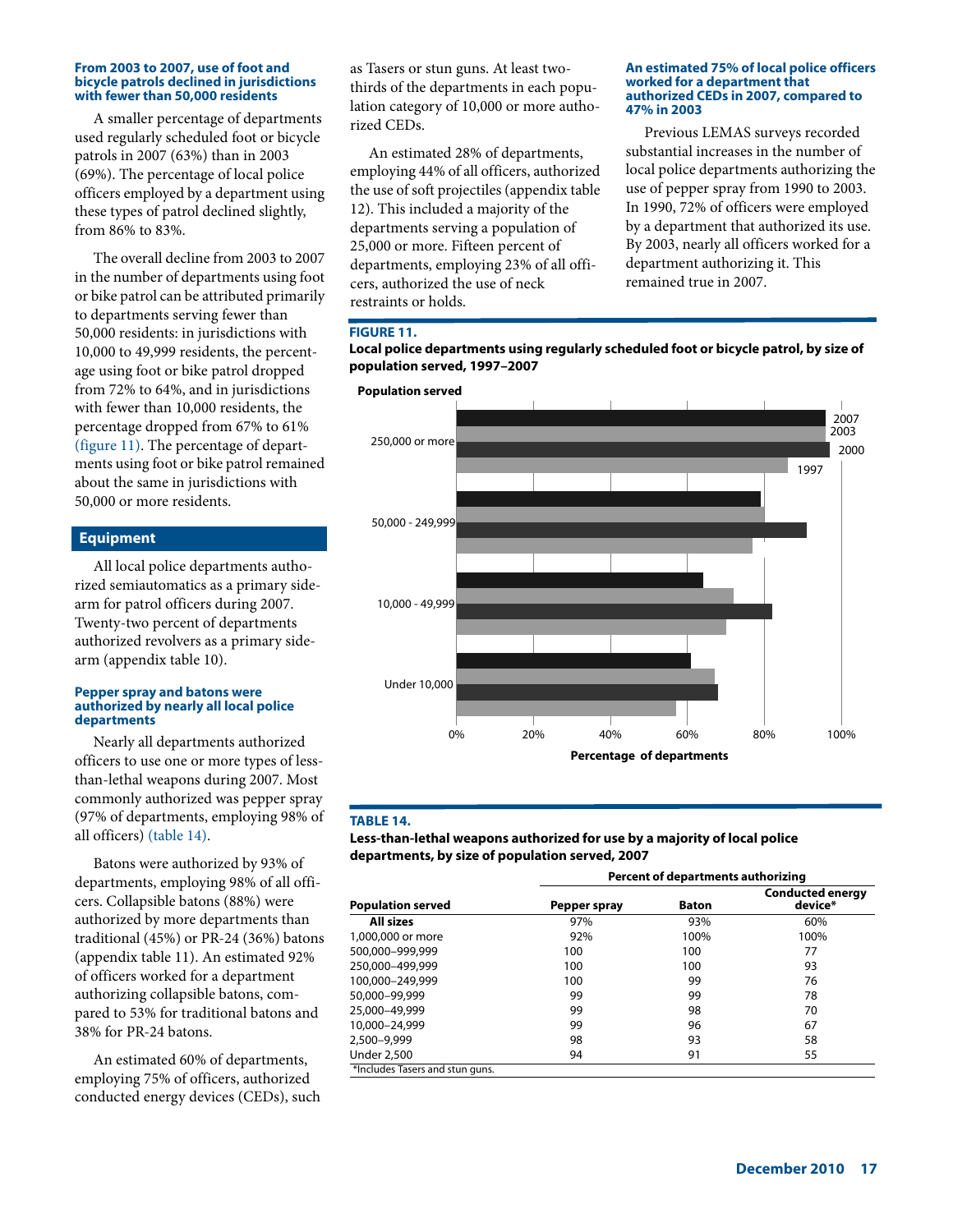## **Use-of-force policies and procedures**

Nearly all local police departments had written policies pertaining to the use of lethal (97%) and less-thanlethal (96%) force by their officers (table 15). Just 0.2% of local police officers, all in small jurisdictions, were employed by a department without a written deadly force policy, and 0.7% by a department without a written policy on less-than-lethal force (figure 12).

When citizens filed complaints about use of force, 31% of departments required that the complaint be reviewed outside the chain of command of the involved officer(s). Most departments serving 250,000 or more residents had this requirement, and 55% of all officers worked for a department with such a policy.

Overall, 8% of departments, employing 33% of officers, had a citizen complaint review board (CCRB) in their jurisdiction that examined use-of-force complaints. A majority of departments serving 500,000 or more residents had a CCRB. About 4% of departments, employing 21% of officers, were served by an independent CCRB possessing full investigative authority with subpoena powers.

# **TABLE 15.**

**Use-of-force policies and procedures in local police departments, by size of population served, 2007**

|                          | Percent of departments with use-of-force policy |                            |                            |                        |                                                                              |  |  |  |
|--------------------------|-------------------------------------------------|----------------------------|----------------------------|------------------------|------------------------------------------------------------------------------|--|--|--|
| <b>Population served</b> | <b>Deadly</b><br>force                          | Less-than-<br>lethal force | reauired for<br>complaints | review board<br>(CCRB) | Outside review Citizen complaint Independent CCRB<br>with subpoena<br>powers |  |  |  |
| All sizes                | 97%                                             | 96%                        | 31%                        | 8%                     | 4%                                                                           |  |  |  |
| 1,000,000 or more        | 100%                                            | 100%                       | 77%                        | 77%                    | 31%                                                                          |  |  |  |
| 500,000-999,999          | 100                                             | 100                        | 74                         | 52                     | 26                                                                           |  |  |  |
| 250.000-499.999          | 100                                             | 100                        | 54                         | 37                     | 17                                                                           |  |  |  |
| 100.000-249.999          | 100                                             | 99                         | 43                         | 18                     | 3                                                                            |  |  |  |
| 50,000-99,999            | 100                                             | 100                        | 43                         | 8                      |                                                                              |  |  |  |
| 25,000-49,999            | 100                                             | 100                        | 33                         |                        |                                                                              |  |  |  |
| 10,000-24,999            | 100                                             | 99                         | 35                         |                        |                                                                              |  |  |  |
| 2,500-9,999              | 99                                              | 98                         | 30                         | 6                      | 3                                                                            |  |  |  |
| <b>Under 2,500</b>       | 93                                              | 91                         | 28                         | 11                     | 5                                                                            |  |  |  |
| --Less than 0.5%.        |                                                 |                            |                            |                        |                                                                              |  |  |  |

## **FIGURE 12.**

## **Local police officers employed by a department with use-of-force policies and procedures, 2007**

**Use-of-force policies and procedures**

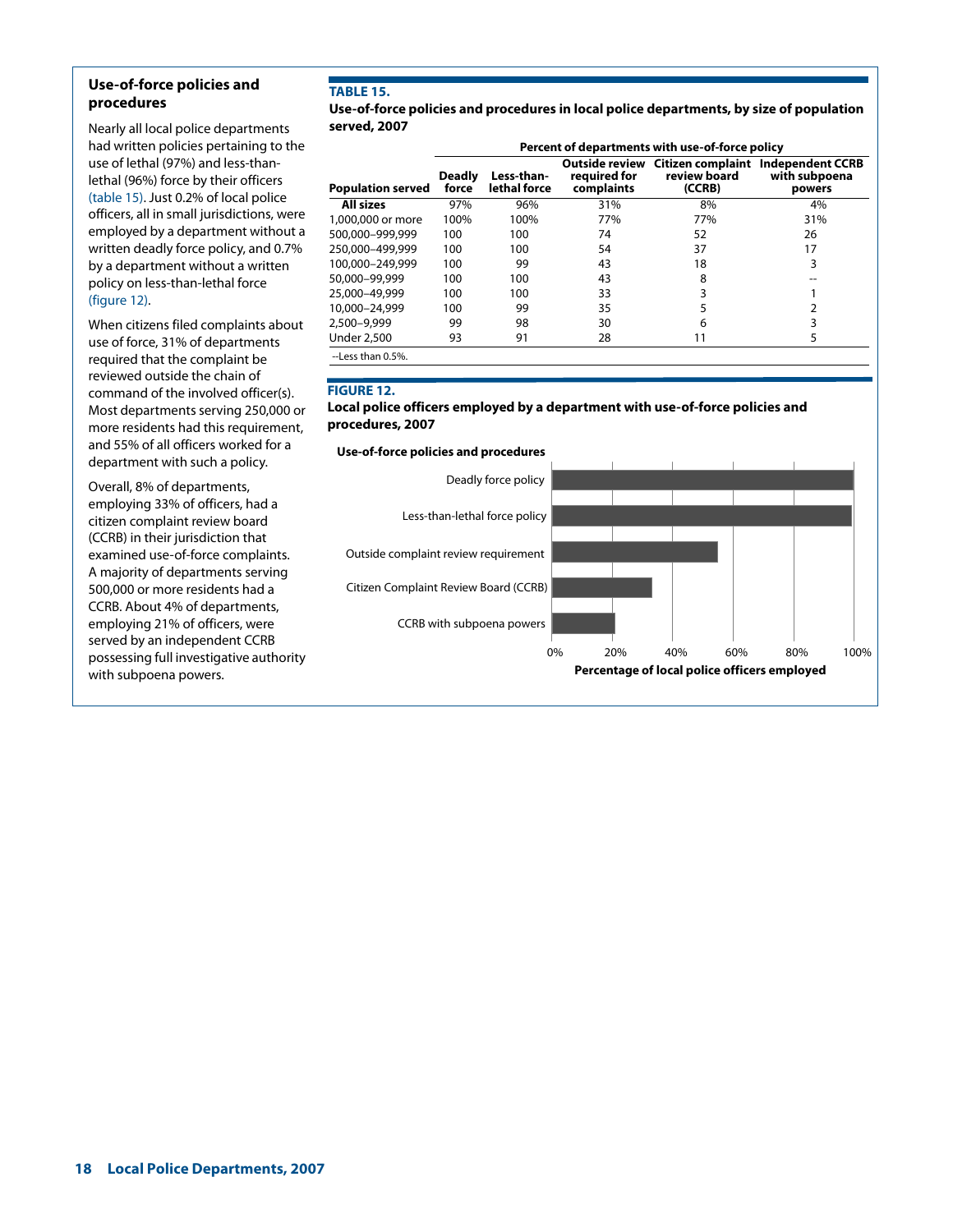A more recent trend in less-thanlethal weapons has been an increasing number of departments authorizing the use of conducted energy devices. In 2007, 60% of local police departments authorized these types of weapons, up from 23% in 2003 and 7% in 2000. In 2007, 75% of officers worked for a department that authorized CEDs, compared to 47% in 2003 and 24% in 2000.

From 2003 to 2007, large increases in the use of CEDs occurred in all population categories (figure 13). Among departments serving 250,000 or more residents, the percentage authorizing CEDs increased from 54% to 89%; 50,000 to 249,999 residents, from 47% to 77%; 10,000 to 49,999 residents, from 34% to 68%; and under 10,000 residents, from 18% to 56%.

#### **About 2 in 3 local police departments required officers to wear protective armor at all times while in the field**

In 2007, 75% of local police departments required field officers to wear protective body armor at least some of the time while on duty (table 16). Sixtyfive percent of departments required field officers to wear armor at all times.

An estimated 80% of local police officers were employed by a department with some type of armor requirement in 2007, compared to 74% in 2003 and 30% in 1990 (figure 14). The percentage of officers employed by a department with an armor requirement for all field officers in all circumstances, was 67% in 2007, compared to 59% in 2003 and 25% in 1990.

## **FIGURE 13.**

**Use of conducted energy devices by local police departments, by size of population served, 2000, 2003, and 2007**

**Population served**



#### **TABLE 16.**

**Body armor requirements for field officers in local police departments, by size of population served, 2007**

|                                                        | Percent of departments requiring officers<br>to wear protective armor |              |                       |  |  |  |  |
|--------------------------------------------------------|-----------------------------------------------------------------------|--------------|-----------------------|--|--|--|--|
|                                                        | Total                                                                 | At all times | In some circumstances |  |  |  |  |
| <b>All sizes</b>                                       | 75%                                                                   | 65           | 10                    |  |  |  |  |
| 1,000,000 or more                                      | 77%                                                                   | 62           | 15                    |  |  |  |  |
| 500.000-999.999                                        | 81%                                                                   | 55           | 26                    |  |  |  |  |
| 250.000-499.999                                        | 78%                                                                   | 61           | 17                    |  |  |  |  |
| 100.000-249.999                                        | 73%                                                                   | 55           | 18                    |  |  |  |  |
| 50,000-99,999                                          | 74%                                                                   | 62           | 12                    |  |  |  |  |
| 25,000-49,999                                          | 77%                                                                   | 66           | 11                    |  |  |  |  |
| 10,000-24,999                                          | 81%                                                                   | 71           | 11                    |  |  |  |  |
| 2,500-9,999                                            | 79%                                                                   | 73           |                       |  |  |  |  |
| <b>Under 2,500</b>                                     | 69%                                                                   | 57           | 12                    |  |  |  |  |
| Note: Detail may not sum to total because of rounding. |                                                                       |              |                       |  |  |  |  |

#### **FIGURE 14.**

**Body armor requirements for field officers in local police departments, 1990–2007**

**Percentage of officers employed by agencies requiring**

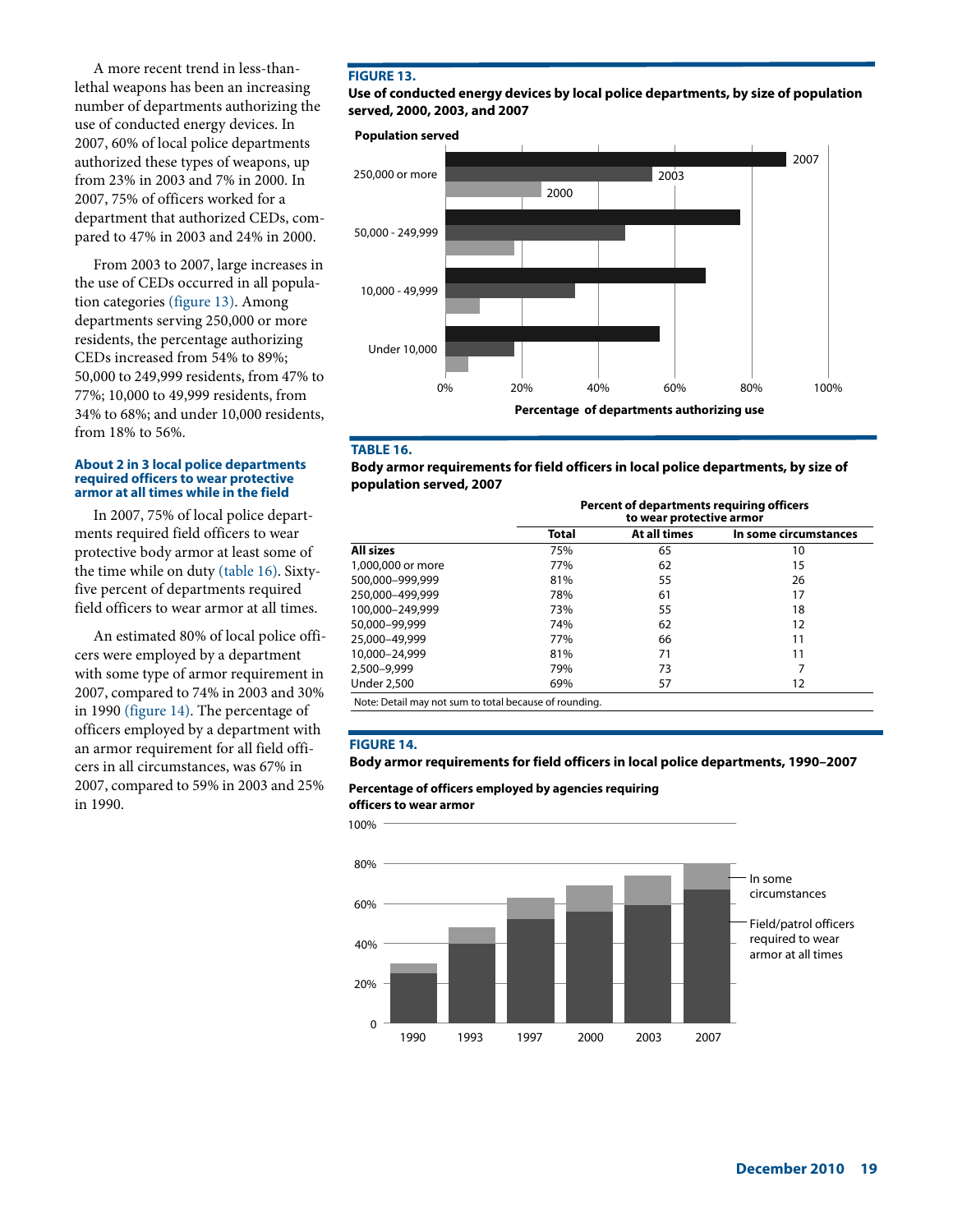#### **Local police departments operated about 60 cars per 100 officers**

During 2007, local police departments collectively operated an estimated 286,000 cars, or 60 cars per 100 officers (table 17). About a third (34%) of local police cars were unmarked (appendix table 13). A majority (60%) of departments also used other 4-wheel motorized vehicles such as sport utility vehicles, trucks, and vans. This included all departments serving 25,000 or more residents. Eighteen percent of departments used motorcycles, including all serving a population of 100,000 or more.

In 2007, 50% of departments, employing 51% of all officers, allowed sworn personnel to take marked vehicles home for commuting purposes (appendix table 14). Overall, 19% of departments, employing 27% of officers, allowed vehicles to be used for personal errands.

#### **A majority of local police departments serving 250,000 or more residents operated at least one helicopter**

An estimated 6% of departments, employing 39% of officers, operated at least one boat during 2007 (table 18). This included a majority of those serving 500,000 or more residents. Nationwide, local police operated an estimated 1,350 boats.

One percent of departments, employing 34% of all officers, used helicopters. A majority of departments serving 250,000 or more residents used helicopters. An estimated 312 local police helicopters were in use nationwide in 2007.

Fewer than 1% of local police departments, employing 8% of all officers, operated airplanes, with 40 in use nationwide. More than a third (38%) of departments serving 1 million or more residents operated at least 1 airplane. For more information on the use of airplanes and helicopters by local police, see *Aviation Units in Large Law Enforcement Agencies, 2007,* BJS Web, 9 July 2009.

## **TABLE 17.**

## **Motorized vehicles operated by local police departments, by size of population served, 2007**

|                          | <b>Automobiles</b> |                             |                  | <b>Other 4-wheel vehicles</b> | <b>Motorcycles</b> |                             |  |
|--------------------------|--------------------|-----------------------------|------------------|-------------------------------|--------------------|-----------------------------|--|
| <b>Population served</b> | Percent<br>usina   | Number per<br>100 officers* | Percent<br>usina | Number per<br>100 officers*   | Percent<br>usina   | Number per<br>100 officers* |  |
| <b>All sizes</b>         | 99%                | 60                          | 60%              | 11                            | 18%                | 2                           |  |
| 1,000,000 or more        | 100%               | 49                          | 100%             | 10                            | 100%               | 2                           |  |
| 500.000-999.999          | 100                | 51                          | 100              | 10                            | 100                | 2                           |  |
| 250.000-499.999          | 100                | 64                          | 100              | 11                            | 100                | 3                           |  |
| 100,000-249,999          | 100                | 67                          | 100              | 12                            | 100                | 4                           |  |
| 50,000-99,999            | 100                | 65                          | 100              | 11                            | 86                 | 3                           |  |
| 25,000-49,999            | 100                | 60                          | 100              | 11                            | 60                 | 3                           |  |
| 10,000-24,999            | 100                | 62                          | 89               | 11                            | 30                 | 2                           |  |
| 2.500-9.999              | 100                | 63                          | 66               | 12                            | 10                 |                             |  |
| <b>Under 2,500</b>       | 98                 | 69                          | 32               | 11                            | 4                  |                             |  |

\*Part-time officers are included with a weight of 0.5 assigned

## **TABLE 18.**

**Off-land vehicles operated by local police departments, by size of population served, 2007**

|                          | Percent of departments using- |                    |                  |  |  |  |  |
|--------------------------|-------------------------------|--------------------|------------------|--|--|--|--|
| <b>Population served</b> | <b>Boats</b>                  | <b>Helicopters</b> | <b>Airplanes</b> |  |  |  |  |
| <b>All sizes</b>         | 6%                            | $1\%$              | $-9/0$           |  |  |  |  |
| 1,000,000 or more        | 77%                           | 100%               | 38%              |  |  |  |  |
| 500,000-999,999          | 61                            | 74                 | 19               |  |  |  |  |
| 250,000-499,999          | 41                            | 50                 | 15               |  |  |  |  |
| 100,000-249,999          | 22                            | 9                  |                  |  |  |  |  |
| 50,000-99,999            | 19                            | 2                  |                  |  |  |  |  |
| 25,000-49,999            | 14                            |                    | 0                |  |  |  |  |
| 10,000-24,999            | 8                             |                    | 0                |  |  |  |  |
| 2,500-9,999              |                               | 0                  | 0                |  |  |  |  |
| <b>Under 2,500</b>       |                               |                    | 0                |  |  |  |  |
| --Less than 0.5%.        |                               |                    |                  |  |  |  |  |

#### **Local police departments used about 8,000 dogs and 1,200 horses for law enforcement purposes during 2007**

Twenty-nine percent of local police departments, employing 77% of all officers, used dogs for law enforcement activities during 2007 (table 19). This included all departments serving 250,000 or more residents, and a majority of those serving 10,000 to 249,999 residents. Overall, about 8,000 dogs were involved in the activities of local police departments in 2007.

About 1% of departments, employing 34% of all officers, used horses for law enforcement purposes, including a majority of those serving 250,000 or more residents. Local police departments collectively maintained nearly 1,200 horses during 2007.

## **TABLE 19.**

**Use of animals by local police departments for law enforcement purposes, by size of population served, 2007**

|                          | <b>Percent of</b><br>departments using— |        |  |  |  |
|--------------------------|-----------------------------------------|--------|--|--|--|
| <b>Population served</b> | Dogs                                    | Horses |  |  |  |
| All sizes                | 29%                                     | 1%     |  |  |  |
| 1,000,000 or more        | 100%                                    | 77%    |  |  |  |
| 500.000-999.999          | 100                                     | 61     |  |  |  |
| 250.000-499.999          | 100                                     | 52     |  |  |  |
| 100,000-249,999          | 95                                      | 20     |  |  |  |
| 50,000-99,999            | 87                                      | 7      |  |  |  |
| 25,000-49,999            | 66                                      | 2      |  |  |  |
| 10.000-24.999            | 51                                      | 1      |  |  |  |
| 2,500-9,999              | 23                                      |        |  |  |  |
| <b>Under 2.500</b>       | 10                                      |        |  |  |  |
| $-L$ ess than 0.5%.      |                                         |        |  |  |  |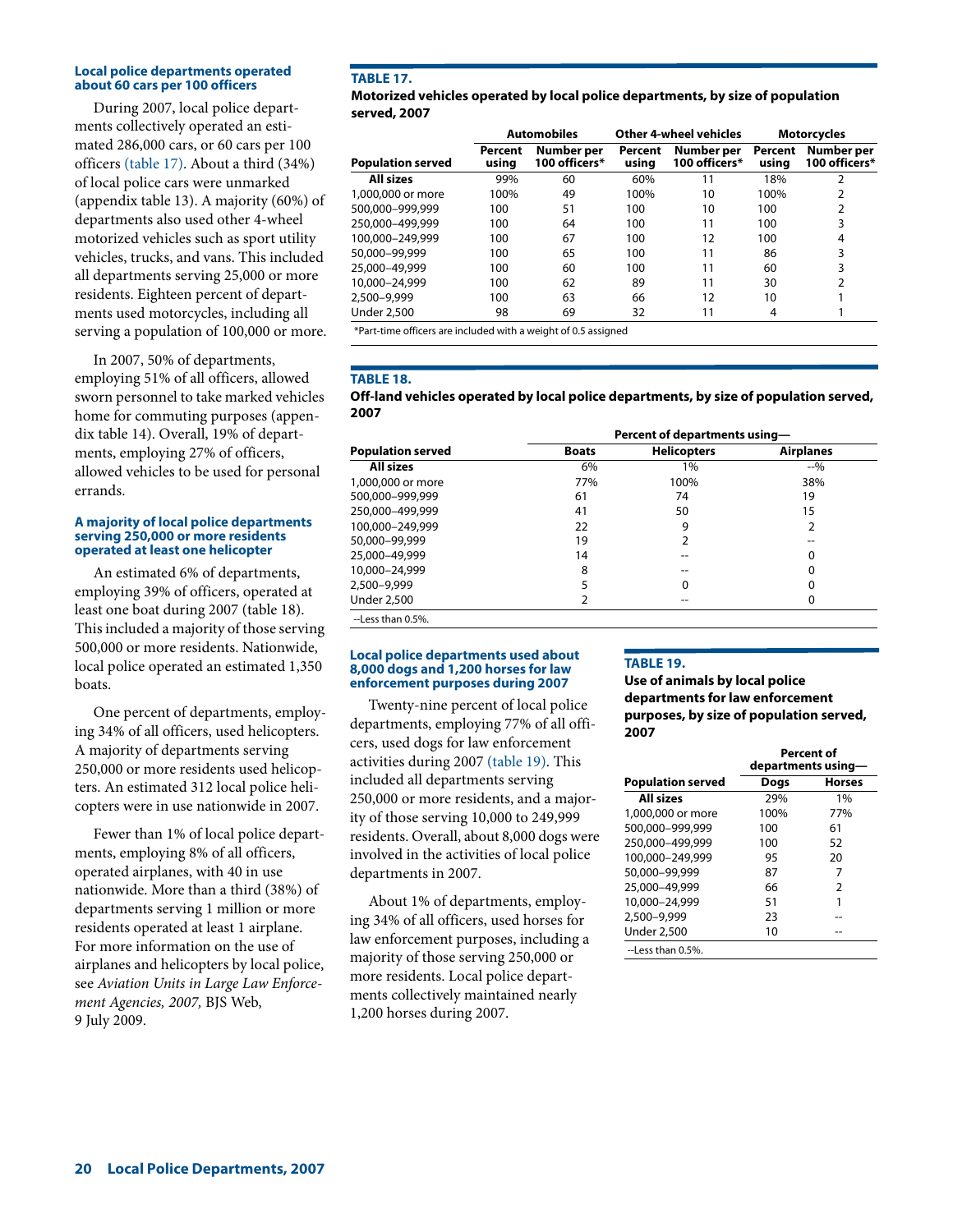#### **Most departments serving 500,000 or more residents used fixed-site surveillance cameras**

An estimated 66% of local police departments, employing 74% of all officers, used video cameras on a regular basis during 2007 (table 20). Thirteen percent of departments used video cameras for fixed-site surveillance, including a majority of those serving a population of 500,000 or more. Among departments using such cameras, the average number in use ranged from 3 in the smallest jurisdictions to more than 200 in the largest.

Nine percent of departments used video cameras for mobile surveillance, including a majority of those serving 1 million or more residents. Among departments using cameras for this purpose, the average number of cameras in use ranged from 2 in departments serving fewer than 100,000 residents to 26 in those serving a population of 500,000 or more.

#### **About 3 in 5 local police departments used video cameras in patrol cars**

Video cameras were most commonly used in patrol cars. An estimated 61% of departments used in-car cameras in 2007 compared to 55% in 2003. The estimated 71,000 in-car cameras in use during 2007 was about 22,000 (45%) more than in 2003. By population category, the average number in use ranged from 3 in the smallest jurisdictions to more than 200 in jurisdictions with 500,000 to 999,999 residents.

From 2003 to 2007, the percentage of departments using in-car cameras increased in all population categories: from 46% to 51% among departments serving 250,000 or more residents, 54% to 60% among departments serving 50,000 to 249,999 residents, 61% to 64% among departments serving 10,000 to 49,999 residents, and from 54% to 61% among departments serving fewer than 10,000 residents (figure 15).

## **TABLE 20.**

| Use of video cameras by local police departments, by size of population served, 2007 |  |  |  |  |
|--------------------------------------------------------------------------------------|--|--|--|--|
|                                                                                      |  |  |  |  |

|                             |                                  | Departments using each type of video cameras— |                   |                  |                                       |                            |                                  |  |  |
|-----------------------------|----------------------------------|-----------------------------------------------|-------------------|------------------|---------------------------------------|----------------------------|----------------------------------|--|--|
|                             | Percent of<br>departments        |                                               | In patrol cars    |                  | <b>For fixed-site</b><br>surveillance | For mobile<br>surveillance |                                  |  |  |
| <b>Population</b><br>served | regularly using<br>video cameras | Percent<br>using                              | Average<br>number | Percent<br>using | Average<br>number                     | usina                      | <b>Percent Average</b><br>number |  |  |
| <b>All sizes</b>            | 66%                              | 61%                                           | 9                 | 13%              | 9                                     | 9%                         | 2                                |  |  |
| 1,000,000 or more           | 69%                              | 38%                                           | 118               | 54%              | 220                                   | 54%                        | 26                               |  |  |
| 500.000-999.999             | 81                               | 61                                            | 210               | 55               | 119                                   | 39                         | 26                               |  |  |
| 250.000-499.999             | 63                               | 48                                            | 98                | 37               | 53                                    | 30                         | 9                                |  |  |
| 100.000-249.999             | 75                               | 59                                            | 67                | 24               | 13                                    | 34                         | 5                                |  |  |
| 50,000-99,999               | 72                               | 61                                            | 33                | 26               | 14                                    | 25                         | ς                                |  |  |
| 25,000-49,999               | 72                               | 66                                            | 19                | 19               | 8                                     | 15                         | 2                                |  |  |
| 10,000-24,999               | 69                               | 63                                            | 12                | 18               | 7                                     | 11                         |                                  |  |  |
| 2,500-9,999                 | 68                               | 65                                            | 6                 | 11               | 4                                     | 9                          | 2                                |  |  |
| <b>Under 2,500</b>          | 61                               | 58                                            | 3                 | 9                | 3                                     | 5                          | 2                                |  |  |

## **FIGURE 15.**

## **Use of in-car video cameras by local police departments, by size of population served, 2000, 2003, and 2007**

**Population served**

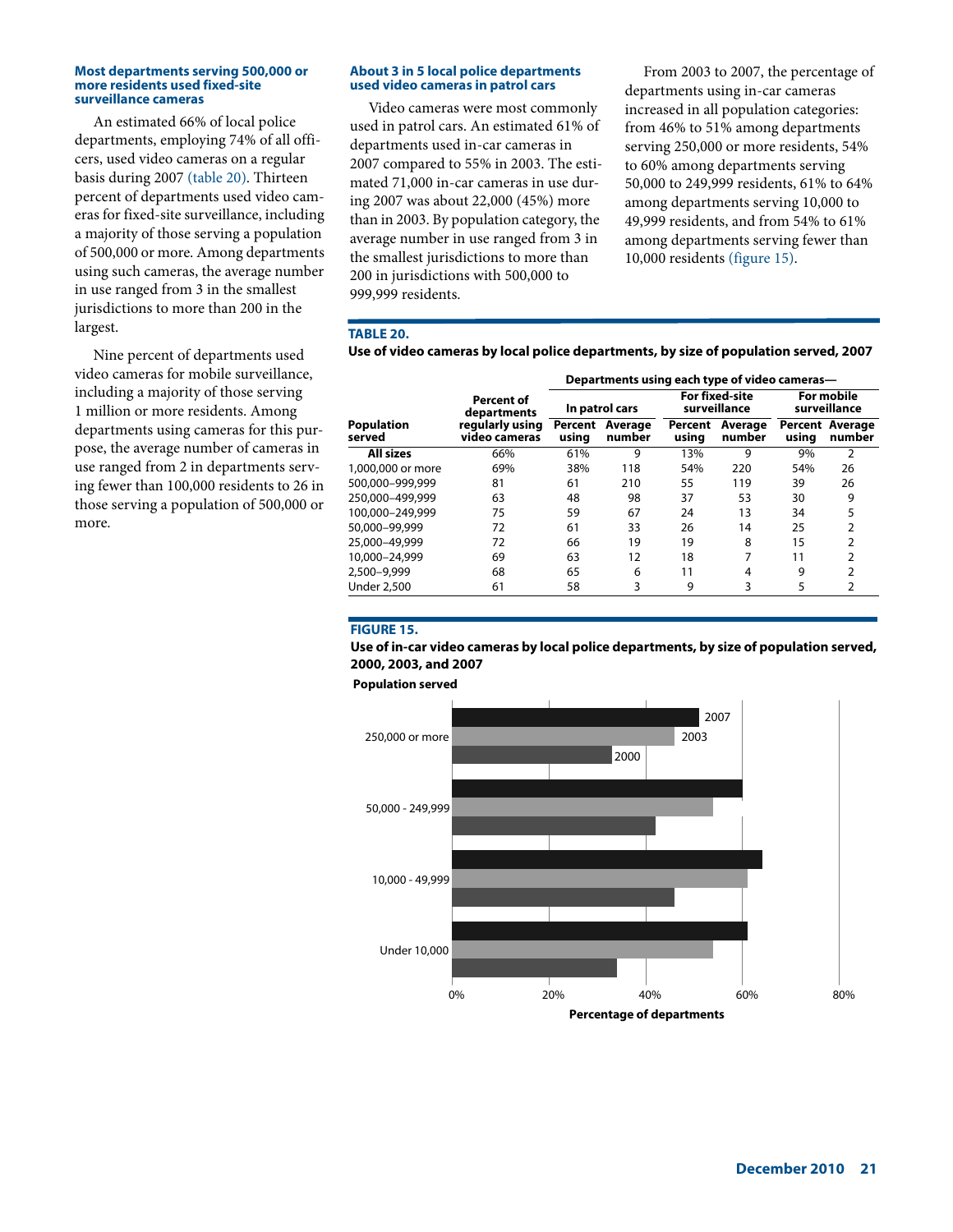## **Computers and Information Systems**

Local police departments used computers for a wide variety of functions during 2007.

#### **More than 90% of departments serving 25,000 or more residents used computers for dispatch**

Local police departments' uses of computers included general records management (79%), and maintaining personnel records (53%) (table 21). Computers were also used by some departments for fleet management (27%), and resource allocation (20%) purposes.

Computers also helped many departments support operational functions such as crime investigation (60%), dispatch (49%), and booking (32%).

For each general or operational function included in the LEMAS survey, more officers were employed by a department using computers to perform that function during 2007 than 2003: records management (91%, 80%), dispatch (86%, 72%), crime investigation (85%, 71%), personnel records (77%, 64%), information sharing (76%, 53%), fleet management (68%, 52%), automated booking (61%, 48%), and resource allocation (57%, 36%).

#### **More than 90% of departments serving 25,000 or more residents had access to an Automated Fingerprint Identification System (AFIS)**

Seventy percent of local police departments, employing 91% of officers, had access to an Automated Fingerprint Identification System (AFIS) that

included a file of digitized prints compared to 62% and 88% in 2003 (appendix table 15). Eleven percent of departments, employing 46% of all officers, had exclusive or shared ownership of an AFIS system in 2007. This included a majority of the departments serving 100,000 or more residents.

#### **A majority of departments serving 25,000 or more residents used computers for crime analysis and crime mapping**

A majority of departments serving 25,000 or more residents used computers in an analytic capacity related to intelligence gathering, crime analysis, analyzing community problems, and crime mapping (table 22).

**TABLE 21.** 

|                          | Percent of departments using computers for- |                        |                      |                               |                 |                      |                            |                        |  |  |
|--------------------------|---------------------------------------------|------------------------|----------------------|-------------------------------|-----------------|----------------------|----------------------------|------------------------|--|--|
| <b>Population served</b> | <b>Records</b><br>management                | Crime<br>investigation | Personnel<br>records | <b>Information</b><br>sharing | <b>Dispatch</b> | Automated<br>booking | <b>Fleet</b><br>management | Resource<br>allocation |  |  |
| All sizes                | 79%                                         | 60%                    | 53%                  | 50%                           | 49%             | 32%                  | 27%                        | 20%                    |  |  |
| 1,000,000 or more        | 85%                                         | 100%                   | 85%                  | 85%                           | 100%            | 77%                  | 100%                       | 85%                    |  |  |
| 500.000-999.999          | 97                                          | 90                     | 94                   | 100                           | 94              | 65                   | 100                        | 77                     |  |  |
| 250,000-499,999          | 100                                         | 93                     | 96                   | 89                            | 93              | 54                   | 78                         | 80                     |  |  |
| 100.000-249.999          | 95                                          | 89                     | 85                   | 80                            | 97              | 58                   | 65                         | 62                     |  |  |
| 50,000-99,999            | 96                                          | 86                     | 78                   | 76                            | 95              | 59                   | 67                         | 56                     |  |  |
| 25,000-49,999            | 97                                          | 84                     | 74                   | 72                            | 90              | 61                   | 50                         | 42                     |  |  |
| 10,000-24,999            | 94                                          | 77                     | 67                   | 63                            | 79              | 49                   | 44                         | 29                     |  |  |
| 2.500-9.999              | 84                                          | 64                     | 55                   | 52                            | 51              | 31                   | 29                         | 19                     |  |  |
| <b>Under 2,500</b>       | 65                                          | 43                     | 39                   | 36                            | 23              | 18                   | 9                          | 9                      |  |  |

#### **TABLE 22.**

#### **Analytic functions of computers in local police departments, by size of population served, 2007**

**Percent of departments using computers for— Population served Intelligence gathering Crime analysis Analysis of community problems Crime mapping Hotspot identification All sizes** 40% 38% 28% 27% 13% 1,000,000 or more 85% 100% 77% 100% 92% 500,000–999,999 90 100 81 100 100 250,000–499,999 93 100 80 100 80 100,000–249,999 82 96 75 94 66 50,000–99,999 72 88 70 82 56 25,000–49,999 63 69 52 60 31 10,000–24,999 49 53 43 41 19 2,500–9,999 42 37 27 23 9 Under 2,500 26 21 14 11 5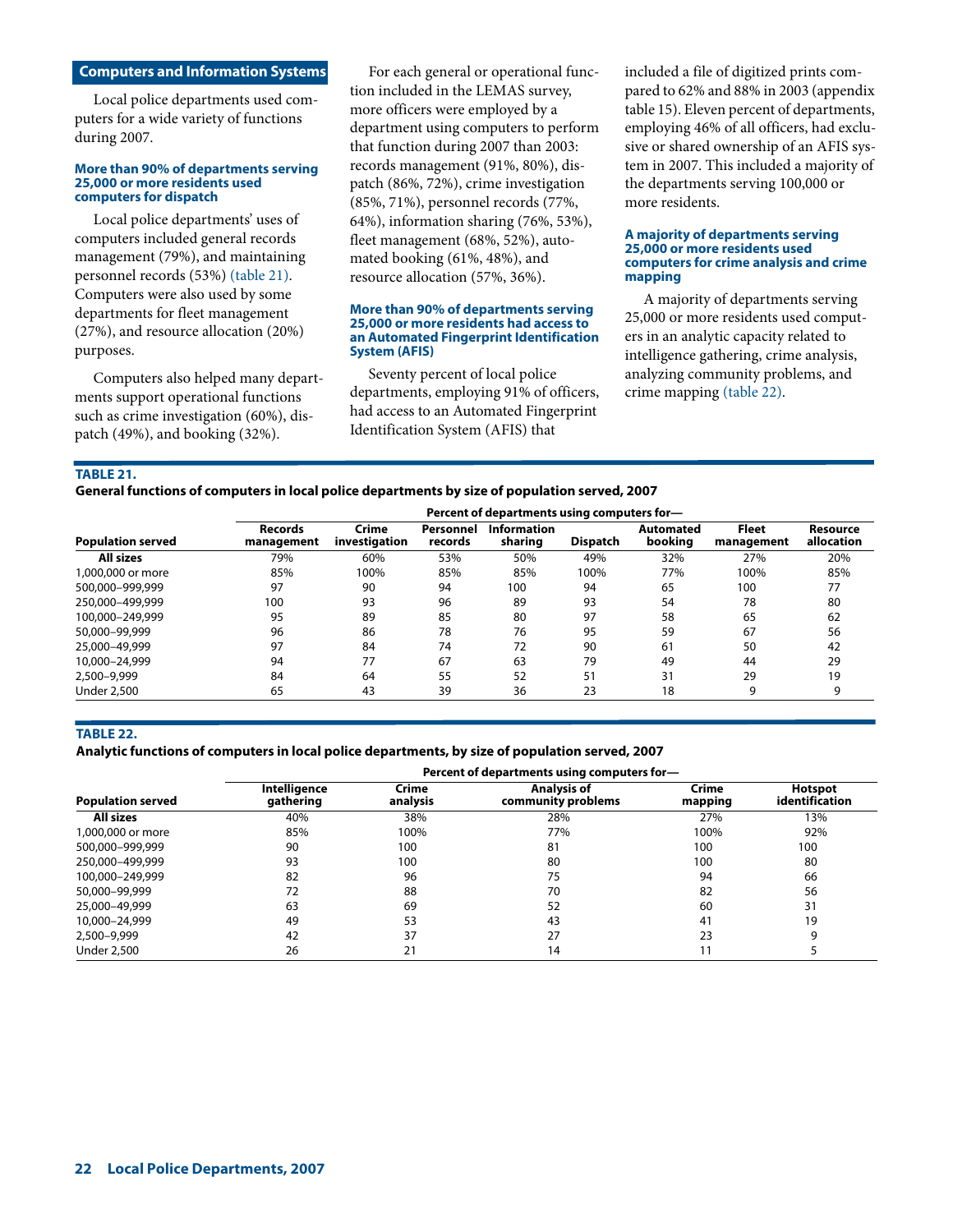Overall, 40% of departments used computers for intelligence gathering and 38% for crime analysis. About a fourth of departments used computers for the analysis of community problems (28%) and crime mapping (27%).

Thirteen percent of departments, including more than half of those serving a population of 50,000 or more, used computers to identify crime hotspots during 2007.

As with general and operational computer functions, more officers worked for a department using computers for analytic functions in 2007 than in 2003: crime analysis (80% in 2007, 67% in 2003), crime mapping (75% in 2007, 57% in 2003), intelligence gathering (72% in 2007, 46% in 2003), analysis of community problems (64% in 2007, 52% in 2003), hotspot identification (58% in 2007, 45% in 2003).

#### **More than 90% of departments serving 25,000 or more residents used in-field computers**

A majority of the local police departments in each population category of 2,500 or more were using in-field computers or terminals during 2007, including more than 90% of those serving a population of 25,000 or more (table 23). Overall, 59% of departments, employing 89% of all officers, used in-field computers or terminals. Nationwide, departments using in-field computers operated about 37 for every 100 sworn officers. (See appendix table 16 for types of infield computers used.)

About half (52%) of departments used in-field computers or terminals for writing field reports during 2007, and

about a third (35%) used them for communications (table 24). A majority of the departments serving 10,000 or more residents used in-field computers for these purposes.

Departments using in-field computers to produce field reports employed 65% of all officers in 2007, compared to 34% in 2003, and those using computers for communications purposes employed 72% of officers in 2007, compared to 49% in 2003.

#### **Most local police officers were employed by a department providing them with infield computer access to vehicle, driving, calls-for-service, and criminal records**

In 2007 about half of local police departments provided officers with infield computer access to vehicle records (52%), driving records (48%), and warrants (48%) (table 25). This included more than 80% of the departments in each population category of 25,000 or more. Departments using in-field computers for these purposes employed 89% of all officers.

# **TABLE 23.**

## **Use of in-field computers and terminals by local police departments, by size of population served, 2007**

|                                                                | Departments using in-field computers or terminals |                          |                                   |  |  |  |  |  |
|----------------------------------------------------------------|---------------------------------------------------|--------------------------|-----------------------------------|--|--|--|--|--|
| <b>Population served</b>                                       | <b>Percent</b><br>using                           | Average number<br>in use | <b>Per 100</b><br>sworn officers* |  |  |  |  |  |
| <b>All sizes</b>                                               | 59%                                               | 21                       | 37                                |  |  |  |  |  |
| 1,000,000 or more                                              | 100%                                              | 1,309                    | 19                                |  |  |  |  |  |
| 500.000-999.999                                                | 100                                               | 641                      | 40                                |  |  |  |  |  |
| 250.000-499.999                                                | 98                                                | 318                      | 46                                |  |  |  |  |  |
| 100.000-249.999                                                | 97                                                | 127                      | 44                                |  |  |  |  |  |
| 50,000-99,999                                                  | 97                                                | 50                       | 41                                |  |  |  |  |  |
| 25,000-49,999                                                  | 92                                                | 25                       | 40                                |  |  |  |  |  |
| 10,000-24,999                                                  | 77                                                | 13                       | 41                                |  |  |  |  |  |
| 2,500-9,999                                                    | 59                                                |                          | 49                                |  |  |  |  |  |
| <b>Under 2,500</b>                                             | 43                                                | 3                        | 51                                |  |  |  |  |  |
| *Part-time officers are included with a weight of 0.5 assigned |                                                   |                          |                                   |  |  |  |  |  |

## **TABLE 24.**

#### **Use of in-field computers for reports and communications by local police departments, by size of population served, 2007**

|                          | Percent of departments using in-field computers for- |                       |  |  |  |  |
|--------------------------|------------------------------------------------------|-----------------------|--|--|--|--|
| <b>Population served</b> | <b>Field reports</b>                                 | <b>Communications</b> |  |  |  |  |
| <b>All sizes</b>         | 52%                                                  | 35%                   |  |  |  |  |
| 1,000,000 or more        | 46%                                                  | 100%                  |  |  |  |  |
| 500,000-999,999          | 74                                                   | 84                    |  |  |  |  |
| 250,000-499,999          | 85                                                   | 89                    |  |  |  |  |
| 100,000-249,999          | 73                                                   | 80                    |  |  |  |  |
| 50,000-99,999            | 77                                                   | 76                    |  |  |  |  |
| 25,000-49,999            | 72                                                   | 69                    |  |  |  |  |
| 10,000-24,999            | 57                                                   | 52                    |  |  |  |  |
| 2,500-9,999              | 50                                                   | 35                    |  |  |  |  |
| <b>Under 2,500</b>       | 46                                                   | 18                    |  |  |  |  |

## **TABLE 25.**

**Types of computerized information accessible to in-field officers in local police departments, by size of population served, 2007**

| <b>Population served</b>                                                                                    | Types of information accessible in the field using in-field computers |                           |          |                             |                                    |                                     |                             |          |            |  |
|-------------------------------------------------------------------------------------------------------------|-----------------------------------------------------------------------|---------------------------|----------|-----------------------------|------------------------------------|-------------------------------------|-----------------------------|----------|------------|--|
|                                                                                                             | Vehicle<br>records                                                    | <b>Drivina</b><br>records | Warrants | <b>Protection</b><br>orders | Interagency<br>information sharing | <b>Calls-for-service</b><br>history | Criminal<br>history records | Internet | Crime maps |  |
| <b>All sizes</b>                                                                                            | 52%                                                                   | 48%                       | 48%      | 42%                         | 37%                                | 34%                                 | 32%                         | 30%      | 11%        |  |
| 1,000,000 or more                                                                                           | 100%                                                                  | 100%                      | 100%     | 92%                         | 69%                                | 85%                                 | 77%                         | 23%      | 31%        |  |
| 500.000-999.999                                                                                             | 100                                                                   | 87                        | 94       | 71                          | 61                                 | 61                                  | 58                          | 42       | 29         |  |
| 250,000-499,999                                                                                             | 98                                                                    | 93                        | 98       | 89                          | 65                                 | 83                                  | 63                          | 46       | 48         |  |
| 100.000-249.999                                                                                             | 93                                                                    | 86                        | 88       | 68                          | 59                                 | 71                                  | 52                          | 47       | 32         |  |
| 50,000-99,999                                                                                               | 93                                                                    | 85                        | 86       | 71                          | 58                                 | 76                                  | 53                          | 46       | 31         |  |
| 25,000-49,999                                                                                               | 88                                                                    | 81                        | 81       | 66                          | 60                                 | 66                                  | 50                          | 40       | 16         |  |
| 10,000-24,999                                                                                               | 70                                                                    | 65                        | 68       | 58                          | 47                                 | 47                                  | 45                          | 31       | 11         |  |
| 2.500-9.999                                                                                                 | 54                                                                    | 49                        | 48       | 44                          | 38                                 | 30                                  | 34                          | 35       |            |  |
| <b>Under 2,500</b>                                                                                          | 33                                                                    | 31                        | 31       | 28                          | 25                                 | 22                                  | 21                          | 23       | 8          |  |
| $\mathbf{r}$ , and $\mathbf{r}$ , and $\mathbf{r}$ , and $\mathbf{r}$ , and $\mathbf{r}$ , and $\mathbf{r}$ |                                                                       |                           |          |                             |                                    |                                     |                             |          |            |  |

Note: Detail may not sum to total because of rounding.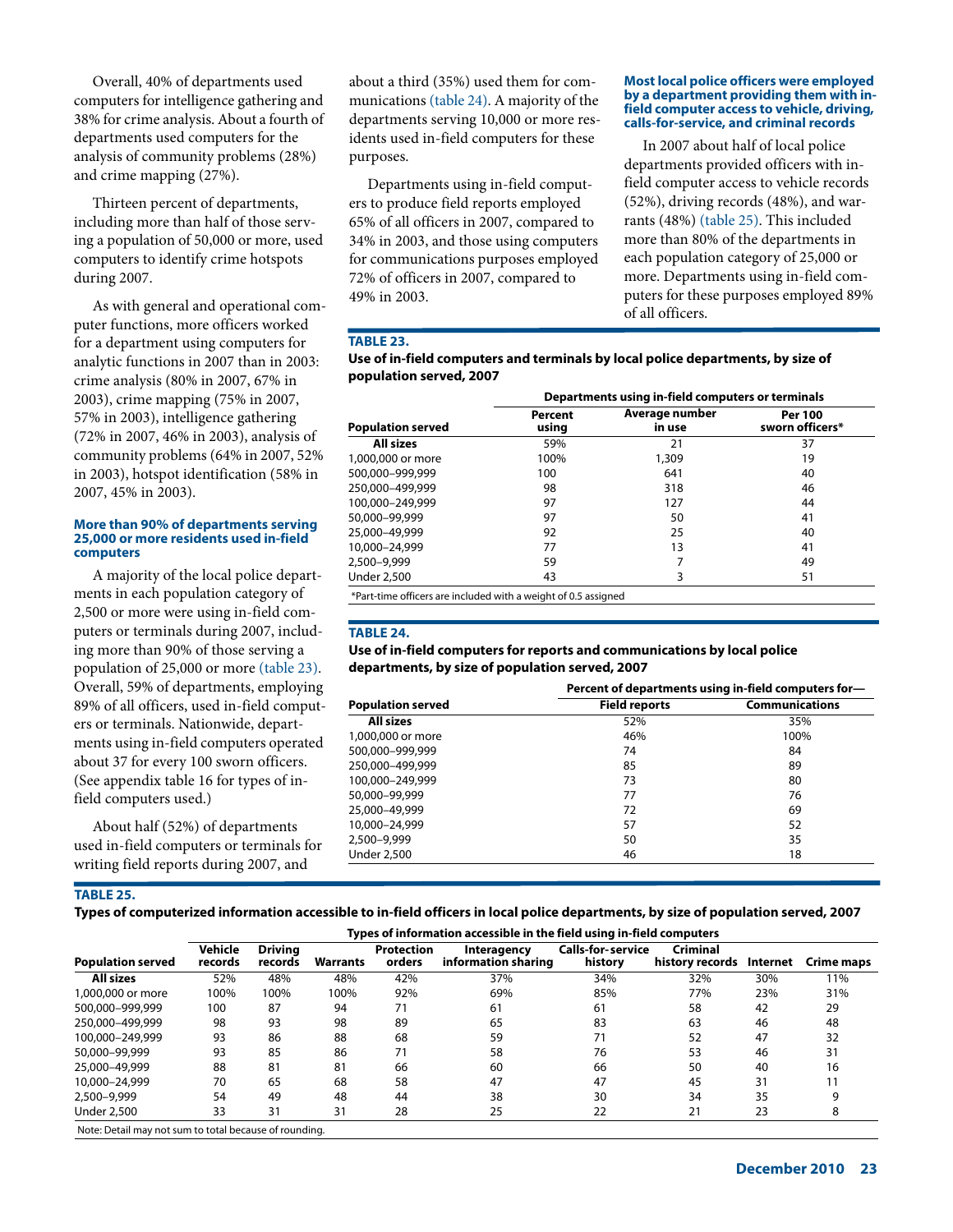In about a third of departments, infield computers or terminals could be used to access calls-for-service (34%) and criminal history (32%) records. The third included a majority of the departments serving 25,000 or more residents. Departments with in-field access to calls-for-service records employed 73% of officers, and those with access to criminal histories employed 63%.

#### **Local police officers were about 3 times as likely to work for a department using in-field computers in 2007 (89%) as in 1990 (30%)**

The percentage of local police departments using in-field computers or terminals in 2007 (59%) was slightly more than in 2003 (56%) and about 12 times greater than in 1990 (5%). Likewise, the 89% of local police officers working for a department with in-field computers or terminals in 2007 was slightly higher than in 2003 (83%) and about 3 times the percentage reported in 1990 (30%).

From 2003 to 2007, slight increases in local police use of in-field computers and terminals occurred in most population categories (figure 16). In-field computer use among departments serving 250,000 or more residents increased from 98% to 99%. In departments serving 50,000 to 249,999 residents, use increased from 94% to 97%; in departments serving 10,000 to 49,999 residents, use increased from 81% to 82%; and in departments serving fewer than 10,000 residents, use increased from 46% to 50%.

The percentage of local police officers employed by a department providing infield computer access to critical information has also been on the increase since 1997 when LEMAS first began tracking this capability. In 2007, departments providing patrol officers with in-field computer access to vehicle records employed 86% of all officers in 2007, compared to 78% in 2003 (figure 17).

## **FIGURE 16.**

**Local police departments using in-field computers or terminals, by size of population served, 1997–2007**





#### **FIGURE 17.**

**Local police officers employed by a department providing in-field computer access to information, 1997-2007**



**Percentage of officers employed by a department providing access**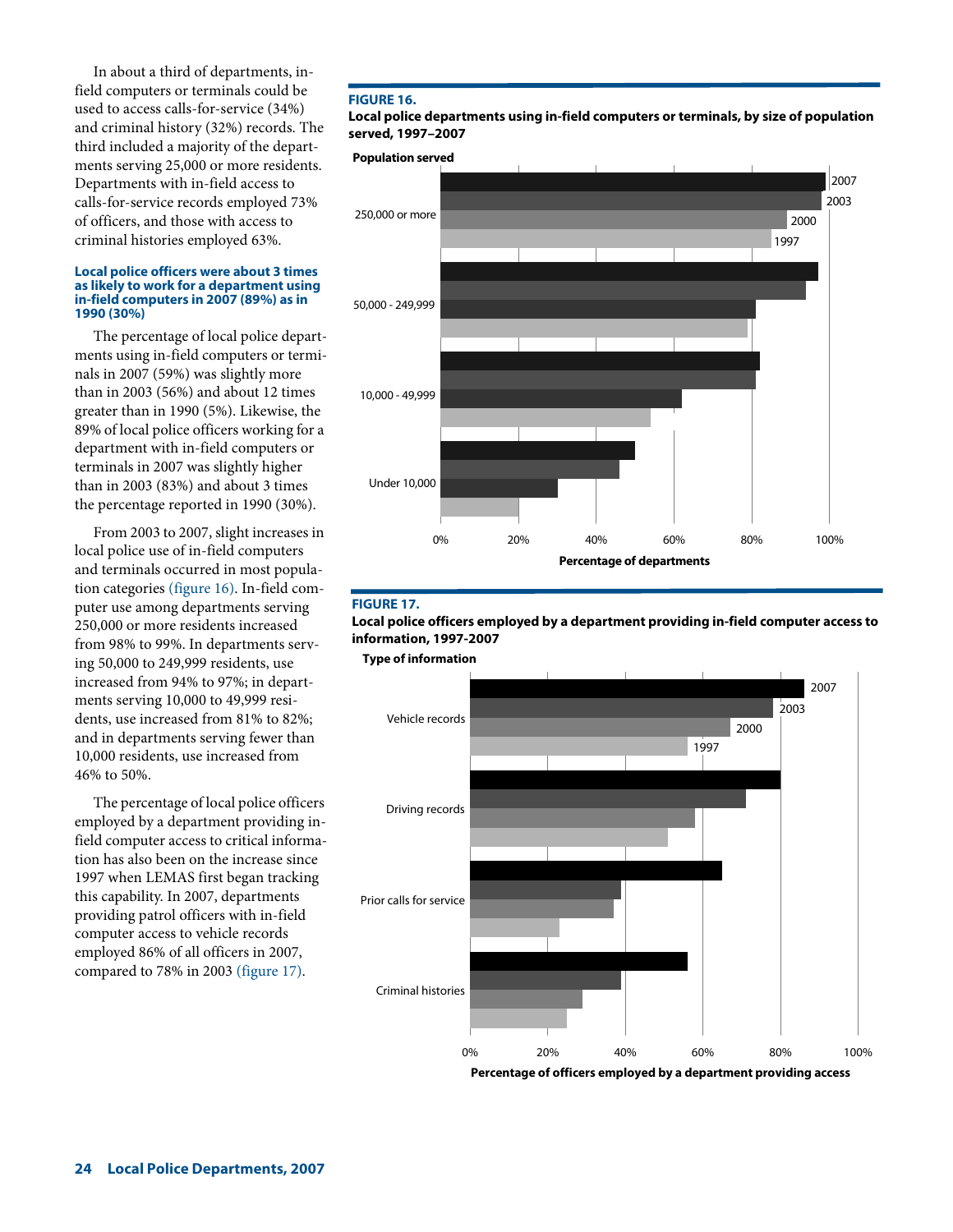Other types of information and the percentage of officers employed by a department providing in-field access during 2007 and 2003 are as follows: driving records—80% in 2007, 71% in 2003; calls-for-service records—65% in 2007, 39% in 2003; criminal history records—56% in 2007; 39% in 2003.

#### **From 2003 to 2007, the percentage of departments using electronic methods to transmit criminal incident reports to headquarters increased from 38% to 60%**

In 2007, 60% of local police departments primarily used computers and data devices for transmitting criminal incident reports from the field to their central information system (table 26). Paper reports were used by 36% of departments, and 4% used voice transmission methods such as a telephone or radio.

Continuing a trend observed in past LEMAS surveys, the 36% of departments using paper reports to transmit criminal incidents represented a decrease from 2003, when 55% used this method. During the same period, use of computer and data devices increased from 38% to 60%.

From 2003 to 2007 an increase in the use of electronic (non-paper) methods of report transmission was observed in all population categories (figure 18). Among departments serving 250,000 or more residents, 53% used electronic methods in 2007 compared to 33% in 2003. The percentage of departments in other population categories using electronic methods in 2007 and 2003 respectively, are as follows: 50,000 to 249,999 residents—61% in 2007, 36% in 2003; 10,000 to 49,999 residents—70% in 2007, 54% in 2003; under 10,000 residents—57% in 2007, 43% in 2003.

## **TABLE 26.**

**Methods used by local police departments for transmitting criminal incident reports to a central information system, by size of population served, 2007**

|                          |       | Percent of departments using each transmission method |              |       |
|--------------------------|-------|-------------------------------------------------------|--------------|-------|
| <b>Population served</b> | Total | Computer/data device                                  | Paper report | Voice |
| <b>All sizes</b>         | 100%  | 60%                                                   | 36%          | 4%    |
| 1,000,000 or more        | 100%  | 46%                                                   | 46%          | 8%    |
| 500.000-999.999          | 100   | 48                                                    | 48           | 3     |
| 250.000-499.999          | 100   | 59                                                    | 28           | 11    |
| 100.000-249.999          | 100   | 63                                                    | 32           | 5     |
| 50,000-99,999            | 100   | 60                                                    | 36           | 4     |
| 25,000-49,999            | 100   | 67                                                    | 28           | 4     |
| 10,000-24,999            | 100   | 71                                                    | 26           | 3     |
| 2,500-9,999              | 100   | 68                                                    | 29           |       |
| <b>Under 2,500</b>       | 100   | 48                                                    | 48           | 4     |

#### **FIGURE 18.**

**Local police departments using electronic methods for transmitting criminal incident reports to a central information system, by size of population served, 1997–2007**

## **Population served**



Note: Electronic methods include computer medium, data device, telephone line, or wireless transmission.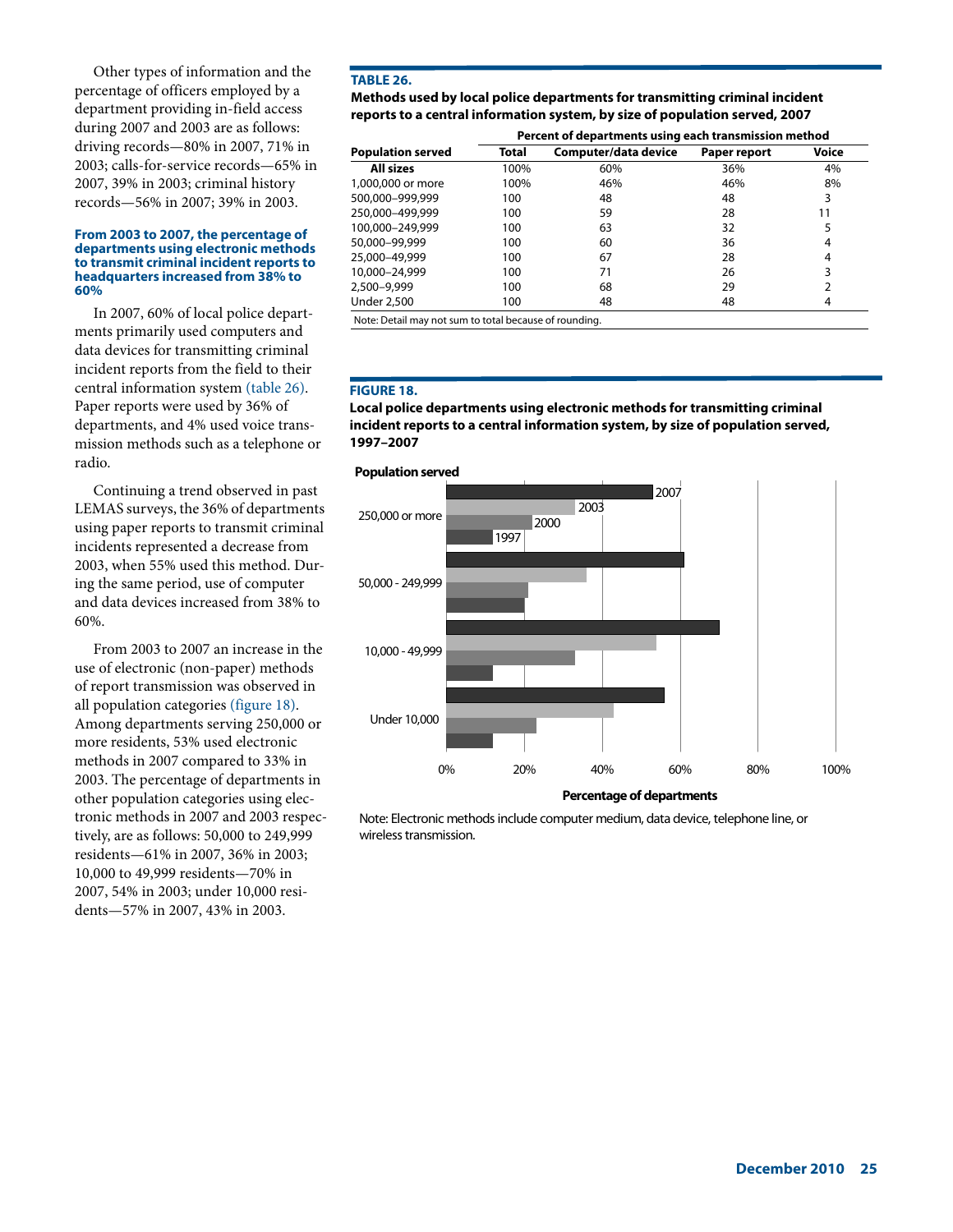## **Community Policing**

Balancing responsiveness to calls for service with proactive problem solving is a primary goal of effective community policing. The community policing approach requires that police and citizens join together to identify and address underlying causes of crime and disorder.

The Justice Department's Office of Community Oriented Policing Services (COPS) defines three major components: (1) collaborative police-community partnerships; (2) support from agency management, structure, personnel, and information systems; and (3) a problem-solving process that develops and rigorously evaluates effective responses. For more information on community policing, see the COPS Office website at <www.cops.usdoj.gov>.

The LEMAS survey began tracking community policing personnel, activities, and policies in 1997, in response to COPS funding programs that were impacting local law enforcement agencies. (See *Community Policing in Local Police Departments, 1997 and 1999*, BJS Web, 25 February 2001.)

#### **About half of local police officers worked in a department with a written community policing plan**

A local police department's commitment to community policing can be measured to some extent at the management level by the presence of written objectives and policies. For example, 53% of departments, employing 81% of officers, had an agency mission statement that included a community policing component in 2007 (table 27), compared to 47% of departments employing 73% of officers in 2003.

A commitment to community policing may be more evident in departments with a formal, written community policing plan. In 2007, 16% of departments, employing 48% of officers, had such a plan. This included about two-thirds of those serving 250,000 or more residents and nearly half of those serving 50,000 to 249,999 residents. In 2003, 14% of departments, employing 44% of officers, had a written community policing plan.

#### **Nearly half of officers worked in a department that screened recruits for analytical problem-solving ability**

Some departments assessed applicants' suitability for community policing activities during the selection and hiring process. For example, 29% of departments, employing 46% of all officers, screened applicants for analytical problem-solving ability (appendix table 17). This included a majority of departments serving a population of 250,000 or more.

## **TABLE 27.**

**Community policing policies of local police departments, by size of population served, 2007**

|                          | Percentage of departments maintaining-                        |                                                  |  |  |
|--------------------------|---------------------------------------------------------------|--------------------------------------------------|--|--|
| <b>Population served</b> | <b>Mission statement with</b><br>community policing component | <b>Formal written community</b><br>policing plan |  |  |
| All sizes                | 53%                                                           | 16%                                              |  |  |
| 1,000,000 or more        | 100%                                                          | 69%                                              |  |  |
| 500.000-999.999          | 84                                                            | 71                                               |  |  |
| 250.000-499.999          | 93                                                            | 65                                               |  |  |
| 100.000-249.999          | 86                                                            | 49                                               |  |  |
| 50,000-99,999            | 89                                                            | 43                                               |  |  |
| 25,000-49,999            | 76                                                            | 27                                               |  |  |
| 10,000-24,999            | 70                                                            | 19                                               |  |  |
| 2,500-9,999              | 56                                                            | 12                                               |  |  |
| <b>Under 2,500</b>       | 35                                                            | 11                                               |  |  |

## **TABLE 28.**

**Community policing training for new officer recruits in local police departments, by size of population served, 2007**

**Percentage of departments that trained recruits for 8 or** 

|                          |              | more hours in community policing | , crecinage of acparements that trained recrams for o or |  |
|--------------------------|--------------|----------------------------------|----------------------------------------------------------|--|
| <b>Population served</b> | <b>Total</b> | <b>All recruits</b>              | <b>Some recruits</b>                                     |  |
| All sizes                | 56%          | 44%                              | 12%                                                      |  |
| 1,000,000 or more        | 100%         | 85%                              | 15%                                                      |  |
| 500,000-999,999          | 94%          | 94                               | 0                                                        |  |
| 250,000-499,999          | 93%          | 88                               | 5                                                        |  |
| 100.000-249.999          | 80%          | 73                               |                                                          |  |
| 50,000-99,999            | 82%          | 74                               | 8                                                        |  |
| 25,000-49,999            | 75%          | 67                               | 8                                                        |  |
| 10.000-24.999            | 65%          | 54                               | 12                                                       |  |
| 2,500–9,999              | 62%          | 49                               | 13                                                       |  |
| Under 2,500              | 37%          | 25                               | 12                                                       |  |

Note: Detail may not sum to total because of rounding.

#### **TABLE 29.**

#### **Community-oriented policies for patrol officers in local police departments, by size of population served, 2007**

|                          |                                                      | Percentage of departments with-                           |                                       |  |
|--------------------------|------------------------------------------------------|-----------------------------------------------------------|---------------------------------------|--|
|                          |                                                      | Patrol officer involvement in<br>problem-solving projects |                                       |  |
| <b>Population served</b> | <b>Geographic assignments</b><br>for patrol officers | <b>Actively</b><br>encouraged                             | Included in performance<br>evaluation |  |
| <b>All sizes</b>         | 31%                                                  | 21%                                                       | 15%                                   |  |
| 1,000,000 or more        | 92%                                                  | 62%                                                       | 62%                                   |  |
| 500.000-999.999          | 97                                                   | 61                                                        | 39                                    |  |
| 250.000-499.999          | 83                                                   | 61                                                        | 52                                    |  |
| 100.000-249.999          | 89                                                   | 57                                                        | 46                                    |  |
| 50.000-99.999            | 81                                                   | 57                                                        | 39                                    |  |
| 25.000-49.999            | 65                                                   | 33                                                        | 29                                    |  |
| 10.000-24.999            | 52                                                   | 29                                                        | 17                                    |  |
| 2,500–9,999              | 26                                                   | 21                                                        | 15                                    |  |
| Under 2,500              | 14                                                   | 11                                                        | 7                                     |  |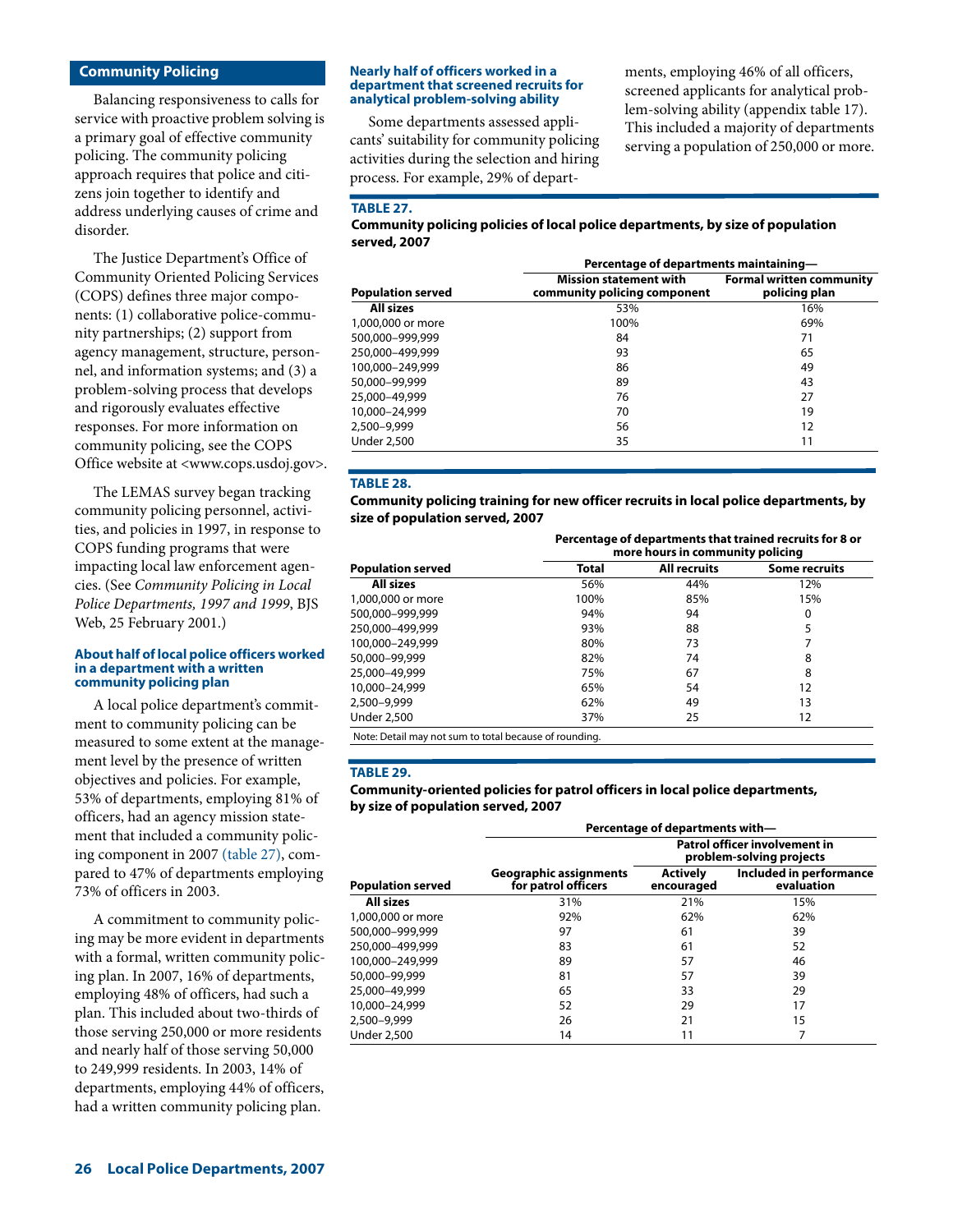#### **Most local police departments serving 10,000 or more residents trained all new recruits in community policing**

The practice of training at least some new recruits in community policing skills such as problem-solving and developing community partnerships increased to 56% of departments employing 83% of officers in 2007, up from 39% and 72% in 2003 (table 28). In 2007, 44% of departments, employing 70% of all officers, trained all new recruits in community policing, compared to 31% and 67% in 2003.

#### **Most departments serving 50,000 or more residents actively encouraged officers to participate in problemsolving projects**

More than 80% of departments serving a population of 50,000 or more and a majority of the departments serving 10,000 to 49,999 residents used geographic assignments for patrol officers (table 29). About 60% of the departments serving 50,000 or more residents also actively encouraged officers to become involved in community problem–solving projects.

#### **More than 4 in 5 departments serving 50,000 or more residents partnered with citizen groups during 2007**

Local police departments engaged in various community policing activities during 2007. For example, 38% of departments, employing 75% of officers, partnered with citizen groups to elicit feedback for developing community policing strategies (table 30). This included a majority of departments serving a population of 10,000 or more, and at least 80% of the departments in each population category of 50,000 or more.

An estimated 25% of departments, employing 57% of officers, upgraded technology during 2007 to support the analysis of community problems. This included a majority of departments serving a population of 50,000 or more.

Fifteen percent of departments, employing 60% of all officers, conducted a citizen police academy during 2007. This included a majority of departments serving a population of 50,000 or more, and at least 80% of the departments in each population category of 100,000 or more.

Fifteen percent of local police departments, employing 35% of all officers, surveyed citizens in their jurisdiction on topics related to crime, fear of crime, or satisfaction with police services. This included 65% of the departments serving 250,000 to 999,999 residents.

#### **A majority of departments serving a population of 50,000 or more had a fulltime community policing unit**

In 2007, 14% of local police departments had a separate specialized unit with full-time officers dedicated to community policing activities (table 31). This included 85% of departments serving 1 million or more residents, and about 60% of those serving a population of 50,000 to 999,999.

#### **About 47,000 local police officers were specifically designated to perform community policing activities**

Although not necessarily part of a separate specialized unit, many local police officers were specifically designated as community policing officers in order to engage in community policing activities during 2007. In 2007, nearly half (47%) of local police departments reported using community policing officers.

Collectively, local police departments had about 47,000 full-time community policing officers. More than two-thirds of the departments in each population category of 25,000 or more used fulltime community policing officers. Departments serving 500,000 or more residents had well over 100 community policing officers each, on average.

## **TABLE 30.**

**Community policing activities of local police departments, by size of population served, 2007**

|                             |                                                               | Percentage of departments that-                         |                        |                                                                    |  |  |
|-----------------------------|---------------------------------------------------------------|---------------------------------------------------------|------------------------|--------------------------------------------------------------------|--|--|
| <b>Population</b><br>served | <b>Partnered with</b><br>citizen groups to<br>elicit feedback | Upgraded technology<br>to support community<br>policing | Conducted a<br>academy | <b>Conducted or</b><br>citizen police sponsored citizen<br>surveys |  |  |
| <b>All sizes</b>            | 38%                                                           | 25%                                                     | 15%                    | 15%                                                                |  |  |
| 1,000,000 or more           | 85%                                                           | 77%                                                     | 85%                    | 31%                                                                |  |  |
| 500.000-999.999             | 100                                                           | 68                                                      | 94                     | 65                                                                 |  |  |
| 250.000-499.999             | 96                                                            | 57                                                      | 80                     | 65                                                                 |  |  |
| 100,000-249,999             | 80                                                            | 64                                                      | 83                     | 43                                                                 |  |  |
| 50,000-99,999               | 83                                                            | 61                                                      | 66                     | 47                                                                 |  |  |
| 25,000-49,999               | 66                                                            | 43                                                      | 47                     | 39                                                                 |  |  |
| 10,000-24,999               | 55                                                            | 35                                                      | 27                     | 21                                                                 |  |  |
| 2,500-9,999                 | 35                                                            | 23                                                      | 9                      | 13                                                                 |  |  |
| <b>Under 2,500</b>          | 22                                                            | 15                                                      | 2                      | 6                                                                  |  |  |

## **TABLE 31.**

**Full-time community policing officers and units in local police departments, by size of population served, 2007**

|                          |                                 |                             | <b>Community policing officers</b> |                            |
|--------------------------|---------------------------------|-----------------------------|------------------------------------|----------------------------|
| <b>Population served</b> | Percentage of<br>agencies using | Total number<br>of officers | Average number<br>of officers      | Separate<br>full-time unit |
| <b>All sizes</b>         | 47%                             | 46,919                      | 8                                  | 14%                        |
| 1,000,000 or more        | 100%                            | 2.101                       | 153                                | 85%                        |
| 500,000-999,999          | 97                              | 4,212                       | 133                                | 61                         |
| 250,000-499,999          | 98                              | 2.315                       | 49                                 | 61                         |
| 100,000-249,999          | 94                              | 6,671                       | 38                                 | 61                         |
| 50,000-99,999            | 87                              | 6,893                       | 18                                 | 58                         |
| 25,000-49,999            | 69                              | 4,347                       |                                    | 33                         |
| 10,000-24,999            | 50                              | 5,311                       | 6                                  | 17                         |
| 2,500-9,999              | 42                              | 9,110                       | 5                                  |                            |
| <b>Under 2,500</b>       | 39                              | 5,959                       | 3                                  | 9                          |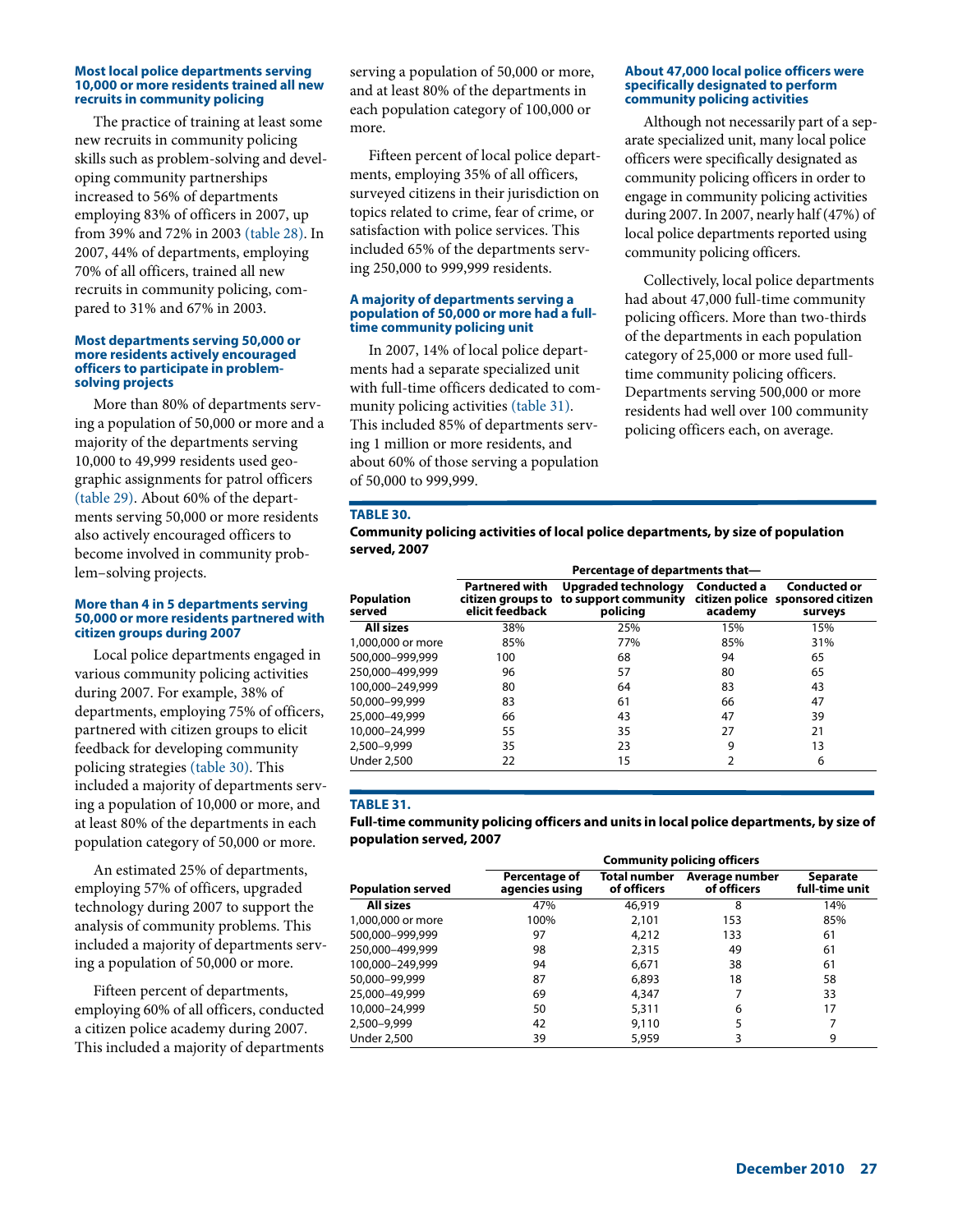#### **The number of community policing officers in local police departments declined by 54% from 2000 to 2007**

Despite increases in the number of new officer recruits receiving community policing training between 2003 and 2007, the LEMAS survey recorded downward trends in the number of local police departments using community policing officers and the total number of officers so designated during that period.

From 2000 to 2003, the number of community policing officers declined by almost half—from about 103,000 to about 55,000. The percentage of departments using community policing officers also declined—from 66% to 58%. From 2003 to 2007, the downward trend continued, dropping to 47% of departments and 47,000 officers.

These declines are in sharp contrast to the period from 1997 to 2000 when the LEMAS survey recorded a large increase in the use of community policing officers—from 34% of departments and 16,000 officers in 1997, to 66% of departments and 103,000 officers in 2000 (text table 2).

#### **Text table 2**

**Use of community policing officers by local police departments, 1997–2007**

|      | <b>Percent of</b><br>departments using | <b>Total number of</b><br>officers* |
|------|----------------------------------------|-------------------------------------|
| 2007 | 47%                                    | 47,000                              |
| 2003 | 58                                     | 55,000                              |
| 2000 | 66                                     | 103,000                             |
| 1997 | 34                                     | 16,000                              |
|      | *Rounded to the nearest 1,000.         |                                     |

## **Local police officers serving as school resource officers**

Many local police departments, through cooperative agreements, assign some of their sworn personnel to work in local schools. Often these school resource officers (SROs) employ a community policing approach and work in collaboration with school and community-based organizations. The core duties of SROs include law-related education, counseling, and law enforcement. Their multi-faceted role in the unique environment of a school requires training beyond that typically encompassed by a basic recruit program.

In 2007, an estimated 38% of local police departments, employing 76% of all officers, had full-time sworn personnel assigned as school resource officers (table 32). More than two-thirds of the departments in each population category of 10,000 or more deployed school resource officers, including nearly 90% of those in jurisdictions with 25,000 to 499,999 residents.

The average number of school resource officers deployed ranged from 87 for departments serving 1 million or more residents, to 2 among those serving fewer than 25,000 residents. An estimated 13,056 full-time local police officers were serving as school resource officers in 2007. This was nearly 1,300 fewer than in 2003, but still 3,700 more than in 1997, the first year the number was tracked in the LEMAS survey. Additional school resource officers were deployed nationwide by sheriffs' offices, state law enforcement agencies, and school police departments.

## **TABLE 32.**

**Full-time school resource officers in local police departments, by size of population served, 2007**

|                          | <b>School resource officers</b>     |                                    |                               |  |
|--------------------------|-------------------------------------|------------------------------------|-------------------------------|--|
| <b>Population served</b> | <b>Percent of</b><br>agencies using | <b>Total number</b><br>of officers | Average number<br>of officers |  |
| All sizes                | 38%                                 | 13,056                             | 3                             |  |
| 1,000,000 or more        | 77%                                 | 913                                | 87                            |  |
| 500.000-999.999          | 71                                  | 788                                | 34                            |  |
| 250,000-499,999          | 89                                  | 664                                | 15                            |  |
| 100.000-249.999          | 85                                  | 1,480                              | 9                             |  |
| 50,000-99,999            | 88                                  | 1,678                              | 4                             |  |
| 25,000-49,999            | 88                                  | 1,950                              | 3                             |  |
| 10,000-24,999            | 68                                  | 1,992                              | 2                             |  |
| 2.500-9.999              | 34                                  | 2,142                              |                               |  |
| <b>Under 2,500</b>       | 16                                  | 1,447                              | 2                             |  |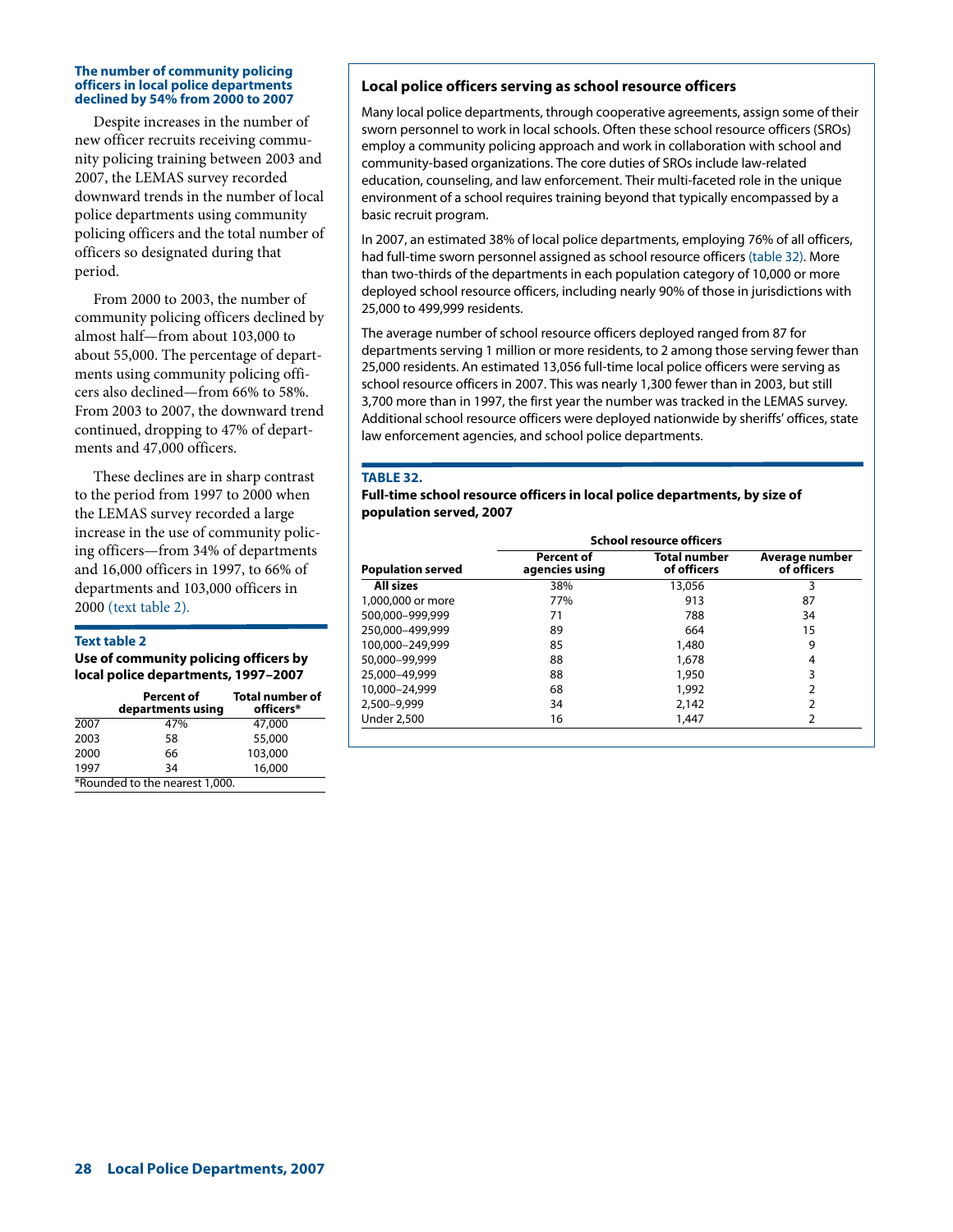#### **From 2003 to 2007 the use of community policing officers declined among departments serving fewer than 50,000 residents**

From 2000 to 2003, a decline in the use of community policing officers by local police departments was observed in all population categories. While use in jurisdictions under 50,000 in population declined again from 2003 to 2007, this trend did not continue in jurisdictions with 50,000 or more residents. Among departments serving 250,000 or more residents, more were using community policing officers in 2007 (98%) than in 2003 (89%) or 2000 (92%) (figure 19). Although down from the peak year of 2000 (93%), departments serving 50,000 to 249,999 residents were as likely to use community policing officers in 2007 (89%) as in 2003 (88%).

Among departments serving 10,000 to 49,999 residents, 56% were using community policing officers in 2007, down from 67% in 2003 and 75% in 2000. Among departments serving fewer than 10,000 residents, 40% were using community policing officers in 2007 compared to 54% in 2003 and 62% in 2000.

## **Task Force Participation**

While community policing emphasizes law enforcement personnel working closely with citizens, multi-agency task force participation involves working closely with other law enforcement agencies. Such task forces allow the partnering of local, state, and federal agencies to combat problems that may be of regional or even national scope. Task forces allow agencies to pool resources and share information and expertise across jurisdictional boundaries.

## **About 8,500 local police officers were assigned full time to a drug task force**

In 2007, 35% of local police departments, employing 77% of officers, had at least 1 officer assigned to a multi-agency drug task force (table 33). This included a majority of departments serving 10,000 or more residents. About 1 in 4

departments had at least one officer assigned full time, including a majority of those serving a population of 25,000 or more. Nationwide, more than 13,000 local police officers were assigned to a drug task force, including about 8,500 assigned full time.

## **FIGURE 19.**

**Local police departments using full-time community policing officers, by size of population served, 1997–2007**



## **TABLE 33.**

**Drug task force participation of local police departments, by size of population served, 2007**

|                          |                                                    |                       | multi-agency drug task force       | Local police departments with officers assigned to a |  |  |  |
|--------------------------|----------------------------------------------------|-----------------------|------------------------------------|------------------------------------------------------|--|--|--|
|                          | <b>Officers assigned</b><br>full time or part time |                       | <b>Officers assigned full time</b> |                                                      |  |  |  |
| <b>Population served</b> | <b>Percent of</b><br>departments                   | Number of<br>officers | <b>Percent of</b><br>departments   | Number of<br>officers                                |  |  |  |
| <b>All sizes</b>         | 35%                                                | 13,409                | 24%                                | 8,524                                                |  |  |  |
| 1,000,000 or more        | 100%                                               | 1,625                 | 100%                               | 1,620                                                |  |  |  |
| 500.000-999.999          | 94                                                 | 843                   | 90                                 | 747                                                  |  |  |  |
| 250,000-499,999          | 98                                                 | 367                   | 96                                 | 360                                                  |  |  |  |
| 100.000-249.999          | 83                                                 | 1,015                 | 79                                 | 916                                                  |  |  |  |
| 50,000-99,999            | 82                                                 | 1,189                 | 77                                 | 1,064                                                |  |  |  |
| 25,000-49,999            | 73                                                 | 1,483                 | 62                                 | 1,111                                                |  |  |  |
| 10.000-24.999            | 54                                                 | 2,147                 | 41                                 | 1,089                                                |  |  |  |
| 2.500-9.999              | 36                                                 | 3,392                 | 17                                 | 1,234                                                |  |  |  |
| Under 2,500              | 14                                                 | 1,348                 | 8                                  | 382                                                  |  |  |  |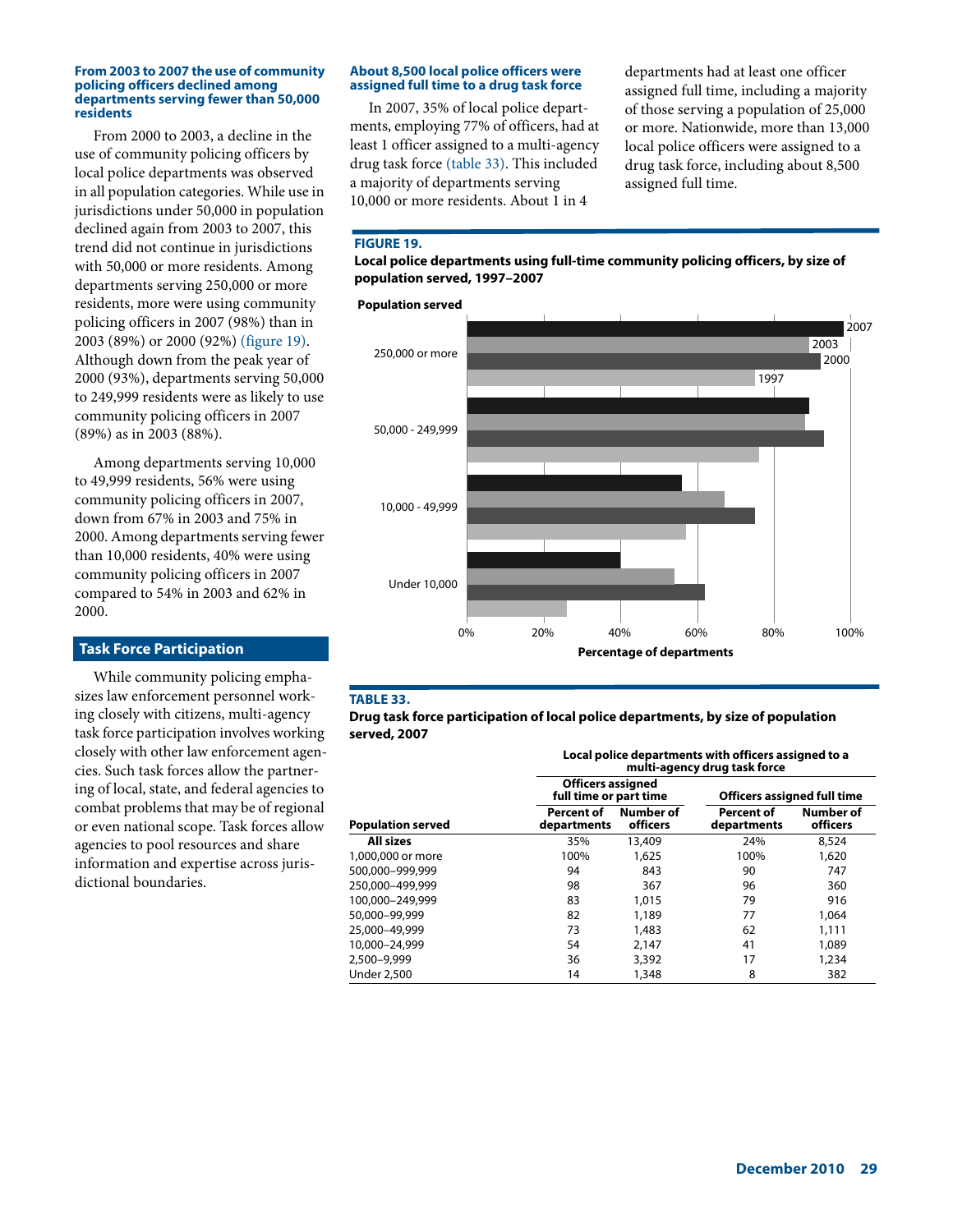#### **About 2,200 local police officers were assigned full time to a gang task force**

In 2007, 12% of local police departments, employing 52% of officers, had at least one officer assigned to a gang task force, including a majority of departments serving 100,000 or more residents (table 34). Five percent of departments had at least 1 officer assigned full time to a gang task force, including a majority of those serving a population of 250,000 or more. Nationwide, about 4,600 local

#### **TABLE 34.**

## **Gang task force participation of local police departments, by size of population served, 2007**

**Local police departments with officers assigned to a multi-agency gang task force**

|                          | Officers assigned full time or<br>part time |                       | <b>Officers assigned full time</b> |                       |
|--------------------------|---------------------------------------------|-----------------------|------------------------------------|-----------------------|
| <b>Population served</b> | <b>Percent of</b><br>departments            | Number of<br>officers | <b>Percent of</b><br>agencies      | Number of<br>officers |
| <b>All sizes</b>         | 12%                                         | 4,558                 | 5%                                 | 2.230                 |
| 1,000,000 or more        | 77%                                         | 429                   | 77%                                | 404                   |
| 500.000-999.999          | 81                                          | 413                   | 74                                 | 396                   |
| 250,000-499,999          | 67                                          | 189                   | 61                                 | 171                   |
| 100.000-249.999          | 52                                          | 451                   | 43                                 | 345                   |
| 50,000-99,999            | 46                                          | 526                   | 33                                 | 341                   |
| 25,000-49,999            | 26                                          | 471                   | 11                                 | 187                   |
| 10,000-24,999            | 20                                          | 852                   | 7                                  | 162                   |
| 2.500-9.999              | 9                                           | 765                   |                                    | 63                    |
| <b>Under 2,500</b>       | 4                                           | 461                   | 2                                  | 160                   |

#### **TABLE 35.**

**Human trafficking task force participation of local police departments, by size of population served, 2007**

**Local police departments with officers assigned to a**  <u>.</u><br>mafficking task f

|                          | mand-agency numan damicking task force             |                       |                               |                                       |  |
|--------------------------|----------------------------------------------------|-----------------------|-------------------------------|---------------------------------------|--|
|                          | <b>Officers assigned full time</b><br>or part time |                       |                               | <b>Officers assigned</b><br>full time |  |
| <b>Population served</b> | Percent of<br>departments                          | Number of<br>officers | <b>Percent of</b><br>agencies | Number of<br>officers                 |  |
| <b>All sizes</b>         | 2%                                                 | 722                   | 1%                            | 142                                   |  |
| 1,000,000 or more        | 54%                                                | 33                    | 31%                           | 13                                    |  |
| 500.000-999.999          | 32                                                 | 39                    | 26                            | 28                                    |  |
| 250.000-499.999          | 22                                                 | 31                    | 20                            | 28                                    |  |
| 100.000-249.999          | 6                                                  | 24                    |                               | 10                                    |  |
| 50,000-99,999            | 5                                                  | 41                    |                               | 14                                    |  |
| 25,000-49,999            | 3                                                  | 39                    |                               | 14                                    |  |
| 10,000-24,999            |                                                    | 50                    |                               | 29                                    |  |
| 2,500-9,999              |                                                    | 130                   |                               | 5                                     |  |
| <b>Under 2,500</b>       | 3                                                  | 335                   | 0                             | 0                                     |  |
| --Less than 0.5%.        |                                                    |                       |                               |                                       |  |

#### **TABLE 36.**

**Anti-terrorism task force participation of local police departments, by size of population served, 2007**

**Local police departments with officers assigned to a multi-agency anti-terrorism task force**

|                          |                                  | <b>Officers assigned full time</b><br>or part time | <b>Officers assigned</b><br>full time |                       |
|--------------------------|----------------------------------|----------------------------------------------------|---------------------------------------|-----------------------|
| <b>Population served</b> | <b>Percent of</b><br>departments | Number of<br>officers                              | <b>Percent of</b><br>agencies         | Number of<br>officers |
| <b>All sizes</b>         | 9%                               | 2.693                                              | 4%                                    | 1.141                 |
| 1,000,000 or more        | 100%                             | 365                                                | 100%                                  | 364                   |
| 500.000-999.999          | 90                               | 121                                                | 84                                    | 105                   |
| 250.000-499.999          | 80                               | 105                                                | 80                                    | 101                   |
| 100.000-249.999          | 54                               | 196                                                | 43                                    | 146                   |
| 50,000-99,999            | 29                               | 200                                                | 16                                    | 97                    |
| 25,000-49,999            | 16                               | 262                                                | 7                                     | 65                    |
| 10,000-24,999            | 10                               | 663                                                | 3                                     | 145                   |
| 2.500-9.999              | 5                                | 347                                                | 2                                     | 87                    |
| <b>Under 2,500</b>       | 4                                | 433                                                |                                       | 31                    |

#### **About 700 local police officers were assigned full time or part time to a human trafficking task force**

About 2% of departments had officers assigned to a human trafficking task force, including 54% of those serving a population of 1 million or more (table 35). Overall, about 700 local police officers were assigned to human trafficking task forces during 2007, and about a fifth of these were assigned full time.

#### **Most departments serving 100,000 or more residents had officers assigned to an anti-terrorism task force**

Nine percent of local police departments had officers assigned to an antiterrorism task force, including nearly 90% of those serving a population of 250,000 or more, and 54% of those serving 100,000 to 249,999 residents (table 36). Nationwide, about 2,700 local police officers were assigned to anti-terrorism task forces, and more than 1,100 of these were assigned full time.

## **Emergency Preparedness**

Just over half (54%) of local police departments had a written plan that specified actions to be taken in the event of a terrorist attack (text table 3). All departments serving a population of 1 million or more had such a plan, as did about 9 in 10 departments serving 100,000 to 999,999 residents. Departments with a terrorism response plan employed 81% of all officers.

#### **Text table 3**

**Local police departments with a written terrorism response plan, by size of population served, 2007**

| <b>Population served</b> | Percent of<br>departments |
|--------------------------|---------------------------|
| All sizes                | 54%                       |
| 1,000,000 or more        | 100%                      |
| 500.000-999.999          | 94                        |
| 250,000-499,999          | 96                        |
| 100,000-249,999          | 89                        |
| 50,000-99,999            | 76                        |
| 25,000-49,999            | 75                        |
| 10,000-24,999            | 67                        |
| 2,500-9,999              | 53                        |
| <b>Under 2,500</b>       | 42                        |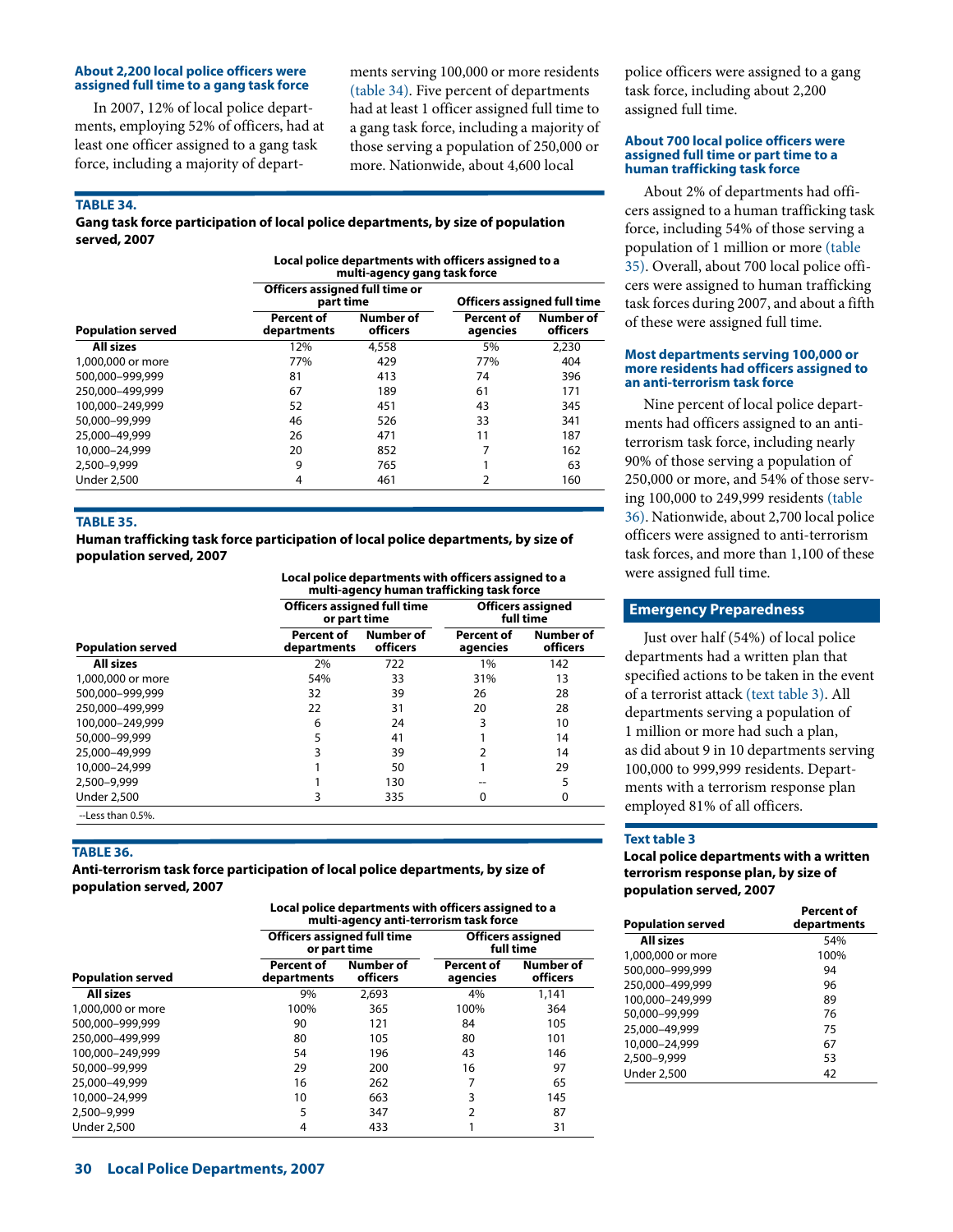In addition to participating in antiterrorism task forces, local police departments engaged in a variety of other activities during 2007 as part of their emergency preparedness and homeland security responsibilities. For example, 62% of departments participated in emergency preparedness exercises, including more than 90% of those serving 50,000 or more residents (table 37).

More than a third (36%) of departments increased the presence of sworn officers at critical areas. This included more than three-fourths of those serving 250,000 or more residents, and more than half of those serving 10,000 to 249,999 residents.

About 1 in 3 departments disseminated information to increase citizen preparedness during 2007, and 1 in 4 departments held community meetings on homeland security issues. About 3 in 4 departments serving a population of 250,000 or more engaged in these two activities.

Overall, 13% of departments partnered with culturally diverse populations, including about two-thirds of departments serving a population of 250,000 or more. Just 4% of departments conducted a public anti-fear campaign during 2007, although nearly half (46%) of those serving a population of 1 million or more did so.

#### **About 6 in 7 local police officers worked for a department that participated in emergency preparedness exercises**

A majority of local police officers were employed by a department that participated in emergency preparedness exercises (86%), increased the presence of sworn personnel at critical areas (65%), disseminated information to increase citizen preparedness (62%), and held community meetings on homeland security and preparedness issues (52%) (figure 20).

A quick, effective emergency response involving multiple first responder agencies in an affected region is essential. The use of a shared radio network infrastructure allows interoperability—an important factor in achieving an effective, coordinated emergency response.

## **FIGURE 20.**





## **TABLE 37.**

## **Preparedness activities of local police departments, by size of population served, 2007**

**Percent of departments that—**

| <b>Population served</b> | Participated in<br>emergency<br>preparedness<br>exercises | Increased officer<br>presence at<br>critical areas | <b>Disseminated</b><br>information to increase<br>citizen preparedness | <b>Held community</b><br>meetings on<br>homeland security | <b>Partnered with</b><br>culturally diverse<br>populations | Conducted a<br>public anti-fear<br>campaign |
|--------------------------|-----------------------------------------------------------|----------------------------------------------------|------------------------------------------------------------------------|-----------------------------------------------------------|------------------------------------------------------------|---------------------------------------------|
| <b>All sizes</b>         | 62%                                                       | 36%                                                | 33%                                                                    | 26%                                                       | 13%                                                        | 4%                                          |
| 1,000,000 or more        | 92%                                                       | 77%                                                | 92%                                                                    | 85%                                                       | 54%                                                        | 46%                                         |
| 500,000-999,999          | 94                                                        | 74                                                 | 71                                                                     | 68                                                        | 65                                                         | 19                                          |
| 250,000-499,999          | 98                                                        | 80                                                 | 72                                                                     | 78                                                        | 72                                                         | 26                                          |
| 100.000-249.999          | 92                                                        | 64                                                 | 57                                                                     | 43                                                        | 41                                                         |                                             |
| 50,000-99,999            | 90                                                        | 60                                                 | 53                                                                     | 39                                                        | 40                                                         |                                             |
| 25,000-49,999            | 82                                                        | 54                                                 | 53                                                                     | 31                                                        | 22                                                         |                                             |
| 10,000-24,999            |                                                           | 51                                                 | 42                                                                     | 25                                                        | 15                                                         |                                             |
| 2,500-9,999              | 64                                                        | 36                                                 | 35                                                                     | 28                                                        |                                                            |                                             |
| <b>Under 2,500</b>       | 47                                                        | 23                                                 | 20                                                                     | 21                                                        |                                                            |                                             |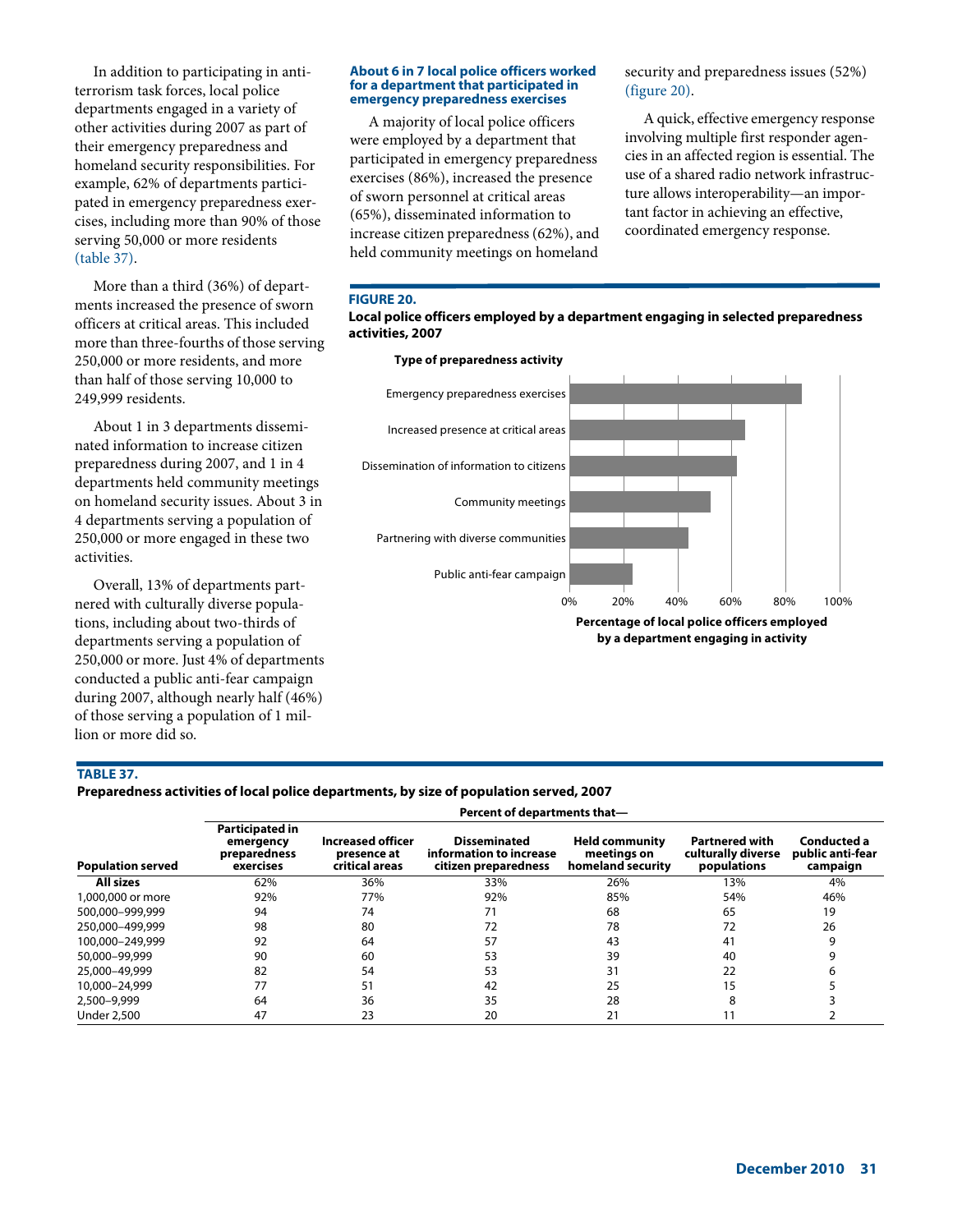As of 2007, about 7 in 8 local police departments were able to use a radio network that achieved interoperability, and at least 77% of the departments in any population category had this capability (text table 4).

## **Text table 4**

**Local police departments that use a shared radio network that achieves interoperability, by size of population served, 2007**

| <b>Population served</b> | <b>Percent of</b><br>departments |
|--------------------------|----------------------------------|
| All sizes                | 86%                              |
| 1,000,000 or more        | 77%                              |
| 500,000-999,999          | 94                               |
| 250,000-499,999          | 91                               |
| 100,000-249,999          | 80                               |
| 50,000-99,999            | 81                               |
| 25,000-49,999            | 78                               |
| 10,000-24,999            | 85                               |
| 2,500-9,999              | 88                               |
| <b>Under 2,500</b>       | 87                               |

#### **Local police departments had about 4,000 sworn personnel serving in intelligence positions related to combating terrorism**

More than 90% of local police departments serving a population of 500,000 or more had full-time sworn personnel serving in intelligence positions with primary duties related to terrorist activities (appendix table 18). A majority of departments serving 100,000 to 499,999 residents also had such personnel. Overall, 11% of departments had sworn personnel serving in this capacity with a total of about 4,000 nationwide.

Just 1% of all departments had nonsworn intelligence personnel with primary duties related to terrorism, although nearly half (46%) of the departments serving a population of 1 million or more did. Nationwide, an estimated 238 civilian personnel from local police departments served in this type of position.

# **Methodology**

## **Sample design**

Based on employment data from the 2004 BJS Census of State and Local Law Enforcement Agencies (CSLLEA), the original 2007 LEMAS survey sample included 3,224 state and local law enforcement agencies. The sample was designed to be representative of all general purpose state and local law enforcement agencies in the United States, with separate samples drawn for local police departments and sheriffs' offices. Agencies serving special jurisdictions (such as schools, airports, or parks) or with special enforcement responsibilities (such hunting and fishing laws or alcohol laws) were considered out of scope for the survey.

Sheriffs' offices without primary law enforcement jurisdiction were also considered out of scope for the survey. In addition, some smaller local police departments were determined to have closed since the 2004 CSLLEA and were dropped from the sample. After all outof-scope and closed agencies were dropped, the final sample size for the survey was 3,095.

The final sample included 950 selfrepresenting (SR) agencies with 100 or more sworn personnel, and 2,145 nonself-representing (NSR) agencies employing fewer than 100 sworn personnel.

The SR agencies included 591 local police departments, 310 sheriffs' offices, and 49 state law enforcement agencies. All 950 SR agencies received the 49-item CJ-44L questionnaire.

The NSR local police agencies were selected using a stratified random sample with cells based on the number of sworn personnel. The NSR sheriffs' offices were selected using a simple random sample. Overall, the NSR sample included 1,504 local police departments and 641 sheriffs' offices. All 2,145 NSR agencies received the 40-item CJ-44S questionnaire.

#### **Agency response rate**

A total of 2,840 agencies completed their LEMAS questionnaire for an overall response rate of 91.8%. This included 879 SR agencies (92.5%) and 1,961 NSR agencies (91.4%). The response rate for local police departments was 93.9%; for sheriffs' offices it was 87.0%; and for state law enforcement agencies it was 91.8%. The final database includes full responses from 1,968 local police departments, 827 sheriffs' offices, and 45 state agencies. An additional 21 local police departments and 14 sheriffs' offices completed the first page of the questionnaire as part of a final nonresponse follow-up effort.

## **Weighting**

The base weight for all SR agencies is one. For NSR sheriffs' offices, the base weight is 4.22. For NSR local police departments, the base weights are determined by the number of sworn personnel employed as reported in the 2004 BJS Census of State and Local Law Enforcement Agencies. The final weight associated with every agency, both SR and NSR, is the product of the base weight, a factor that adjusted for changes in the universe since 2004, and a factor that adjusted for any nonresponding agencies in each cell. For state law enforcement agencies, the final weight is 1.09. For SR sheriffs' offices it is 1.12, and for NSR sheriffs' offices it is 4.90.

The final weight for all SR local police departments is 1.06. For NSR local police departments with 63 to 99 officers, the final weight is 2.22, with 40 to 62 officers, 3.54; with 24 to 39 officers, 5.21; with 14 to 23 officers, 7.55; with 7 to 13 officers, 10.97; and for departments with fewer than 7 officers the final weight is 20.29.

To compute the officer-based percentages in the report, the final weight for an agency was multiplied by the proportion of all full-time equivalent sworn officers employed by that agency. The number of full-time equivalent sworn officers was defined as the sum of the number of full-time sworn officers and one-half the number of part-time sworn officers.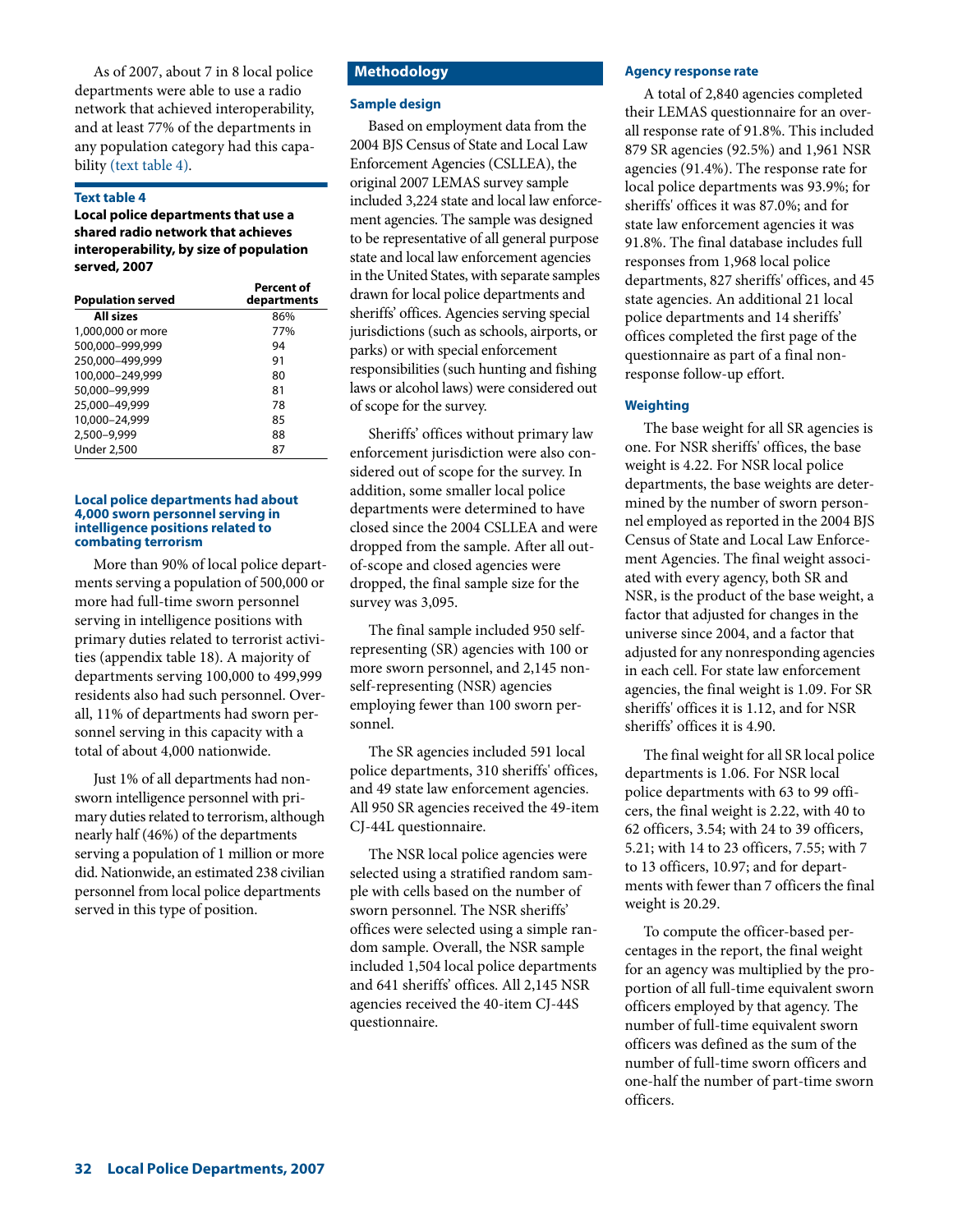#### **Item non-response**

For the 1,968 local police departments completing one of the two versions of the LEMAS questionnaire, item non-response rates due to omission or invalid data were quite low. For most categorical items, the non-response rate was 0% (appendix table 19).

## **Imputations**

When an agency did not supply a response to a numeric item, median value imputation or ratio imputation was used. The median value imputations used the median value of an item reported in the 2007 survey by other agencies in the same sample cell. The ratio imputations used the median value of a ratio reported in the 2007 survey by other agencies in the same sample cell. Imputations were not used for categorical items.

For race and gender data, a cold-deck imputation process was used where the percentages represented in an agency's sworn personnel totals by each racial/ ethnic or gender group in the 2003 LEMAS survey was applied to the 2007 sworn personnel totals. If 2003 data were not available, then a ratio imputation method was used.

## **Accuracy of the estimates**

The accuracy of the estimates presented in this report depends on two types of error: sampling and nonsampling. Sampling error is the variation that may occur by chance because a sample rather than a complete enumeration of the population was conducted. Nonsampling error can be attributed to many sources such as the inability to obtain information about all cases in the sample, inability to obtain complete and correct information from the administrative records, and processing errors. In any survey the full extent of the nonsampling error is never known.

The sampling error, as measured by an estimated standard error, varies by the size of the estimate and the size of the base population. Estimates of the standard errors have been calculated for the 2007 survey (appendix table 20). These estimates may be used to construct confidence intervals around percentages in this report. For example, the 95%-confidence interval around the percentage of local police departments using foot patrol is approximately 55% plus or minus 1.96 times 1.5% (or 52% to 58%).

These standard errors may also be used to test the significance of the difference between two sample statistics by pooling the standard errors of the two sample estimates. For example, the standard error of the difference between departments serving fewer than 2,500 residents and those serving 2,500 to 9,999 residents for enhanced 9-1-1 would be 3.5% (or the square root of the sum of the squared standard errors for each group). The 95%-confidence interval around the difference would be 1.96 times 3.5% (or 6.9%). Since the difference of 10% (75% minus 65%) is greater than 6.9%, the difference would be considered statistically significant.

Standard error estimates may also be used to construct confidence intervals around numeric variables such as personnel counts (appendix table 21). For example, the 95%-confidence interval around the number of full-time sworn personnel is approximately 463,147 plus or minus 1.96 times 10,265, or 443,028 to 483,266.

#### **Abbreviated form responses**

In the final phase of the data collection, all remaining non-respondents were given the opportunity to complete an abbreviated questionnaire consisting of the first page of the original survey form they received. A total of 21 local police departments (5 SR and 16 NSR) and 14 sheriffs' offices (0 SR and 14 NSR) completed the abbreviated form. For analysis of the data that includes these partial-form responses, slightly different weights must be used.

The adjusted partial-form weight for all SR local police departments is 1.05. For NSR agencies with 63 to 99 officers, the partial form weight is 20.04; with 40 to 62 officers, 3.49; with 24 to 39 officers, 5.15; with 14 to 23 officers, 7.48; with 7 to 13 officers, 10.80; and for departments with fewer than 7 officers, the

partial-form weight is 20.04. For NSR sheriffs' offices the adjusted partial-form weight is 4.78.

#### **Dollar amounts adjusted for inflation**

For comparison purposes salary and budget data for 2003 were converted into 2007 dollars. This conversion was accomplished using Consumer Price Index data published by the Bureau of Labor Statistics.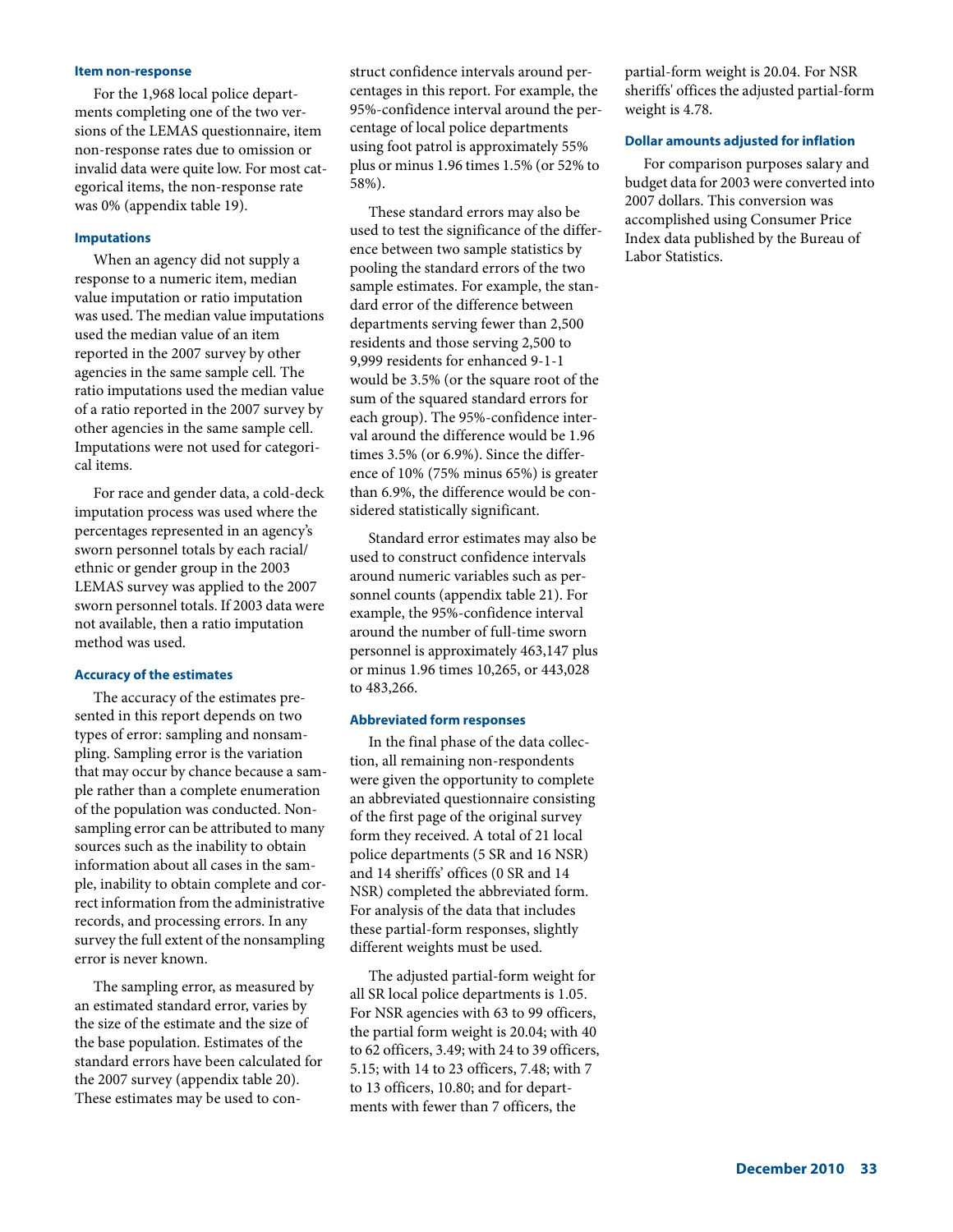# **APPENDIX TABLE 1.**

# **Fifty largest local police departments in the United States, by number of full-time sworn personnel, 2007**

|                                       |                          | <b>Full-time sworn personnel</b> |                         | <b>Total full-time employees</b> |                         |
|---------------------------------------|--------------------------|----------------------------------|-------------------------|----------------------------------|-------------------------|
| <b>Name of department</b>             | <b>Population served</b> | <b>Number</b>                    | Per 10,000<br>residents | <b>Number</b>                    | Per 10,000<br>residents |
| New York (NY) Police                  | 8,220,196                | 35,216                           | 43                      | 51,480                           | 63                      |
| Chicago (IL) Police                   | 2,824,434                | 13,336                           | 47                      | 15,436                           | 55                      |
| Los Angeles (CA) Police               | 3,870,487                | 9,504                            | 25                      | 12,834                           | 33                      |
| Philadelphia (PA) Police              | 1,435,533                | 6,778                            | 47                      | 7,610                            | 53                      |
| Houston (TX) Police                   | 2,169,544                | 4,892                            | 23                      | 6,317                            | 29                      |
| Washington (DC) Metropolitan Police   | 588,292                  | 3,913                            | 67                      | 4,493                            | 76                      |
| Phoenix (AZ) Police                   | 1,541,698                | 3,231                            | 21                      | 4,379                            | 28                      |
| Dallas (TX) Police                    | 1,239,104                | 3,122                            | 25                      | 3,739                            | 30                      |
| Miami-Dade (FL) Police                | 1,082,395                | 3,120                            | 29                      | 4,495                            | 42                      |
| Detroit Police (MI) Police            | 860,971                  | 3,049                            | 35                      | 3,418                            | 40                      |
| Baltimore (MD) Police                 | 624,237                  | 2,952                            | 47                      | 3,565                            | 57                      |
| Suffolk County (NY) Police            | 1,308,750                | 2,644                            | 20                      | 3,234                            | 25                      |
| Nassau County (NY) Police             | 1,030,495                | 2,600                            | 25                      | 3,922                            | 38                      |
| Las Vegas (NV) Metropolitan Police    | 1,341,156                | 2,390                            | 18                      | 4,704                            | 35                      |
| San Francisco (CA) Police             | 733,799                  | 2,303                            | 31                      | 2,625                            | 36                      |
| Boston (MA) Police                    | 591,855                  | 2,169                            | 37                      | 2,813                            | 48                      |
| Memphis (TN) Police                   | 669,264                  | 2,062                            | 31                      | 2,666                            | 40                      |
| Milwaukee (WI) Police                 | 572,938                  | 1,960                            | 34                      | 2,436                            | 43                      |
| San Diego (CA) Police                 | 1,261,196                | 1,922                            | 15                      | 2,677                            | 21                      |
| Honolulu (HI) Police                  | 905,903                  | 1,911                            | 21                      | 2,406                            | 27                      |
| Baltimore County (MD) Police          | 785,567                  | 1,888                            | 24                      | 2,188                            | 28                      |
| Columbus (OH) Police                  | 735,981                  | 1,829                            | 25                      | 2,187                            | 30                      |
| San Antonio (CA) Police               | 1,316,882                | 1,795                            | 14                      | 2,402                            | 18                      |
| Atlanta (GA) Police                   | 497,290                  | 1,701                            | 34                      | 2,177                            | 44                      |
| Jacksonville (FL) Sheriff's Office    | 797,350                  | 1,629                            | 20                      | 2,852                            | 36                      |
| Indianapolis (IN) Metropolitan Police | 797,268                  | 1,607                            | 20                      | 1,887                            | 24                      |
| Cleveland (OH) Police                 | 439,888                  | 1,584                            | 36                      | 1,884                            | 43                      |
| Denver (CO) Police                    | 573,387                  | 1,523                            | 27                      | 1,876                            | 33                      |
| Prince George's County (MD) Police    | 647,701                  | 1,522                            | 23                      | 1,823                            | 28                      |
| Charlotte-Mecklenburg (NC) Police     | 733,291                  | 1,481                            | 20                      | 1,927                            | 26                      |
| Fairfax County (VA) Police            | 976,392                  | 1,427                            | 15                      | 1,737                            | 18                      |
| New Orleans (LA) Police               | 220,614                  | 1,425                            | 65                      | 1,693                            | 77                      |
| Austin (TX) Police                    | 716,817                  | 1,415                            | 20                      | 2,029                            | 28                      |
| Fort Worth (TX) Police                | 670,693                  | 1,412                            | 21                      | 1,794                            | 27                      |
| Kansas City (MO) Police               | 447,725                  | 1,393                            | 31                      | 2,129                            | 48                      |
| San Jose (CA) Police                  | 934,553                  | 1,386                            | 15                      | 1,831                            | 20                      |
| St. Louis (MO) Police                 | 348,197                  | 1,348                            | 39                      | 1,863                            | 54                      |
| Seattle (WA) Police                   | 585,118                  | 1,277                            | 22                      | 1,767                            | 30                      |
| Newark (NJ) Police                    | 280,158                  | 1,229                            | 44                      | 1,429                            | 51                      |
| Montgomery County (MD) Police         | 911,528                  | 1,199                            | 13                      | 1,563                            | 17                      |
| Louisville (KY) Metro Police          | 624,030                  | 1,184                            | 19                      | 1,411                            | 23                      |
| Metropolitan Nashville (TN) Police    | 564,169                  | 1,180                            | 21                      | 1,499                            | 27                      |
| El Paso (TX) Police                   | 616,029                  | 1,095                            | 18                      | 1,455                            | 24                      |
| Cincinnati (OH) Police                | 332,388                  | 1,062                            | 32                      | 1,309                            | 39                      |
| Miami (FL) Police                     | 410,252                  | 1,054                            | 26                      | 1,770                            | 43                      |
| Tucson (AZ) Police                    | 523,299                  | 1,052                            | 20                      | 1,456                            | 28                      |
| Oklahoma City (OK) Police             | 542,199                  | 999                              | 18                      | 1,251                            | 23                      |
| Tampa (FL) Police                     | 337,220                  | 992                              | 29                      | 1,352                            | 40                      |
| Long Beach (CA) Police                | 473,959                  | 972                              | 21                      | 1,485                            | 31                      |
| Albuquerque (NM) Police               | 513,124                  | 963                              | 19                      | 1,455                            | 28                      |
|                                       |                          |                                  |                         |                                  |                         |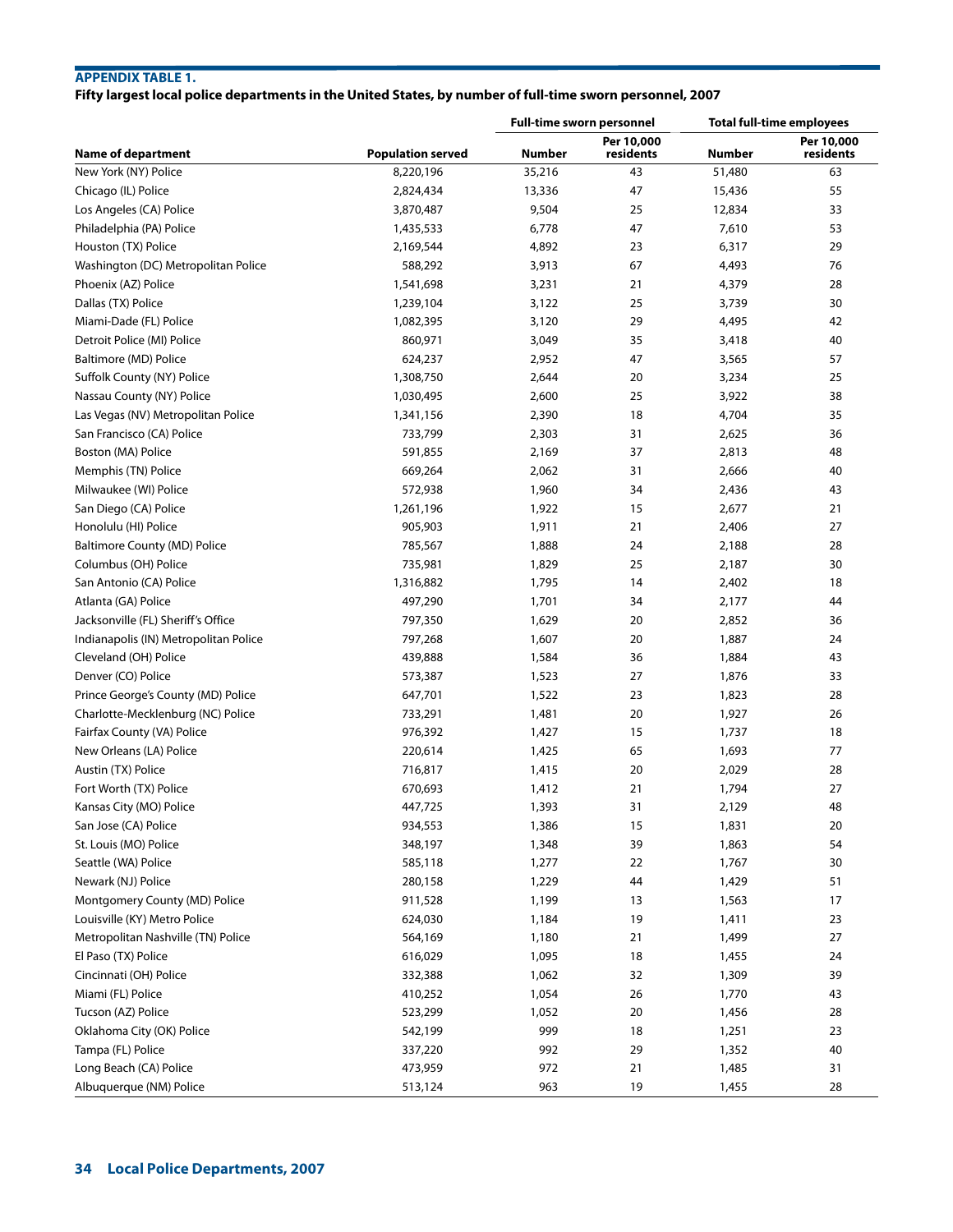# **APPENDIX TABLE 2.**

**Drug asset forfeiture receipts of local police departments, by size of population served, 2006**

|                          | <b>Percent of</b>            | Value of money, goods, and property received |                    |                    |  |
|--------------------------|------------------------------|----------------------------------------------|--------------------|--------------------|--|
| <b>Population served</b> | departments with<br>receipts | Total                                        | Per<br>department* | Per sworn officer* |  |
| All sizes                | 33%                          | \$307,542,052                                | \$73,200           | \$1,033            |  |
| 1,000,000 or more        | 62%                          | \$23,742,200                                 | \$2,802,100        | \$644              |  |
| 500,000-999,999          | 74                           | 25,906,900                                   | 1,063,500          | 703                |  |
| 250.000-499.999          | 89                           | 36,392,300                                   | 838,100            | 1,218              |  |
| 100.000-249.999          | 89                           | 50,931,700                                   | 298,500            | 1,028              |  |
| 50,000-99,999            | 82                           | 61,684,200                                   | 175,000            | 1,385              |  |
| 25,000-49,999            | 68                           | 37,804,500                                   | 64,300             | 967                |  |
| 10,000-24,999            | 57                           | 40,211,500                                   | 38,800             | 1,135              |  |
| 2.500-9.999              | 33                           | 15,537,400                                   | 11,300             | 743                |  |
| <b>Under 2,500</b>       | 12                           | 15,331,200                                   | 25,300             | 3,388              |  |

Note: Table based on asset forfeiture receipts during calendar 2006. The value of goods and property is based on estimates provided by reporting agencies. Computation of per officer averages includes both full-time and part-time employees, with a weight of 0.5 assigned to part-time employees.

\*Excludes departments without receipts.

#### **APPENDIX TABLE 3.**

**Background and record check methods used in selection of new officer recruits in local police departments, by size of population served, 2007**

|                          | Percent of departments requiring- |                                    |                                |                                |  |  |  |
|--------------------------|-----------------------------------|------------------------------------|--------------------------------|--------------------------------|--|--|--|
| <b>Population served</b> | <b>Criminal record</b><br>check   | <b>Background</b><br>investigation | <b>Driving record</b><br>check | <b>Credit history</b><br>check |  |  |  |
| <b>All sizes</b>         | 100%                              | 99%                                | 99%                            | 61%                            |  |  |  |
| 1,000,000 or more        | 100%                              | 100%                               | 100%                           | 85%                            |  |  |  |
| 500.000-999.999          | 100                               | 100                                | 100                            | 97                             |  |  |  |
| 250.000-499.999          | 100                               | 100                                | 100                            | 96                             |  |  |  |
| 100.000-249.999          | 100                               | 100                                | 100                            | 94                             |  |  |  |
| 50,000-99,999            | 100                               | 100                                | 100                            | 93                             |  |  |  |
| 25,000-49,999            | 100                               | 100                                | 100                            | 90                             |  |  |  |
| 10,000-24,999            | 100                               | 100                                | 100                            | 78                             |  |  |  |
| 2,500-9,999              | 100                               | 99                                 | 99                             | 65                             |  |  |  |
| <b>Under 2.500</b>       | 100                               | 99                                 | 97                             | 41                             |  |  |  |

## **APPENDIX TABLE 4.**

**Personal attribute screening methods used in selection of new officer recruits in local police departments, by size of population served, 2007**

|                          |                       | Percent of departments requiring- |                          |                                 |                   |                                 |  |  |  |
|--------------------------|-----------------------|-----------------------------------|--------------------------|---------------------------------|-------------------|---------------------------------|--|--|--|
| <b>Population served</b> | Personal<br>interview | Psychological<br>evaluation       | Written<br>aptitude test | <b>Personality</b><br>inventory | Polygraph<br>exam | <b>Voice stress</b><br>analyzer |  |  |  |
| <b>All sizes</b>         | 99%                   | 72%                               | 48%                      | 46%                             | 26%               | 5%                              |  |  |  |
| 1,000,000 or more        | 100%                  | 100%                              | 100%                     | 85%                             | 77%               | 0%                              |  |  |  |
| 500.000-999.999          | 97                    | 100                               | 90                       | 68                              | 74                | 13                              |  |  |  |
| 250.000-499.999          | 96                    | 100                               | 96                       | 67                              | 83                | 7                               |  |  |  |
| 100.000-249.999          | 98                    | 99                                | 88                       | 64                              | 77                | 13                              |  |  |  |
| 50,000-99,999            | 99                    | 100                               | 87                       | 66                              | 63                | 13                              |  |  |  |
| 25,000-49,999            | 100                   | 98                                | 83                       | 64                              | 51                | 9                               |  |  |  |
| 10.000-24.999            | 100                   | 94                                | 76                       | 57                              | 42                | 11                              |  |  |  |
| 2,500-9,999              | 100                   | 82                                | 56                       | 44                              | 26                | 5                               |  |  |  |
| <b>Under 2.500</b>       | 98                    | 48                                | 20                       | 38                              | 10                | 2                               |  |  |  |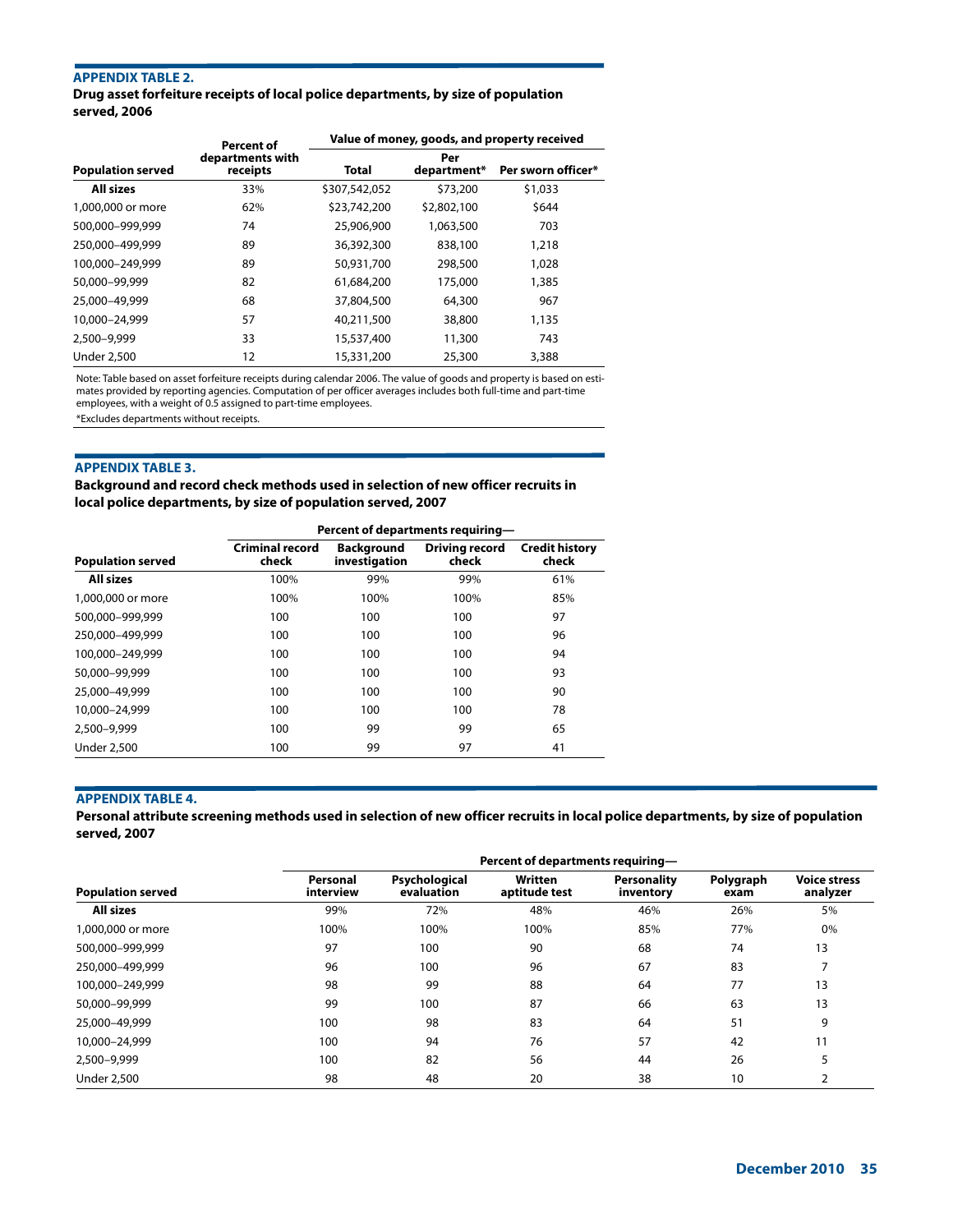## **APPENDIX TABLE 5.**

**Physical attribute screening methods used in selection of new officer recruits in local police departments, by size of population served, 2007**

|                          | Percent of departments requiring- |           |                              |  |  |  |
|--------------------------|-----------------------------------|-----------|------------------------------|--|--|--|
| <b>Population served</b> | <b>Medical exam</b>               | Drug test | <b>Physical agility test</b> |  |  |  |
| All sizes                | 89%                               | 83%       | 60%                          |  |  |  |
| 1,000,000 or more        | 100%                              | 100%      | 100%                         |  |  |  |
| 500.000-999.999          | 100                               | 100       | 97                           |  |  |  |
| 250.000-499.999          | 100                               | 91        | 96                           |  |  |  |
| 100.000-249.999          | 100                               | 95        | 86                           |  |  |  |
| 50,000-99,999            | 100                               | 96        | 89                           |  |  |  |
| 25,000-49,999            | 100                               | 97        | 90                           |  |  |  |
| 10,000-24,999            | 99                                | 94        | 78                           |  |  |  |
| 2,500-9,999              | 95                                | 87        | 65                           |  |  |  |
| <b>Under 2,500</b>       | 76                                | 73        | 41                           |  |  |  |

## **APPENDIX TABLE 6.**

**In-service training requirements for sworn personnel in local police departments, by size of population served, 2007**

|                          | Annual in-service training requirement<br>for patrol/field officers |                                     |  |  |  |
|--------------------------|---------------------------------------------------------------------|-------------------------------------|--|--|--|
| <b>Population served</b> | <b>Percent with</b><br>requirement                                  | Average number<br>of hours required |  |  |  |
| <b>All sizes</b>         | 92%                                                                 | 35                                  |  |  |  |
| 1,000,000 or more        | 100                                                                 | 27                                  |  |  |  |
| 500,000-999,999          | 100                                                                 | 31                                  |  |  |  |
| 250,000-499,999          | 100                                                                 | 31                                  |  |  |  |
| 100,000-249,999          | 99                                                                  | 39                                  |  |  |  |
| 50,000-99,999            | 98                                                                  | 42                                  |  |  |  |
| 25,000-49,999            | 96                                                                  | 41                                  |  |  |  |
| 10,000-24,999            | 95                                                                  | 39                                  |  |  |  |
| 2,500-9,999              | 95                                                                  | 37                                  |  |  |  |
| <b>Under 2,500</b>       | 86                                                                  | 29                                  |  |  |  |

## **APPENDIX TABLE 7.**

**Special pay and benefits for full-time sworn personnel in local police departments, by size of population served, 2007**

|                          | Percent of departments authorizing- |                                                          |                  |              |                                                  |         |          |                                        |     |                            |
|--------------------------|-------------------------------------|----------------------------------------------------------|------------------|--------------|--------------------------------------------------|---------|----------|----------------------------------------|-----|----------------------------|
| <b>Population served</b> | <b>Collective</b>                   | <b>Tuition</b><br>bargaining reimbursement incentive pay | <b>Education</b> | Merit<br>pay | Shift<br>differential pay skills pay service pay | Special | Military | <b>Hazardous Bilingual</b><br>duty pay | pay | Residency<br>incentive pay |
| <b>All sizes</b>         | 38%                                 | 37%                                                      | 32%              | 23%          | 21%                                              | 16%     | 13%      | 6%                                     | 6%  | 2%                         |
| 1,000,000 or more        | 85%                                 | 85%                                                      | 69%              | 46%          | 92%                                              | 62%     | 62%      | 69%                                    | 62% | 8%                         |
| 500,000-999,999          | 71                                  | 84                                                       | 71               | 35           | 71                                               | 45      | 52       | 61                                     | 45  |                            |
| 250,000-499,999          | 63                                  | 80                                                       | 61               | 54           | 72                                               | 39      | 50       | 48                                     | 50  | 0                          |
| 100,000-249,999          | 62                                  | 81                                                       | 77               | 41           | 51                                               | 43      | 33       | 32                                     | 42  |                            |
| 50,000-99,999            | 68                                  | 80                                                       | 70               | 32           | 47                                               | 40      | 29       | 23                                     | 32  |                            |
| 25,000-49,999            | 70                                  | 71                                                       | 63               | 29           | 44                                               | 31      | 29       | 9                                      | 15  |                            |
| 10.000-24.999            | 67                                  | 64                                                       | 58               | 30           | 37                                               | 29      | 18       |                                        | 10  |                            |
| 2,500-9,999              | 47                                  | 40                                                       | 36               | 25           | 25                                               | 15      | 12       | 5                                      | 3   |                            |
| Under 2,500              | 11                                  | 14                                                       | 9                | 15           | 4                                                | 5.      |          | ∍                                      |     |                            |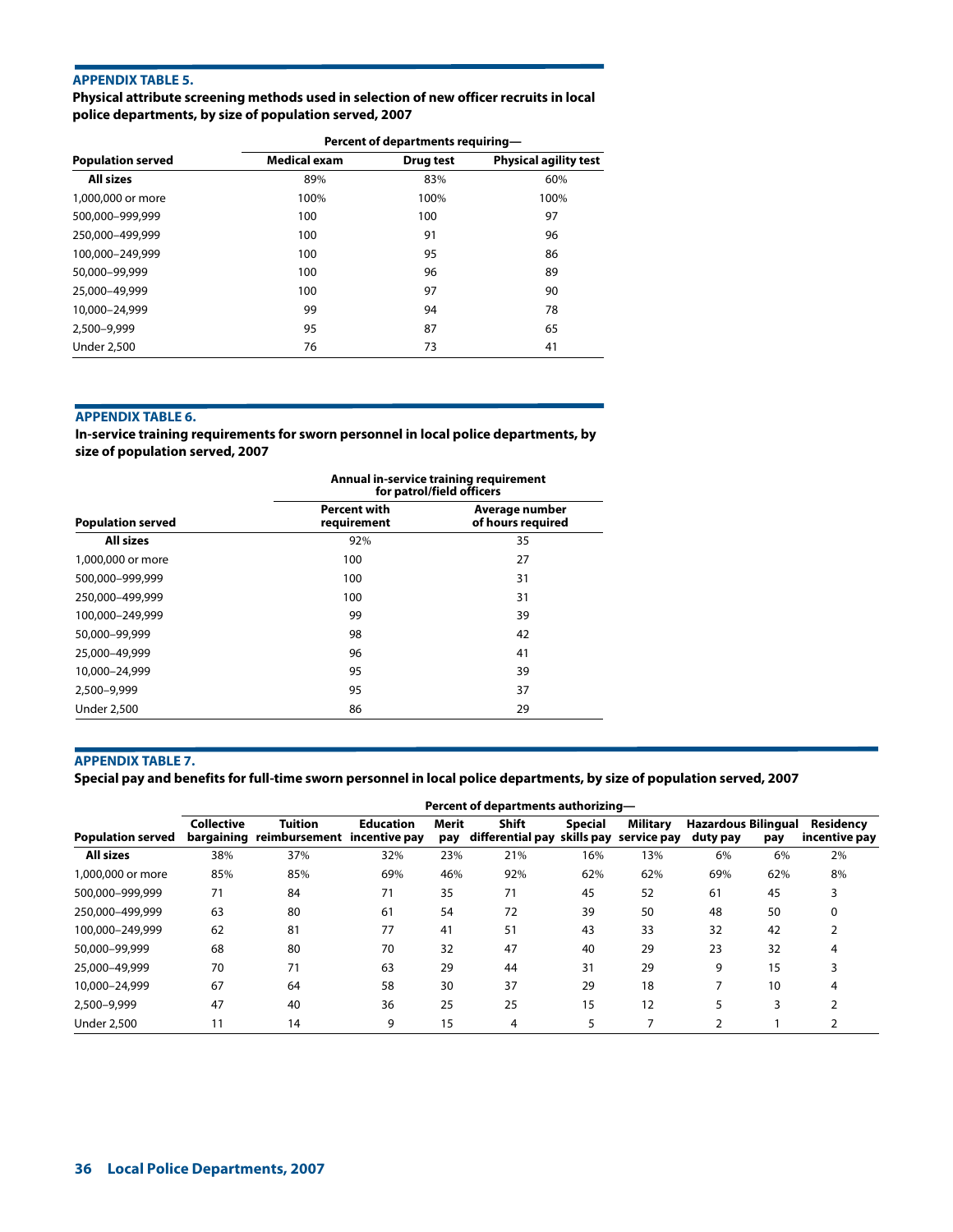## **APPENDIX TABLE 8.**

**Local police officers assigned to respond to calls for service, by size of population served, 2007**

#### **APPENDIX TABLE 9.**

**Wireless capabilities of emergency 9-1-1 systems in local police departments, by size of population served, 2007**

| $351$ yeu, $200$         |                             |                          | Emergency 9-1-1 systems can display wireless caller's- |                       |                         |  |  |
|--------------------------|-----------------------------|--------------------------|--------------------------------------------------------|-----------------------|-------------------------|--|--|
|                          | <b>Percent of full-time</b> | <b>Population served</b> | <b>Phone number</b>                                    | <b>Exact location</b> | <b>General location</b> |  |  |
| <b>Population served</b> | sworn personnel             | <b>All sizes</b>         | 84%                                                    | 27%                   | 62%                     |  |  |
| All sizes                | 67%                         | 1,000,000 or more        | 92%                                                    | 31%                   | 69%                     |  |  |
| 1,000,000 or more        | 59%                         | 500,000-999,999          | 90                                                     | 27                    | 80                      |  |  |
| 500,000-999,999          | 54                          | 250.000-499.999          | 100                                                    | 37                    | 89                      |  |  |
| 250,000-499,999          | 59                          | 100,000-249,999          | 90                                                     | 30                    | 82                      |  |  |
| 100.000-249.999          | 61                          | 50,000-99,999            | 85                                                     | 25                    | 68                      |  |  |
| 50,000-99,999            | 68                          | 25,000-49,999            | 85                                                     | 27                    | 71                      |  |  |
| 25,000-49,999            | 68                          |                          | 84                                                     | 24                    | 62                      |  |  |
| 10,000-24,999            | 77                          | 10,000-24,999            |                                                        |                       |                         |  |  |
| 2,500-9,999              | 87                          | 2,500-9,999              | 84                                                     | 23                    | 58                      |  |  |
| <b>Under 2,500</b>       | 96                          | <b>Under 2,500</b>       | 83                                                     | 30                    | 61                      |  |  |

## **APPENDIX TABLE 10.**

**Types of sidearms authorized for use by sworn personnel in local police departments, by size of population served, 2007**

|                          | Type of sidearm authorized |               |         |                 |  |  |
|--------------------------|----------------------------|---------------|---------|-----------------|--|--|
|                          | Semi-automatic             |               |         | <b>Revolver</b> |  |  |
| <b>Population served</b> | Primary                    | <b>Backup</b> | Primary | <b>Backup</b>   |  |  |
| <b>All sizes</b>         | 100%                       | 77%           | 22%     | 51%             |  |  |
| 1,000,000 or more        | 100%                       | 100%          | 62%     | 69%             |  |  |
| 500,000-999,999          | 100                        | 100           | 23      | 55              |  |  |
| 250,000-499,999          | 100                        | 100           | 17      | 52              |  |  |
| 100,000-249,999          | 100                        | 100           | 19      | 55              |  |  |
| 50,000-99,999            | 100                        | 95            | 11      | 53              |  |  |
| 25,000-49,999            | 100                        | 73            | 7       | 47              |  |  |
| 10.000-24.999            | 100                        | 70            | 10      | 50              |  |  |
| 2.500-9.999              | 100                        | 77            | 17      | 51              |  |  |
| <b>Under 2,500</b>       | 100                        | 77            | 34      | 51              |  |  |
|                          |                            |               |         |                 |  |  |

## **APPENDIX TABLE 11.**

**Types of batons authorized for use by sworn personnel in local police departments, by size of population served, 2007**

|                          | <b>Type of baton authorized</b> |             |                    |              |  |  |  |
|--------------------------|---------------------------------|-------------|--------------------|--------------|--|--|--|
| <b>Population served</b> | Any type                        | Collapsible | <b>Traditional</b> | <b>PR-24</b> |  |  |  |
| All sizes                | 93%                             | 88%         | 45%                | 36%          |  |  |  |
| 1,000,000 or more        | 100%                            | 92%         | 69%                | 54%          |  |  |  |
| 500,000-999,999          | 100                             | 94          | 55                 | 26           |  |  |  |
| 250,000-499,999          | 100                             | 87          | 50                 | 30           |  |  |  |
| 100,000-249,999          | 99                              | 98          | 56                 | 35           |  |  |  |
| 50,000-99,999            | 99                              | 96          | 48                 | 32           |  |  |  |
| 25,000-49,999            | 98                              | 94          | 34                 | 28           |  |  |  |
| 10,000-24,999            | 96                              | 90          | 40                 | 32           |  |  |  |
| 2,500-9,999              | 93                              | 89          | 41                 | 31           |  |  |  |
| <b>Under 2,500</b>       | 91                              | 85          | 52                 | 42           |  |  |  |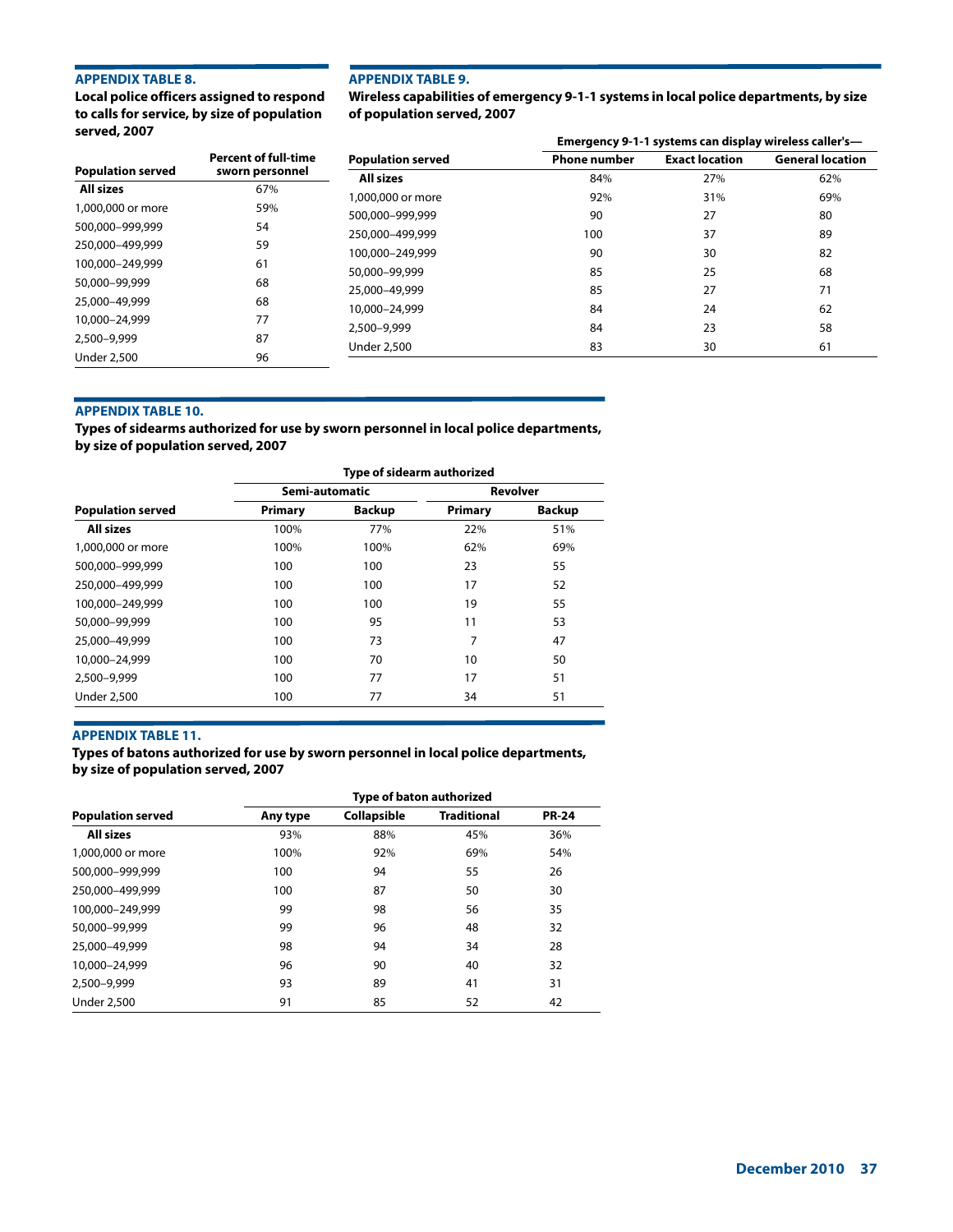## **APPENDIX TABLE 12.**

**Less-than-lethal weapons or actions authorized for use by fewer than half of local police departments, by size of population served, 2007**

| Type of less-than-lethal weapon authorized |                                  |                         |                               |  |  |
|--------------------------------------------|----------------------------------|-------------------------|-------------------------------|--|--|
| Soft<br>projectile                         | <b>Hold or neck</b><br>restraint | <b>Rubber</b><br>bullet | <b>Blackjack/</b><br>slapjack |  |  |
| 28%                                        | 15%                              | 8%                      | 4%                            |  |  |
| 46%                                        | 46%                              | 15%                     | 8%                            |  |  |
| 65                                         | 29                               | 23                      | 3                             |  |  |
| 57                                         | 43                               | 22                      | 4                             |  |  |
| 60                                         | 40                               | 21                      | 1                             |  |  |
| 67                                         | 28                               | 24                      | $\overline{2}$                |  |  |
| 55                                         | 18                               | 16                      | 1                             |  |  |
| 46                                         | 14                               | 13                      | 1                             |  |  |
| 26                                         | 14                               | 7                       | 3                             |  |  |
| 14                                         | 13                               | 4                       | 6                             |  |  |
|                                            |                                  |                         |                               |  |  |

## **APPENDIX TABLE 13.**

**Number of motorized land vehicles operated by local police departments and percent unmarked, by size of population served, 2007**

|                                                        | <b>Type of vehicle</b>    |                     |                           |                     |                    |  |
|--------------------------------------------------------|---------------------------|---------------------|---------------------------|---------------------|--------------------|--|
|                                                        |                           | Cars                |                           | Other 4-wheel       |                    |  |
| <b>Population served</b>                               | <b>Number</b><br>operated | Percent<br>unmarked | <b>Number</b><br>operated | Percent<br>unmarked | Number<br>operated |  |
| <b>All sizes</b>                                       | 286,180                   | 34%                 | 52,008                    | 47%                 | 11,162             |  |
| 1,000,000 or more                                      | 46,993                    | 41%                 | 9,592                     | 60%                 | 1,918              |  |
| 500,000-999,999                                        | 26,833                    | 40                  | 5,353                     | 60                  | 1,104              |  |
| 250.000-499.999                                        | 22,161                    | 37                  | 3,946                     | 56                  | 938                |  |
| 100.000-249.999                                        | 37,042                    | 38                  | 6,382                     | 46                  | 1,991              |  |
| 50,000-99,999                                          | 34,387                    | 36                  | 5,579                     | 41                  | 1,688              |  |
| 25,000-49,999                                          | 32,613                    | 34                  | 5,780                     | 43                  | 1,538              |  |
| 10,000-24,999                                          | 35,748                    | 30                  | 6,322                     | 40                  | 1,034              |  |
| 2,500-9,999                                            | 33,789                    | 24                  | 6,383                     | 36                  | 722                |  |
| <b>Under 2,500</b>                                     | 16,613                    | 15                  | 2,670                     | 19                  | 230                |  |
| *Percent unmarked motorcycles not collected in survey. |                           |                     |                           |                     |                    |  |

#### **APPENDIX TABLE 14.**

**Vehicle use policies for sworn personnel in local police departments, by size of population served, 2007**

|                          | Percent of departments with policy allowing<br>marked vehicles to be- |                              |                                         |  |  |
|--------------------------|-----------------------------------------------------------------------|------------------------------|-----------------------------------------|--|--|
| <b>Population served</b> | <b>Driven</b><br>home                                                 | Used for<br>personal errands | <b>Operated outside</b><br>jurisdiction |  |  |
| <b>All sizes</b>         | 50%                                                                   | 19%                          | 30%                                     |  |  |
| 1,000,000 or more        | 62%                                                                   | 13%                          | 13%                                     |  |  |
| 500.000-999.999          | 61                                                                    | 37                           | 37                                      |  |  |
| 250.000-499.999          | 65                                                                    | 33                           | 33                                      |  |  |
| 100.000-249.999          | 63                                                                    | 35                           | 44                                      |  |  |
| 50,000-99,999            | 53                                                                    | 35                           | 35                                      |  |  |
| 25,000-49,999            | 40                                                                    | 37                           | 39                                      |  |  |
| 10,000-24,999            | 38                                                                    | 22                           | 42                                      |  |  |
| 2,500-9,999              | 46                                                                    | 22                           | 30                                      |  |  |
| <b>Under 2,500</b>       | 59                                                                    | 13                           | 26                                      |  |  |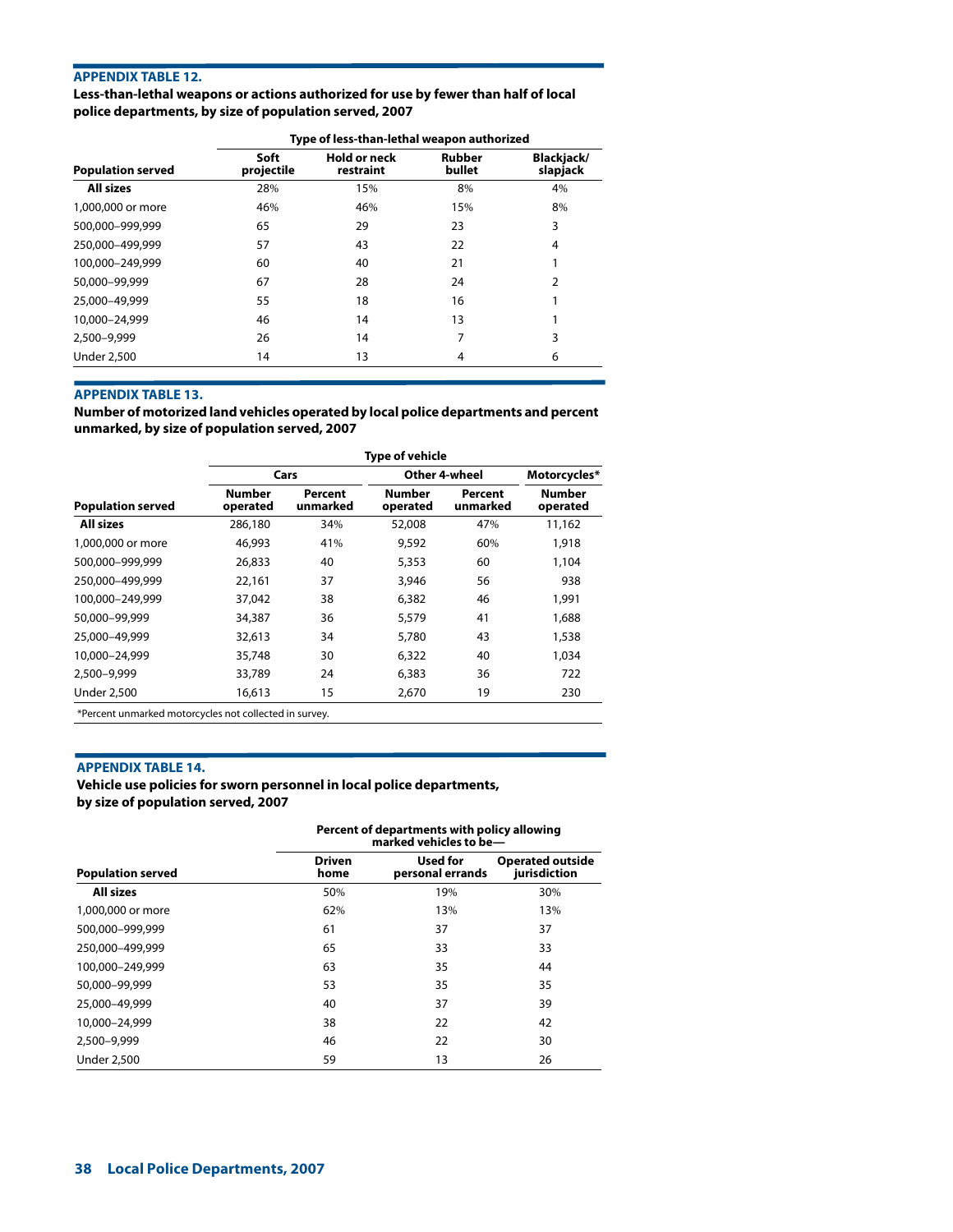## **APPENDIX TABLE 15.**

**Automated fingerprint identification systems (AFIS) in local police departments, by size of population served, 2007**

|                          | <b>Percent of departments with AFIS access</b> |                            |                           |                                       |  |  |
|--------------------------|------------------------------------------------|----------------------------|---------------------------|---------------------------------------|--|--|
| <b>Population served</b> | Total<br>with access                           | Exclusive/<br>shared owner | Remote<br>terminal access | <b>Access through</b><br>other agency |  |  |
| <b>All sizes</b>         | 70%                                            | 11%                        | 7%                        | 54%                                   |  |  |
| 1,000,000 or more        | 100%                                           | 92%                        | 15%                       | 15%                                   |  |  |
| 500.000-999.999          | 100                                            | 87                         | 13                        | 16                                    |  |  |
| 250,000-499,999          | 100                                            | 57                         | 37                        | 15                                    |  |  |
| 100.000-249.999          | 98                                             | 62                         | 22                        | 24                                    |  |  |
| 50,000-99,999            | 94                                             | 37                         | 20                        | 41                                    |  |  |
| 25,000-49,999            | 92                                             | 35                         | 14                        | 48                                    |  |  |
| 10,000-24,999            | 79                                             | 17                         | 9                         | 54                                    |  |  |
| 2.500-9.999              | 73                                             | 8                          | 5                         | 60                                    |  |  |
| <b>Under 2,500</b>       | 58                                             | 2                          | 5                         | 52                                    |  |  |

## **APPENDIX TABLE 16.**

**Types of in-field computers or terminals used by local police departments, by size of population served, 2007**

**Type of in-field computer or terminal used Population served Any type Portable with docking station Vehiclemounted Portable nondocking All sizes** 59% 33% 28% 17% 1,000,000 or more 100% 100% 62% 62% 62% 54% 500,000–999,999 100 65 61 42 250,000–499,999 98 78 33 50 100,000–249,999 97 53 51 29 50,000–99,999 97 52 57 36 25,000–49,999 92 44 56 37 10,000–24,999 77 44 34 25 2,500–9,999 59 33 26 15 Under 2,500 **43** 24 18 9

#### **APPENDIX TABLE 17.**

**Screening methods related to community policing used in selection of new officer recruits for local police departments, by size of population served, 2007**

|                          | Percent of departments assessing- |                                                  |                                                       |                                                    |  |  |
|--------------------------|-----------------------------------|--------------------------------------------------|-------------------------------------------------------|----------------------------------------------------|--|--|
| <b>Population served</b> | Analytical<br>problem-<br>solving | Volunteer/<br>community service<br>history check | Understanding of<br>culturally diverse<br>populations | <b>Mediation/</b><br>conflict<br>management skills |  |  |
| <b>All sizes</b>         | 29%                               | 20%                                              | 20%                                                   | 16%                                                |  |  |
| 1,000,000 or more        | 62%                               | 31%                                              | 31%                                                   | 46%                                                |  |  |
| 500.000-999.999          | 52                                | 48                                               | 45                                                    | 42                                                 |  |  |
| 250,000-499,999          | 54                                | 26                                               | 26                                                    | 28                                                 |  |  |
| 100.000-249.999          | 43                                | 25                                               | 27                                                    | 25                                                 |  |  |
| 50,000-99,999            | 44                                | 26                                               | 24                                                    | 25                                                 |  |  |
| 25,000-49,999            | 38                                | 27                                               | 18                                                    | 19                                                 |  |  |
| 10,000-24,999            | 35                                | 23                                               | 20                                                    | 20                                                 |  |  |
| 2,500-9,999              | 32                                | 25                                               | 23                                                    | 17                                                 |  |  |
| <b>Under 2,500</b>       | 21                                | 14                                               | 18                                                    | 12                                                 |  |  |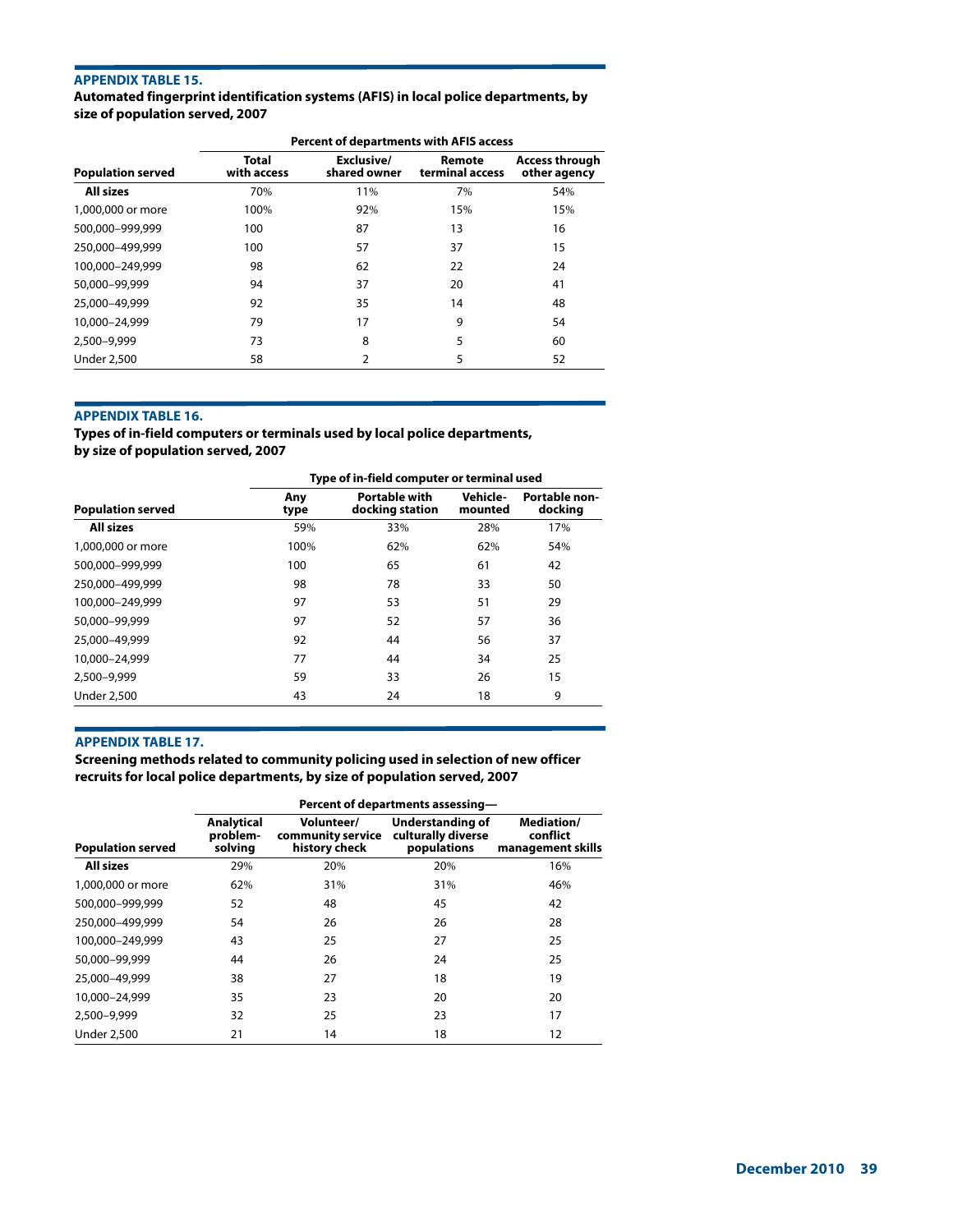## **APPENDIX TABLE 18.**

**Full-time intelligence personnel in local police departments with primary duties related to terrorist activities, by size of population served, 2007**

|                          | Percent of departments with full-time intelligence personnel |                   |                        |                                        |                   |                        |  |
|--------------------------|--------------------------------------------------------------|-------------------|------------------------|----------------------------------------|-------------------|------------------------|--|
|                          |                                                              | Sworn             |                        |                                        | Non-sworn         |                        |  |
| <b>Population served</b> | Percent of<br>departments using                              | Average<br>number | <b>Total</b><br>number | <b>Percent of</b><br>departments using | Average<br>number | <b>Total</b><br>number |  |
| All sizes                | 11%                                                          |                   | 3,994                  | 1%                                     | $\mathcal{P}$     | 238                    |  |
| 1,000,000 or more        | 92%                                                          | 69                | 882                    | 46%                                    | 12                | 73                     |  |
| 500,000-999,999          | 94                                                           | 13                | 392                    | 26                                     | 4                 | 31                     |  |
| 250.000-499.999          | 76                                                           |                   | 127                    | 28                                     |                   | 28                     |  |
| 100,000-249,999          | 59                                                           |                   | 207                    | 13                                     |                   | 42                     |  |
| 50,000-99,999            | 29                                                           |                   | 201                    |                                        |                   | 20                     |  |
| 25,000-49,999            | 17                                                           |                   | 201                    |                                        |                   | 21                     |  |
| 10,000-24,999            |                                                              |                   | 394                    |                                        |                   | 16                     |  |
| 2,500-9,999              | 8                                                            |                   | 831                    |                                        |                   | я                      |  |
| <b>Under 2,500</b>       | 8                                                            |                   | 759                    | 0                                      | 0                 | 0                      |  |
| --Less than 0.5%.        |                                                              |                   |                        |                                        |                   |                        |  |

## **APPENDIX TABLE 19.**

**Item non-response for local police department data in 2007 LEMAS survey**

| <b>Item description</b>                |                                 | Item description                       |                                 |
|----------------------------------------|---------------------------------|----------------------------------------|---------------------------------|
| <b>Numeric variables</b>               | <b>Percent of cases missing</b> | <b>Categorical variables</b>           | <b>Percent of cases missing</b> |
| Number of agency personnel             | $0.0\%$                         | Minimum education requirement          | 0.0%                            |
| Number of task force officers          | 0.0                             | Entry-level training requirement       | 2.1                             |
| Number of officers responding to calls | 0.0                             | In-service training requirements       | 1.2                             |
| Number of community policing officers  | 0.0                             | Special pay for sworn personnel        | 0.0                             |
| Number of school resource officers     | 0.0                             | Emergency 9-1-1 system                 | 0.0                             |
| Agency operating budget                | 2.0                             | Wireless 9-1-1 capabilities            | 1.0                             |
| Drug asset forfeiture receipts         | 0.0                             | Types of regularly scheduled patrol    | 0.0                             |
| Recruit screening methods              | 0.0                             | Community policing training            | 0.4                             |
| Race of sworn personnel                | 2.6                             | Community policing activities          | 0.1                             |
| Gender of sworn personnel              | 0.4                             | Terrorism response plan                | 0.0                             |
| Salary range for chief                 | 5.6                             | Shared radio network                   | 0.0                             |
| Salary range for sergeant              | 3.0                             | Preparedness activities                | 0.0                             |
| Salary range for entry-level officer   | 3.2                             | Types of sidearms authorized           | 0.0                             |
| Number of intelligence personnel       | 0.4                             | Body armor-wear policies               | 0.0                             |
| Number of dogs and horses              | 0.0                             | Types of non-lethal weapon authorized  | 0.0                             |
| Number of cars operated                | 0.6                             | Vehicle take-home policy               | 0.0                             |
| Number of other land vehicles operated | 0.7                             | Use of video cameras                   | 0.0                             |
| Number of off-land vehicles operated   | 0.0                             | <b>Computer functions</b>              | 0.1                             |
| Number of video cameras                | 0.3                             | Use of in-field computers              | 0.0                             |
| Number of in-field computers           | 1.0                             | In-field information access            | 0.2                             |
|                                        |                                 | Transmission methods for field reports | 0.1                             |
|                                        |                                 | AFIS system                            | 0.1                             |
|                                        |                                 | Written policy directives              | 0.0                             |

Citizen complaint review board **1996** Citizen complaint review board Outside review of complaints 0.3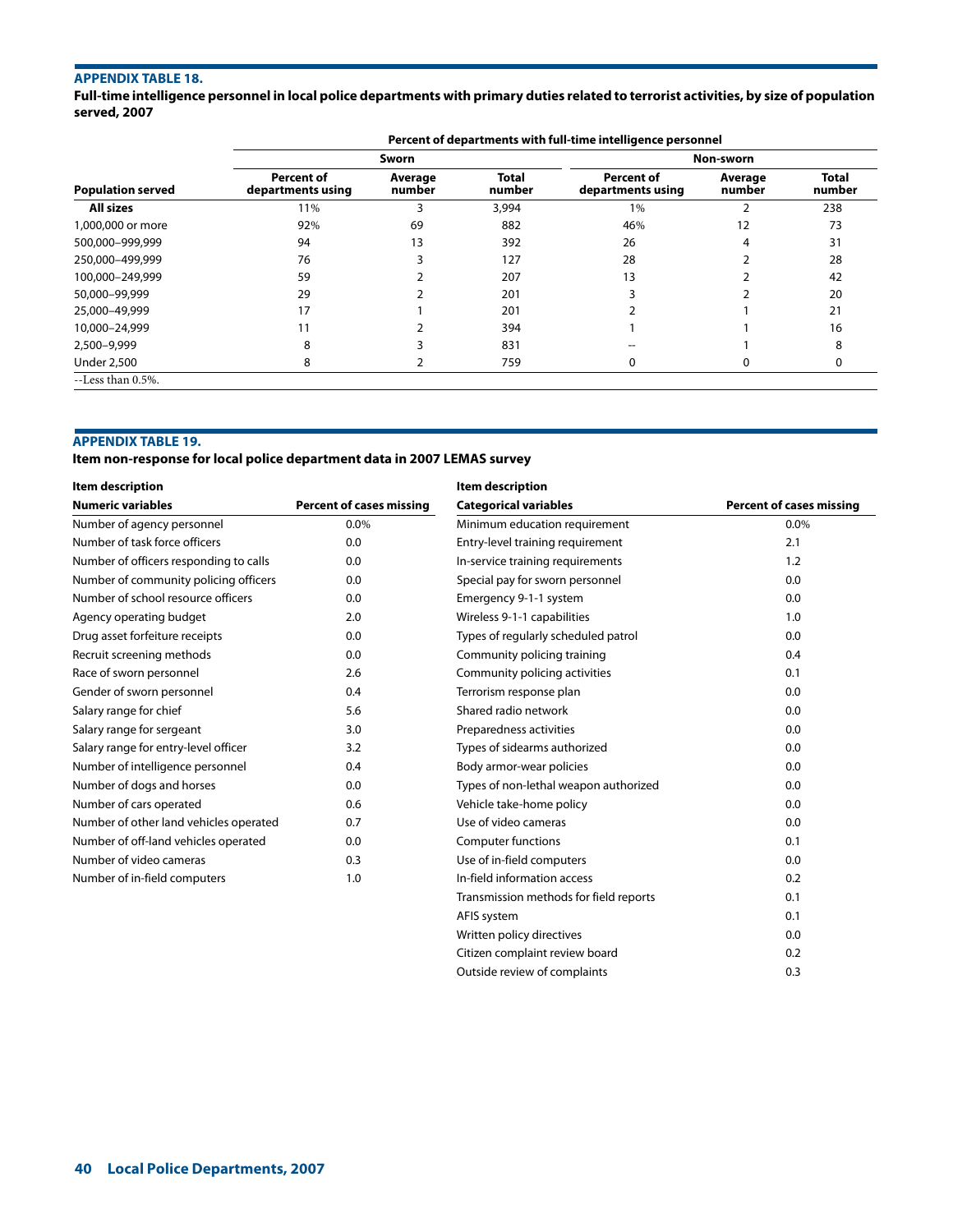## **APPENDIX TABLE 20.**

## **Standard errors of the estimated percentages for local police departments, by size of population served, 2007**

|                          | Standard errors for estimated percentages <sup>a</sup> |        |        |        |         |
|--------------------------|--------------------------------------------------------|--------|--------|--------|---------|
| <b>Population served</b> | 50-60%                                                 | 61-70% | 71-80% | 81-90% | 91-100% |
| All sizes <sup>b</sup>   | 1.5                                                    | 1.4    | 1.3    | 0.8    | 0.4     |
| 100,000 - 249,999        | 1.0                                                    | 0.9    | 0.8    | 0.6    | 0.4     |
| 50,000 - 99,999          | 0.9                                                    | 1.8    | 1.6    | 1.4    | 0.5     |
| 25,000 - 49,999          | 2.6                                                    | 2.5    | 2.2    | 1.9    | 1.2     |
| 10,000 - 24,999          | 2.5                                                    | 2.4    | 2.2    | 1.8    | 1.2     |
| $2,500 - 9,999$          | 2.4                                                    | 2.3    | 2.1    | 1.7    | 1.1     |
| <b>Under 2,500</b>       | 2.9                                                    | 2.8    | 2.5    | 2.2    | 1.4     |

<sup>a</sup>Each specific standard error in the table is based on the approximate midpoint of the specified percentage range and may be applied to all dichotomous variables with a comparable percentage distribution.

<sup>b</sup>No standard errors are presented for population categories of 250,000 or more because all cases in these groups were selected for the survey.

## **APPENDIX TABLE 21.**

#### **Standard errors of the estimated personnel counts for local police departments, 2007**

|                                      | <b>Survey estimate</b> | <b>Estimated standard error</b> |
|--------------------------------------|------------------------|---------------------------------|
| <b>Number of employees</b>           |                        |                                 |
| Full-time                            | 601,027                | 14,466                          |
| Part-time                            | 54,310                 | 1,683                           |
| <b>Number of full-time employees</b> |                        |                                 |
| Sworn                                | 463,147                | 10,265                          |
| Civilian                             | 137,880                | 4,414                           |
| Number of full-time sworn personnel  |                        |                                 |
| Population served <sup>a</sup>       |                        |                                 |
| 100,000-249,999                      | 54,556                 | 993                             |
| 50,000-99,999                        | 52,148                 | 1,240                           |
| 25,000-49,999                        | 53,513                 | 1,735                           |
| 10,000-24,999                        | 55,507                 | 1,871                           |
| 2,500-9,999                          | 48,681                 | 1,616                           |
| <b>Under 2,500</b>                   | 17,510                 | 902                             |

<sup>a</sup>No standard errors are presented for population categories of 250,000 or more because all cases in these groups were selected for the survey.

## **APPENDIX TABLE 22.**

## **Standard errors for estimated operating budgets and starting salaries for entry-level officers in local police departments, 2007**

|                                                  | <b>Survey estimate</b> | <b>Estimated standard error</b> |
|--------------------------------------------------|------------------------|---------------------------------|
| Average annual operating budget                  |                        |                                 |
| Population served                                |                        |                                 |
| All sizes <sup>a</sup>                           | \$4,406,000            | \$91,960                        |
| 100,000-249,999                                  | \$38,844,000           | \$361,721                       |
| 50,000-99,999                                    | \$16,068,000           | \$249,258                       |
| 25,000-49,999                                    | \$7,474,000            | \$158,579                       |
| 10,000-24,999                                    | \$3,260,000            | \$77,111                        |
| 2,500-9,999                                      | \$1,127,000            | \$36,970                        |
| <b>Under 2,500</b>                               | \$263,000              | \$13,805                        |
| Average starting salary for entry-level officers |                        |                                 |
| Population served                                |                        |                                 |
| All sizes <sup>a</sup>                           | \$32,900               | \$236                           |
| 100,000-249,999                                  | \$45,700               | \$224                           |
| 50,000-99,999                                    | \$43,000               | \$429                           |
| 25,000-49,999                                    | \$41,800               | \$473                           |
| 10,000-24,999                                    | \$37,700               | \$435                           |
| 2,500-9,999                                      | \$33,000               | \$401                           |
| <b>Under 2,500</b>                               | \$26,600               | \$423                           |

<sup>a</sup>No standard errors are presented for population categories of 250,000 or more because all cases in these groups were selected for the survey.